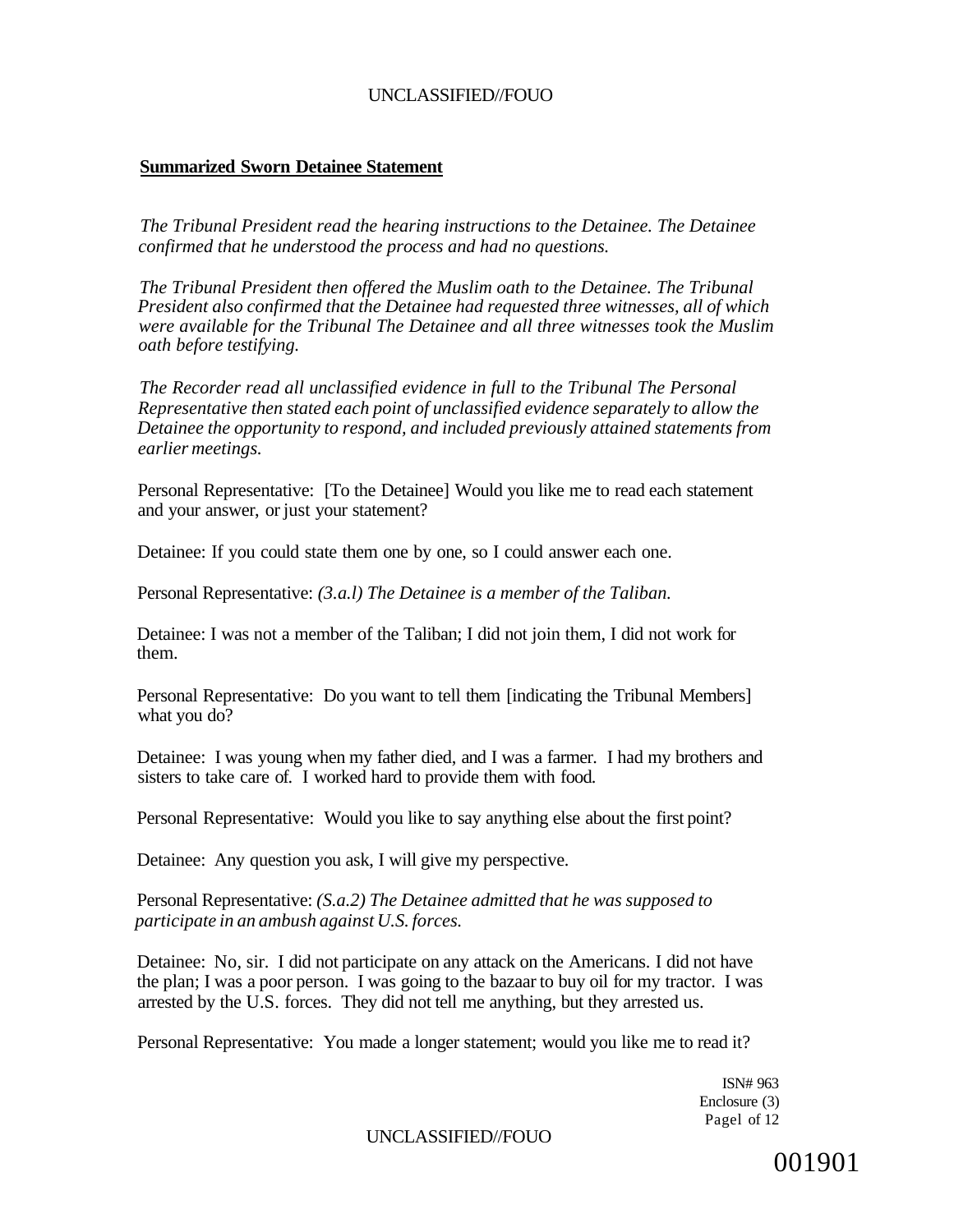Detainee: Yes, yes.

Personal Representative: [from notes taken during her earlier interview with the detainee] "I never admitted this. I never said I was planning an ambush. There was never an ambush in the first place. Let me tell you why I was captured. My uncle was a tractor driver for someone else and maintained the tractor. He and I decided to go to town to buy oil and filters. We noticed that behind us, American forces were approaching, so we moved to the side of the road to avoid them."

Detainee: Yes. We were on the road, so when we saw them coming, we left the road, and they arrested us.

Personal Representative: [continued from his notes] "We were told earlier by local translators that people should avoid U.S. forces."

Detainee: Yes. When U.S. forces came, the translators said don't get close to American forces. We went to the side, and they captured us.

Personal Representative: [continued] "So we went to the side of the road, to wait for them to pass. When the U.S. forces approached us with weapons drawn and told us not to move. They handcuffed us and put us in the car. Then they brought us to Kandahar for six days, and to Bagram about three months before they brought us to Cuba." That was the end of the testimony given; would you like to add anything else?

Detainee: No, sir.

Personal Representative: *(3.a.3) The Detainee admitted that he threw his weapon down a well and hid in a hole.* "After they arrested us, they didn't take us into the car immediately, they brought us to a linguist. There was a 20-foot deep well about 15 feet away."

Detainee: We were 20 meters from the well. A little water was inside"the well.

Personal Representative: [continued] "I never told the linguist I threw a weapon in the well. I never had a weapon. Since the well was only a foot deep, they would've been able to see if there was a weapon at the bottom."

Detainee: I told them to look in the well. You could see if the weapon was there.

Personal Representative: [continued] "When I went to Bagram, the interrogator told me a soldier said I threw a weapon in the well. If there was a weapon in the well, why didn't they raise the weapon?" That's all you told me, if you want to add anything, please do.

Detainee: This was all my statements to my Personal Representative. When they captured me in Kandahar, they said nothing about the weapon in the well until I got to Bagram. I told them that if I threw the weapon in the well, they should be able to find it.

ISN# 963 Enclosure (3) Page 2 of 12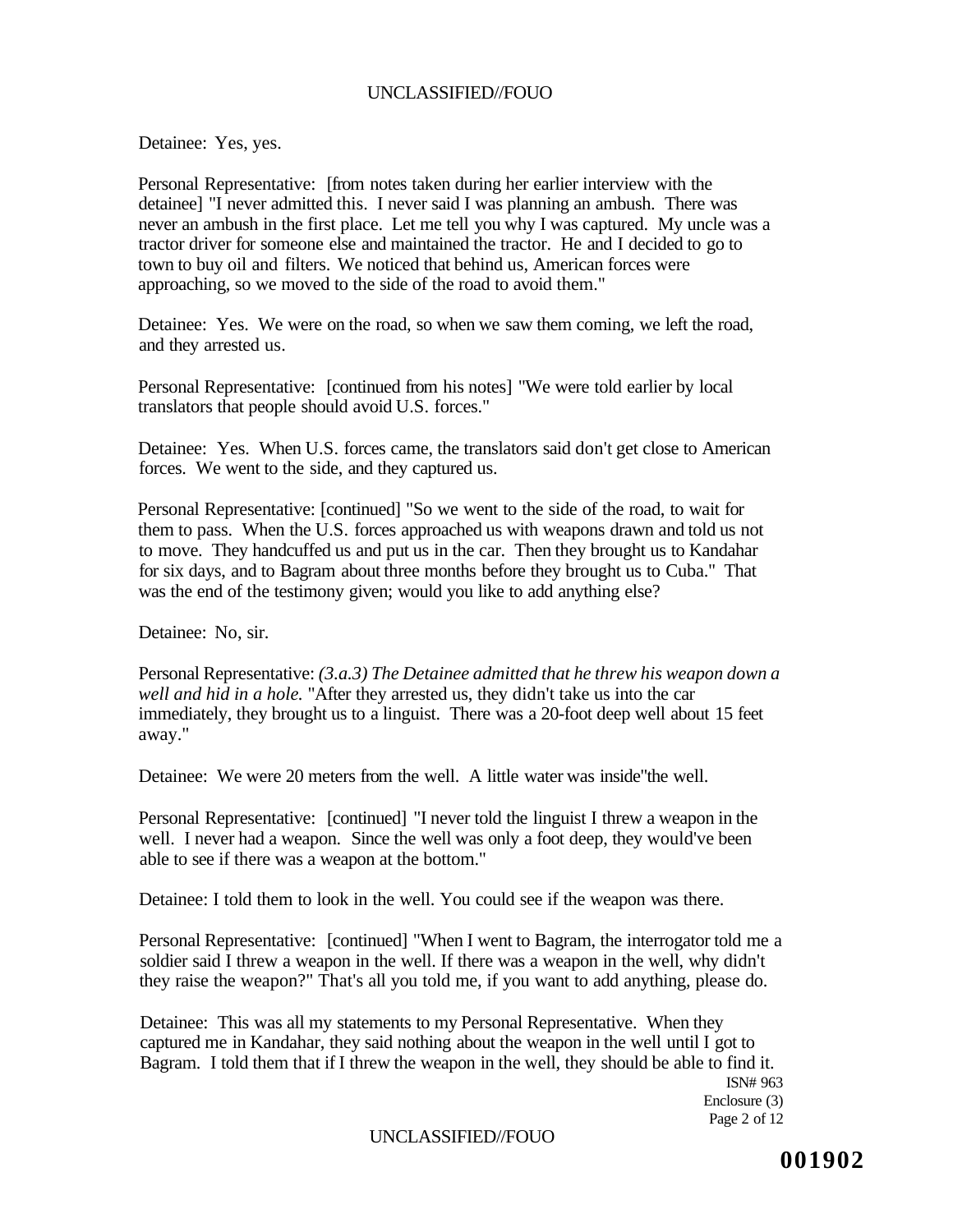Personal Representative; *(3.a.4) The Detainee was captured on the afternoon of 10 February 2003, along with his uncle, by U.S. personnel.* Do you have anything else to add?

Detainee: No, I don't have any other statement to make. I just want the Tribunal to be fair.

Tribunal President: We understand.

*The Tribunal President then took a brief recess to allow the first of three witnesses to be brought in to the room. The Tribunal President then verified this was a witness requested by the Detainee, and requested the witness identify himself.* 

Tribunal President: (to Witness # 1) We require you to take the Muslim oath, and that you tell the truth today.

Witness: Yes, I will swear upon the 4 books; the Bible, Koran, etc. Life is passing by, and I swear to tell the truth.

Detainee: (addressing the Witness) Do you know me?

Witness: Yes, yes. You are from the village of Lejhain, and I knew your father and family.

Detainee: Did I work with the Taliban?

Witness: No.

Detainee: What did I do in my village?

Witness: You were fanning. You were working in construction to help your brothers and sisters.

Detainee: Did I have a plan to attack the Americans?

Witness: No.

Detainee: Did I have a weapon to throw into the well?

Witness: No, he did not have a weapon.

*The Tribunal President then opened up the floor to questions from the Personal Representative, Recorder and Tribunal Members, once he confirmed that the Detainee had no more questions of the Witness.* 

> ISN# 963 Enclosure (3) Page 3 of 12 **GU19G3**

 $UNCLASSIFIED/FOUO$  n, i a n o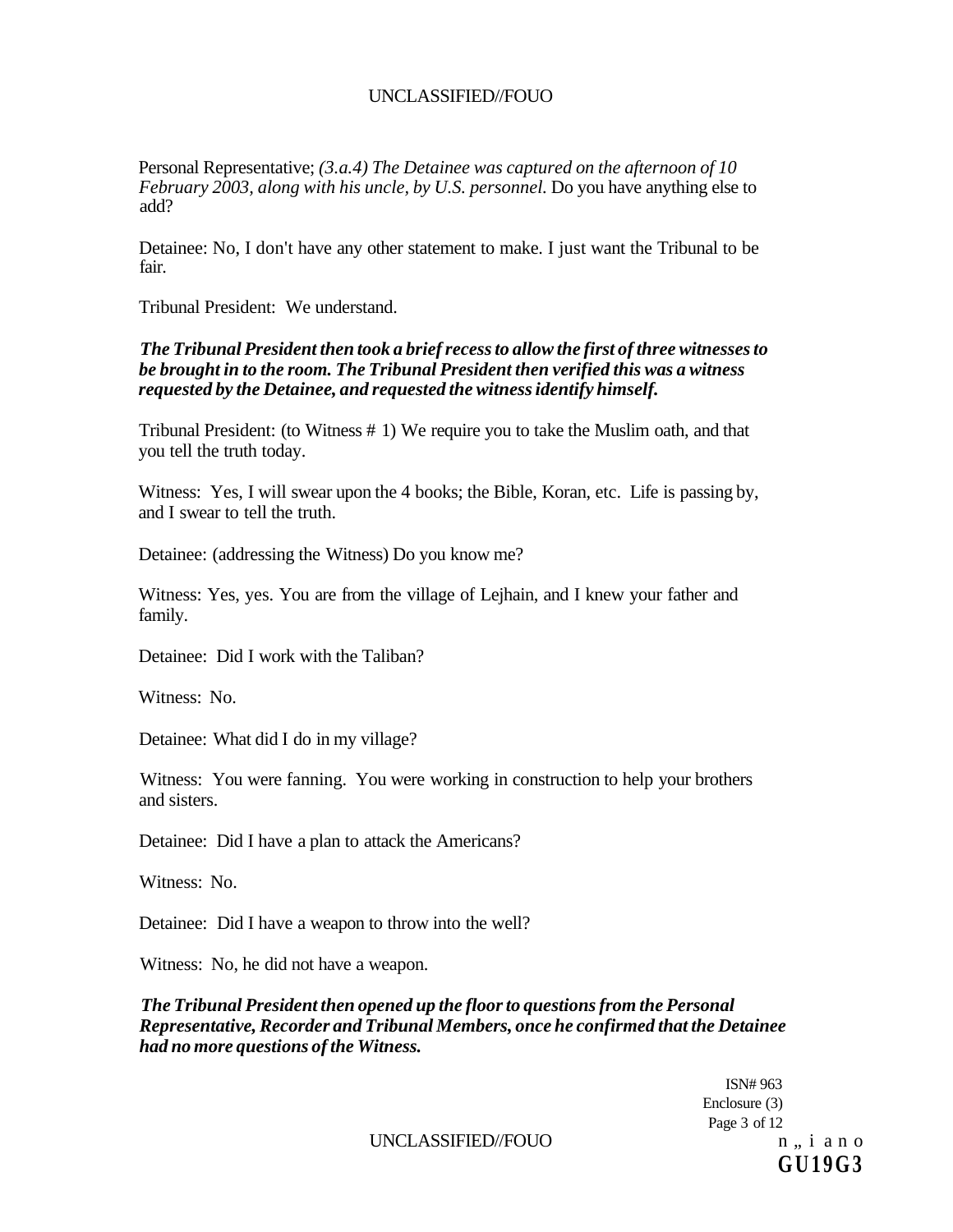Tribunal Member: (to Detainee) Is this your uncle?

Detainee: No. It's the other one.

Tribunal Member: (to Witness) How long have you known the Detainee?

Witness: Since he was very young.

Tribunal Member: Were you captured on the same day as the Detainee?

Witness: Yes.

Tribunal Member: What happened when you were captured?

Witness: It was night. I was watering my land; it was late and cold. I did not go home, and spent the night over there. The next morning, I went to the river to take a shower. When I came out, someone asked me who I was, and asked me to raise up my hands. When I raised my hands, I had a chewing tobacco can, a mirror and some small scissors I was using to trim my beard that fell out of my pockets. They arrested me and took me to an American compound. At that time, I didn't see him because I was blindfolded. I had an enemy working as a translator for U.S. forces. An American gentleman said to let me go because I was an old man. After that, my young boy approached them and asked them to let me go, but they did not let me go and took me to Kandahar. In Kandahar, I saw the Detainee and another person I knew. I have 10 kids I left behind, and I'm very happy for the Tribunal because somebody will listen to me.

Tribunal Member: Thank you for that information.

Witness: God bless you and take you to heaven. I have 10 kids; they don't have anything to eat. I've been here, and nobody asks about me. I am happy to have you a board; please listen. You helped us a lot at the times of the Russians. You helped us by giving us weapons. We defeated them. I have so many kids left behind. We like the Americans, and believe in your book, the Bible. We like them (the Americans).

Tribunal President: I have one question, (to the Witness) Do you know if the Detainee owned a weapon?

Witness: No, sir. I swear to Allah he had no weapon, and was not a member of the Taliban. We lived far from the city in a village by the mountains.

Tribunal President: Thank you.

Witness: God bless you. I am very happy to see you so I could open up my heart.

Tribunal President: Thank you.

ISN# 963 Enclosure (3) Page 4 of 12

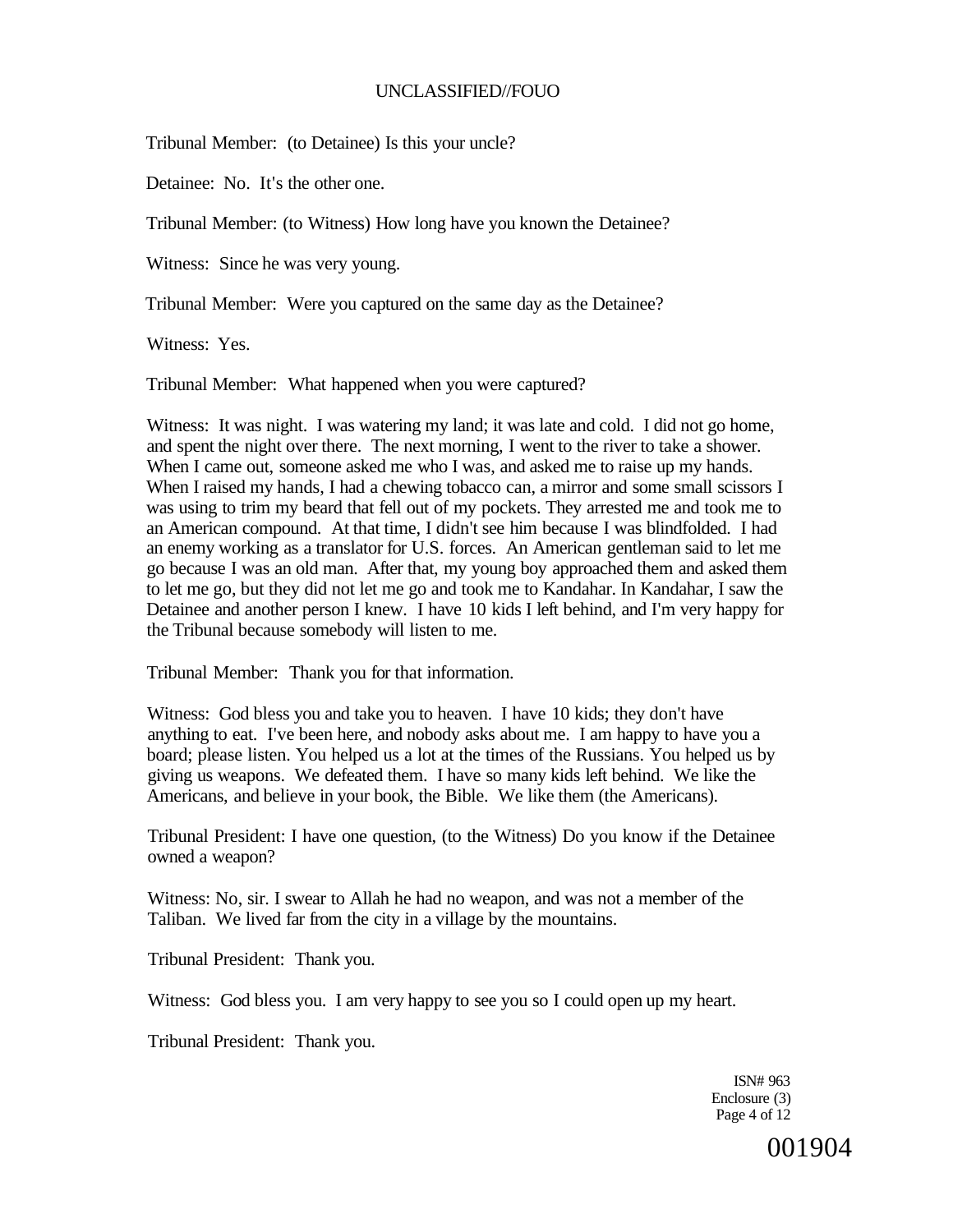### *The Tribunal President then confirmed there were no more questions from the Tribunal panel, and confirmed the Detainee had no more questions for this Witness. At this time, the Tribunal took a short recess to allow for the second Witness to be brought into the room.*

#### *After the second witness was brought into the room, the Tribunal President verified this was a witness requested by the Detainee, and requested the witness identify himself,*

Tribunal President: (to Witness # 2) We require the Witness to tell the truth and take the Muslim oath. Will you take the Muslim oath?

Witness: Yes.

### *The Recorder then administered the Muslim oath. The Tribunal President then permitted the Detainee the opportunity to question his Witness.*

Detainee: (to the Witness) Do you know me?

Witness: Yes.

Detainee: Where am I from?

Witness: From Leijhay.

Detainee: What was my job?

Witness: You were a farmer; you were working on your farm.

Detainee: Was I with the Taliban?

Witness: No.

Detainee: Did I have a plan to attack American forces?

Witness: No.

Detainee: The day of my capture, did I have a weapon to throw in the well?

Witness: No.

Tribunal President: (to the Detainee) Does that conclude your questions?

Detainee: Yes, sir. Those were my questions.

ISN# 963 Enclosure (3) Page 5 of 12

UNCLASSIFIED//FOUO

001905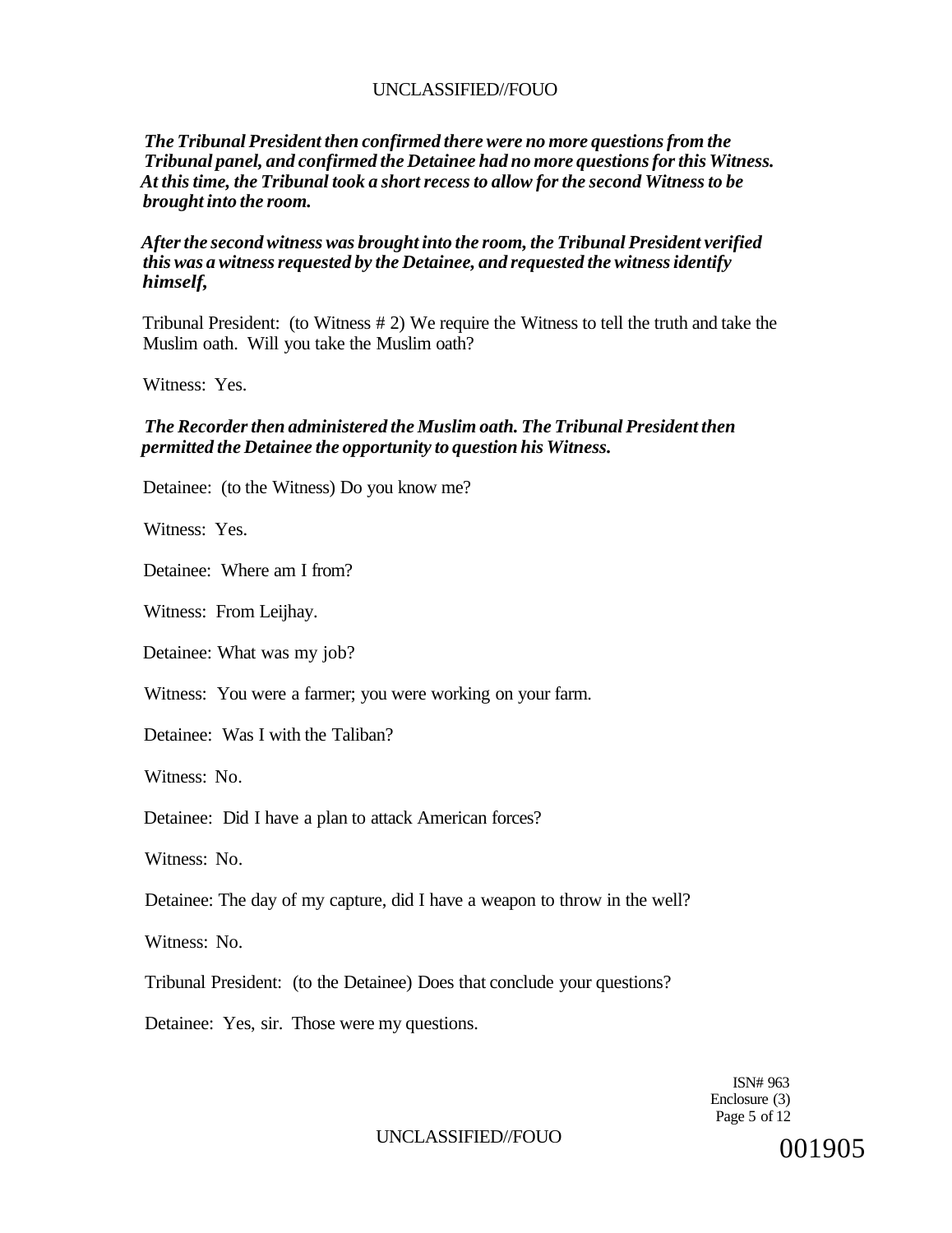### *The Tribunal President then asked the Personal Representative if he had any questions for the Witness.*

Personal Representative: (to the Witness) Do you want to describe how the Detainee was captured?

Witness: Yes, sir. I could. We were in our house in our village until mid-day. It was the night of the eve of the Muslim holiday of the Ramadan. I wanted to go buy a filter for the tractor. Also, I wanted to go buy rice to eat. At that time, America captured us and brought us here until today.

Tribunal President: Any more details about the capture?

Witness: Yes, sir. I am a poor person, and he is a poor person. We don't have any enemies, so they handed us to you; probably someone sold us to you. I drive someone else's tractor; we are poor people.

Personal Representative: Do you want to describe in detail how you were approached by the Americans, and how you were on the side of the road?

Witness: Yes, sir. I will. It was cold in our area. It was morning and I woke up to pray, and saw American cars going to our village. I heard them firing. We stayed home until mid-day. American cars and aircraft were in the area. We stayed until we wanted to go to the bazaar. We were on our way, and the American forces approached us. There was a well, which we take water for plants and crops. We went to the side of the road, and they asked what we were doing there, and I said I am carrying the key for my tractor. They captured us and took us to Kandahar for 5,6, 7 or 8 days, I don't recall. Then we went to Kabul. The interrogator there asked me if I knew about rocket launchers, and I said no, I am poor, and don't know about rocket launchers. The other day my personal representative told me that if you were recognized as an enemy combatant you would go to a review board. This means I would have to be involved in fighting. You brought me here, but I did not fight. I told my personal representative that I never fired on any Americans. Now I am here for two years, and nobody knows why.

### *The Tribunal President then offered the Recorder the opportunity to question the Detainee's Witness.*

Recorder: (to the Witness) When you were captured, were you hiding from them (American forces), or did you step to the side of the road where they could see you?

Witness: No, Miss. Hiding would be in a house or a cave. I was in the middle of the road, so I did not hide.

Recorder: So you just stepped off the road; they could see you when they were coming?

ISN# 963 Enclosure (3) Page 6 of 12

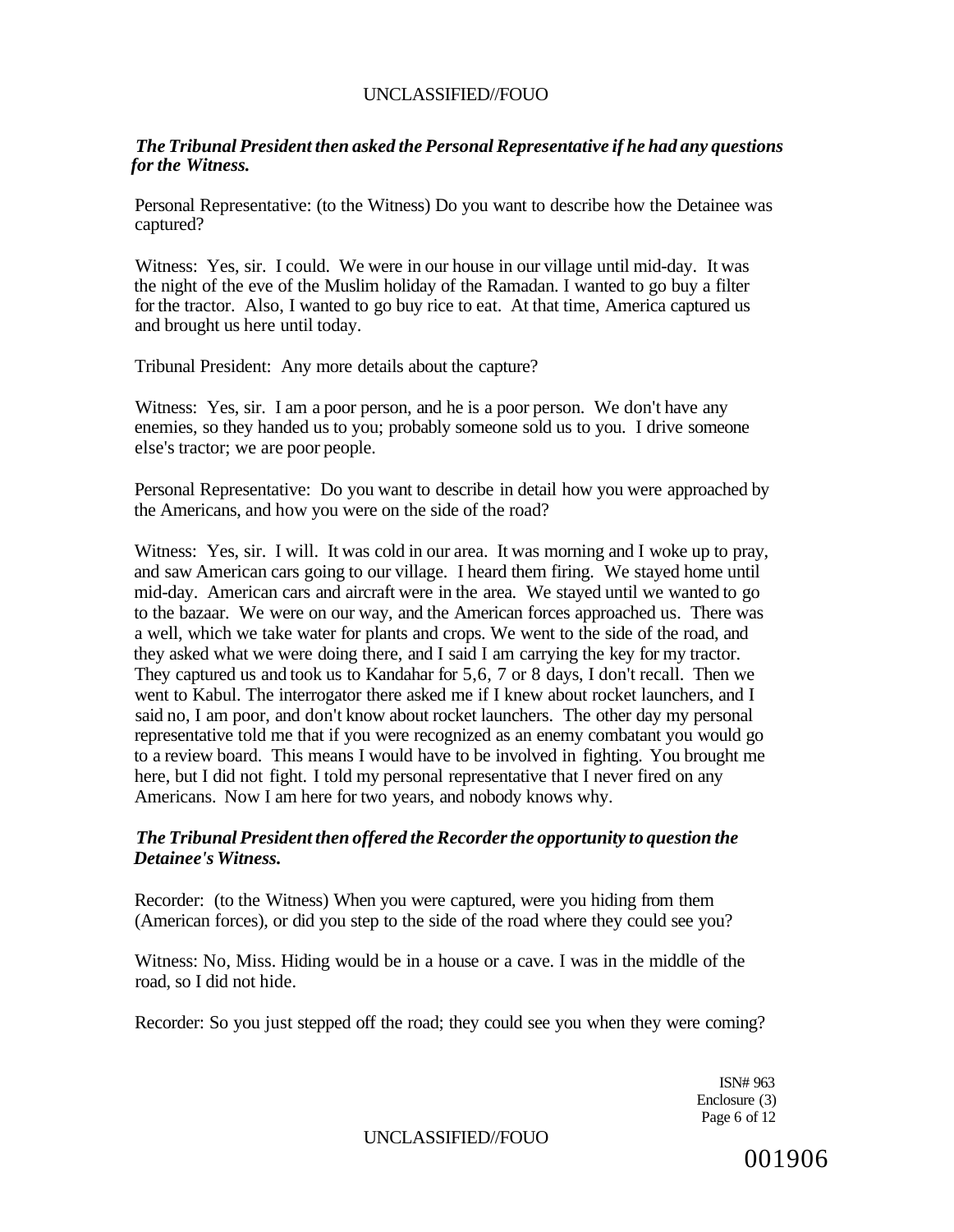Witness: Yes, Miss. If I was hiding, they wouldn't find me. They found me, so they saw me. They got out of their cars and pointed the guns at me and arrested me.

Recorder: What were you wearing when you were captured?

Witness: It was brownish, traditional clothing. It wasn't completely black, but close to black color.

Recorder: You said it was cold; did you have a coat on?

Witness: No I didn't have a jacket or coat, but a traditional shawl I wear. It is same color as darkish-brown.

Recorder: Did the Detainee have a jacket?

Witness: Yes, Miss.

Recorder: What color was it?

Witness: It was old coat in a faded greenish color. I don't recall exactly.

Recorder: Were there any types of markings or symbols on the jacket?

Witness: I did not pay too much attention. It probably had, but you should ask him this question.

Recorder: How many people were arrested with you that day?

Witness: It was 30-40 people captured from my village, but they let them go. My nephew and I were captured at the same time and place.

Recorder: And they were the only ones?

Witness: Yes, Miss. We were two captured and brought somewhere else. Then after, they took us to their base. We saw a lot of people from our village there, but they let them go, and kept us.

### *The Tribunal President then asked any Tribunal Members if they had any questions of the Witness.*

Q: Did you have any type of weapon when you were captured?

A: No, sir. We are poor people; we did not have a weapon.

Q: Are you a member of Taliban or have you ever worked for the Taliban?

ISN# 963 Enclosure (3) Page 7 of 12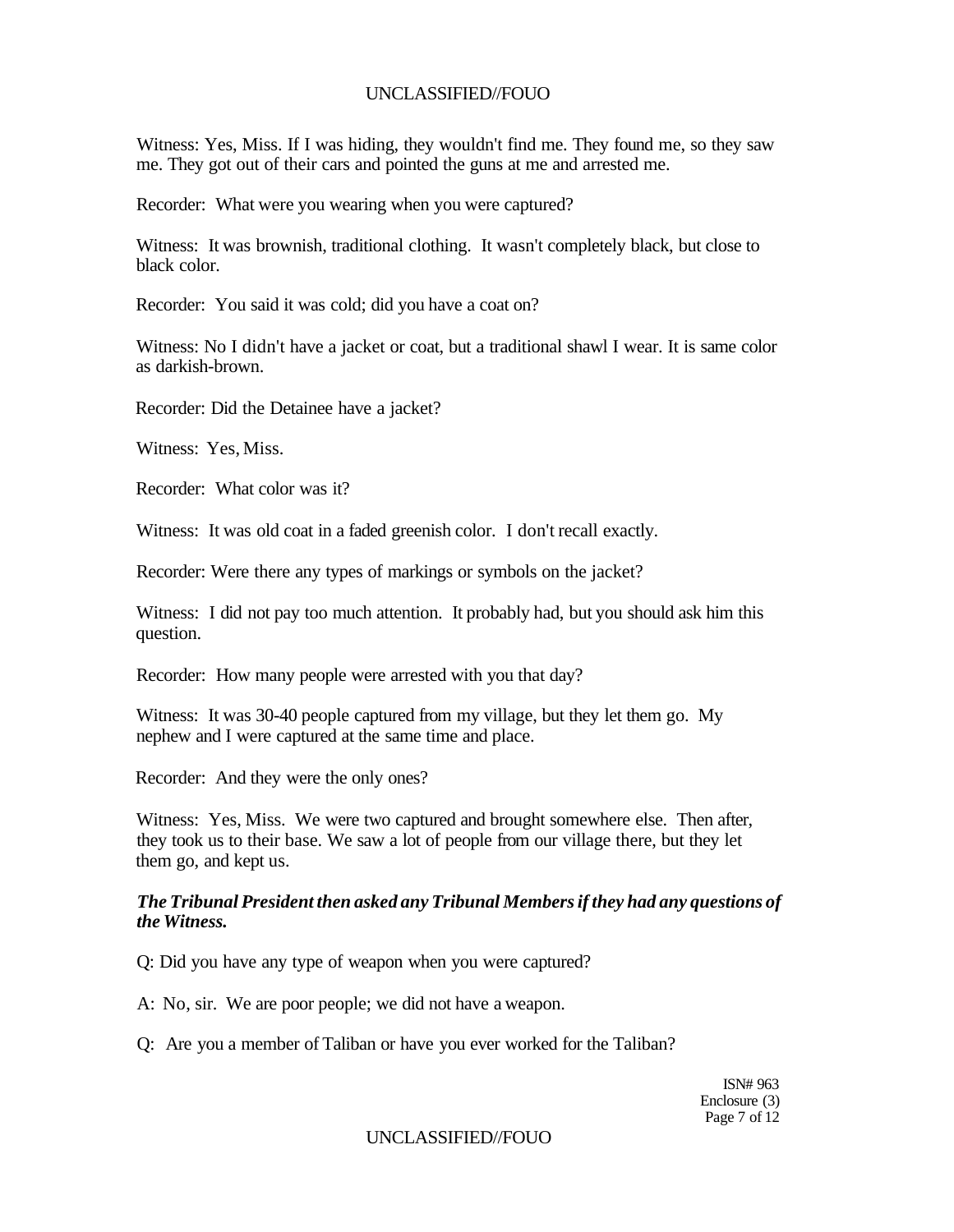A: No, sir. I was a tractor driver for someone else. I was a poor person working on my land. The Taliban didn't bother us, and we didn't bother them. We were not working for them.

Q: When you were captured, did you hear the soldiers talking about the well?

A: Yes, sir. The translator was there and 10-12 American soldiers. They asked about the well and what it was for. I said we take a machine to pump the water out of the well for our land, and put it on our crops.

Q: Did they ask you about throwing a gun down the well?

A: No, sir. At that time, they didn't tell me that, nor did they tell me in Kandahar. In Bagram, they told me about the well.

*The Tribunal President then confirmed the Detainee had no further questions of this witness, and took another recess to allow the third and final Witness to be brought in.* 

*The Tribunal President then verified the third witness was a witness requested by the Detainee, and requested the witness identify himself.* 

*The third Witness took the Muslim oath as administered by the Recorder.* 

*The Detainee then began to question the Witness.* 

Detainee: Do you know me?

Witness: Yes, I know you.

Detainee: Where am I from?

Witness: Leihjay.

Detainee: What was my job?

Witness: You were a farmer, busy farming.

Detainee: Was I with the Taliban?

Witness: No, no. You were taking care of your orphan brothers.

Detainee: Did I have a plan to attack the Americans?

Witness: No, no. You would not harm a bird. You would not hurt the Americans.

Detainee: Did I have a weapon so I could throw it in the well?

1SN# 963 Enclosure (3) Page 8 of 12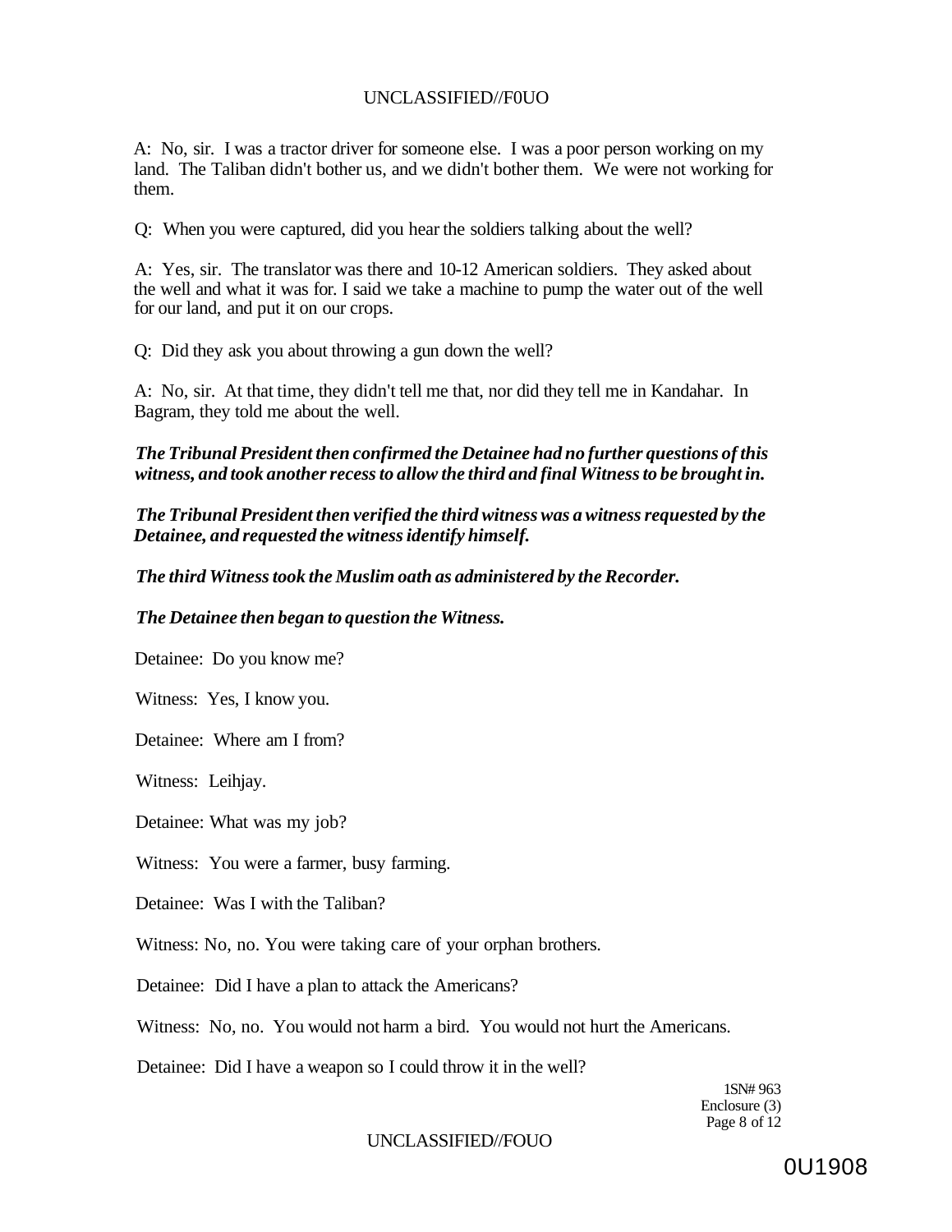Witness: No, no. You did not have a weapon in your house; even to harm a bird. You were busy feeding your orphans, (addressing the Tribunal) Could I tell you a few things about this boy?

Tribunal President: Sure.

Witness: I know his name. His mother and father are deceased. He was working very hard to take care of his brother and sister. He is a poor individual. He did not fight or anything. His father died when he was young, and after that, his mother died. He was feeding his brothers and sisters by working for one individual one day, and another day, another individual. We were happy for the Americans because monthly we were receiving one bag of wheat If we found someone against the Americans, we would've handed them over because we believe the Americans came to build us roads; they were there to help us.

### *The Tribunal President then opened up the floor to questions of the Witness from other Tribunal Members.*

Recorder: When were you captured?

Witness: It was early in the morning, and I was sick. I had goat's skin on me to make me sweat. You must wear the goat skin for ten days at home. I went outside with the goat skin on me to take in the sun. I was outside when they came and searched me. I had a chewing tobacco can with me, and they arrested me and brought me over.

Recorder: What do you do in your country for a living?

Witness: I was a farmer. I was farming for an individual that couldn't walk. I had a six year-old boy and I wanted to feed him.

Recorder: You said the Detainee was a poor person; are you also a poor person?

Witness: Yes, Miss. I am a very poor person. I still owe money from the time of President Raboni. Still I have not paid my debt.

Recorder: When you were captured, did you have money on you?

Witness: I had four thousand Afghani bills in my pocket from the time of President Raboni. Then I had around 30-40 of Karzai's money in my pocket at time I was arrested. I can only use Karzai's money now.

Recorder: Are you a member of the Taliban?

Witness: No. I did not spend one night with them. I did not spend one night outside my house because my mother is old, and I have to take care of my son.

> ISN# 963 Enclosure (3) Page 9 of 12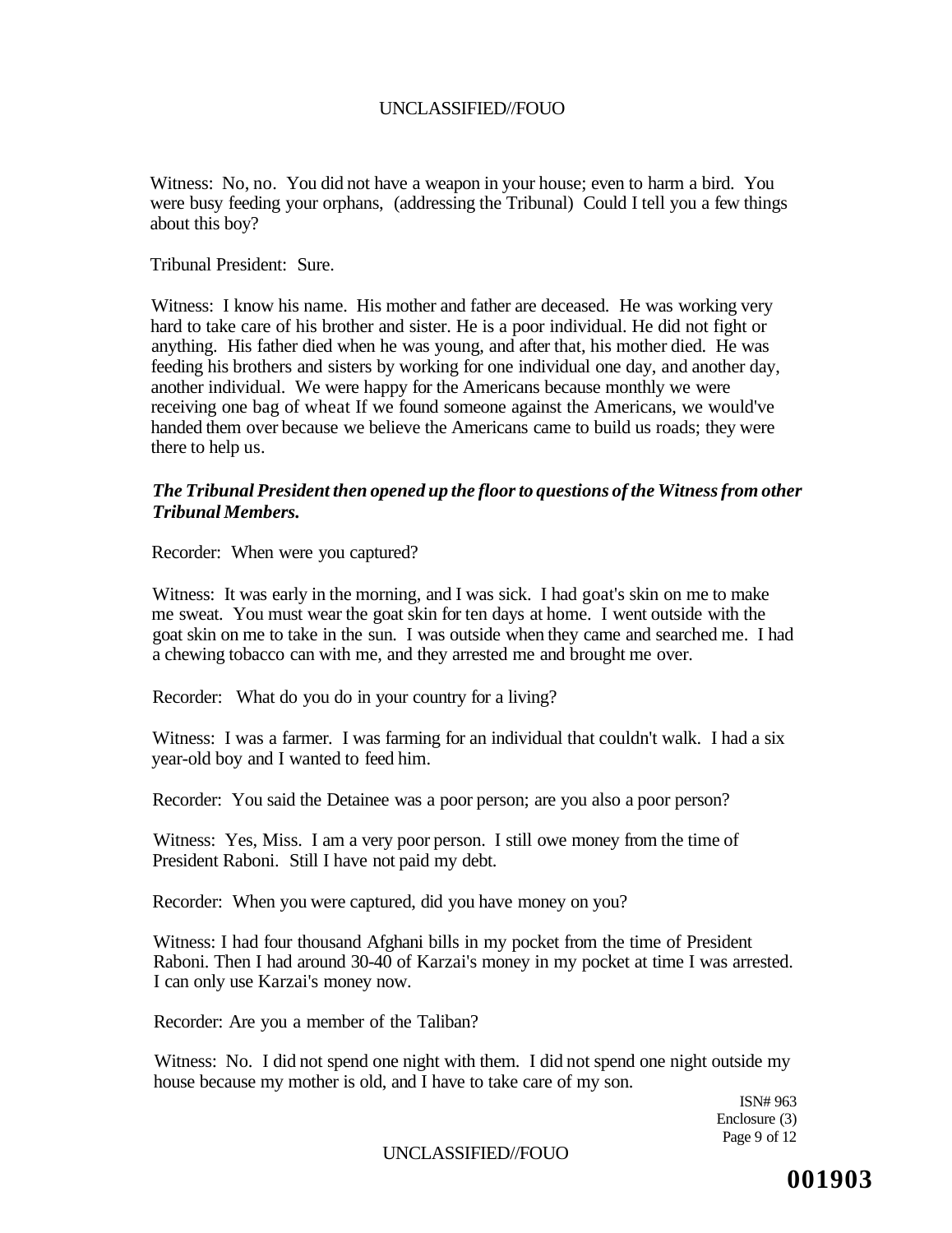Recorder: Did you know of any attacks against the Americans?

Witness: No. I swear to Allah, I did not see, know or hear. I told the American forces when I was captured that I wouldn't throw anything in front of your way. I would not fight. The only thing I would like to add is that our current governor in our area was a soldier, and he gathered up all of our weapons.

## *The Tribunal President then permitted questions of the Witness from the Tribunal Panel*

Tribunal Member: How long have you known Abdul?

Witness: We are from the same village, the same area. We grew up together; I saw him day and night. He is my cousin on my father's side; like a cousin from the mother's side. If he lied, I would tell you the truth about him.

## *The Tribunal President asked the Detainee if he had any follow up questions for the witness.*

Detainee: No, sir, I don't have any other questions. AH I want you to know that I was a poor person working hard. I don't have any more questions.

### *The Tribunal President then recessed the hearing to allow the Witness to be taken out. Upon return, the Tribunal President and a Tribunal Member asked the Detainee several follow-up questions.*

Tribunal President: Do you have any other further statements for us after the Witnesses?

Detainee: My statement is that I was poor. I had 6-7 orphans to take care of. I did not do anything wrong against you. Please, help me go home.

Tribunal Member: When you were on the road and saw American forces coming, how far off the road did you go?

Detainee: I cannot recall exactly, but it was around 10 steps away from the main road. They told us not to move, and they arrested us.

Tribunal Member: Did you hide, or were you just standing there?

Detainee: No, sir. They were behind us. Prior to that time, the translators said when ever you see the Americans, go to a corner, and do not block their way. When they came up behind us, we went about 10 steps to the right. They told us to sit down and don't move. They searched us, and they captured us.

Tribunal Member: So you didn't even sit down until they told you to sit down?

ISN# 963 Enclosure (3) Page10ofl2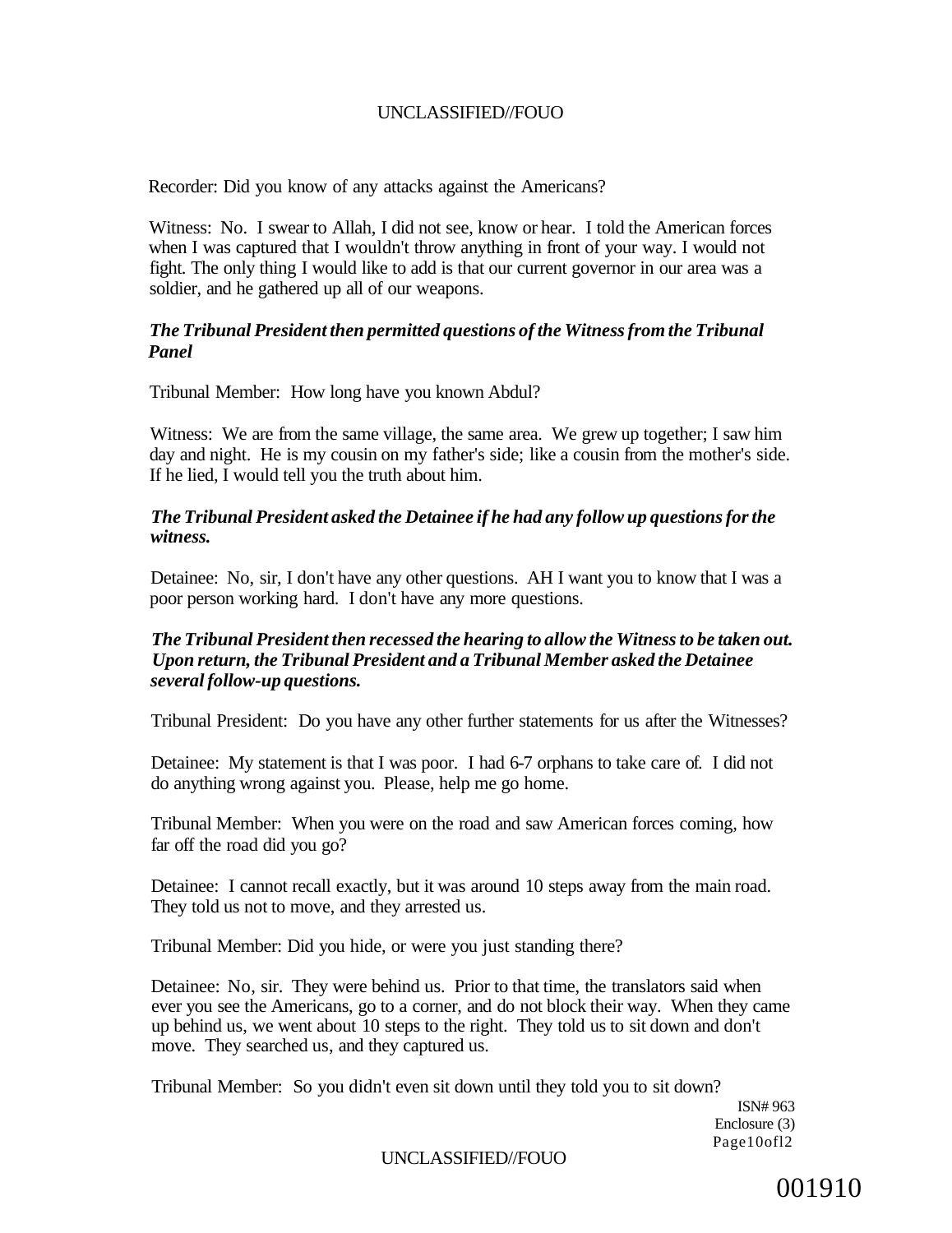Detainee: Yes. We did not sit until they said, don't move.

Tribunal Member: And it was just you and your uncle?

Detainee: Yes, my uncle and I were going to the bazaar when they captured us.

Tribunal Member: And you had no weapon with you?

Detainee: No, no. We did not even have a small knife in our pockets. We were going to the bazaar when they captured us.

Tribunal Member: Did they say anything about the well there, or did they not say anything until you got to Bagram?

Detainee: No, no. We were away from the well when they captured us. There were 6-7 soldiers with a translator that took us another 20 steps away to some other soldiers by the well. The translator asked me at that time what the well was for. Then they asked me over there. The translator asked about the well, and I told them that we had a drought and there was not enough water for crops. Then we dug the well, and made a machine to take the water out. It was a newly dug well. I told them that. There was only a small amount of water in the well. When they captured us, they put us in cars and then an aircraft to Kandahar. I was in Kandahar for 6,7 or 8 nights, and they didn't ask about the well or weapons there. Over there, they didn't tell me I had a weapon or attacking Americans or any wells. In Bagram, they asked if I had a gun and threw it in the well. They told me in Bagram, *I* told them, no. My uncle and I were poor people. We were not involved in any fight, and that we were going to the bazaar to get something to eat. This is my story.

Tribunal Member; So when you were standing by the well, they didn't say anything about weapons?

Detainee: No, no, no. They did not ask me about any weapon thrown in the well, and didn't ask me any question until I was taken. If you were to drop a pen in the water, you could see it.

Tribunal Member: What crops do you grow?

Detainee: All year round, we have wheat and corn. But for our family, we plant tomatoes, melons, watermelons and vegetables.

Tribunal President: The place that you were captured; was it your land or your well?

Detainee: Yes, sir. I was caught in my own village and was not far from home.

Tribunal President: You mentioned the translators and linguists a number of times. Did you know or recognize any of them personally?

> ISN#963 Enclosure (3) Page 11 of 12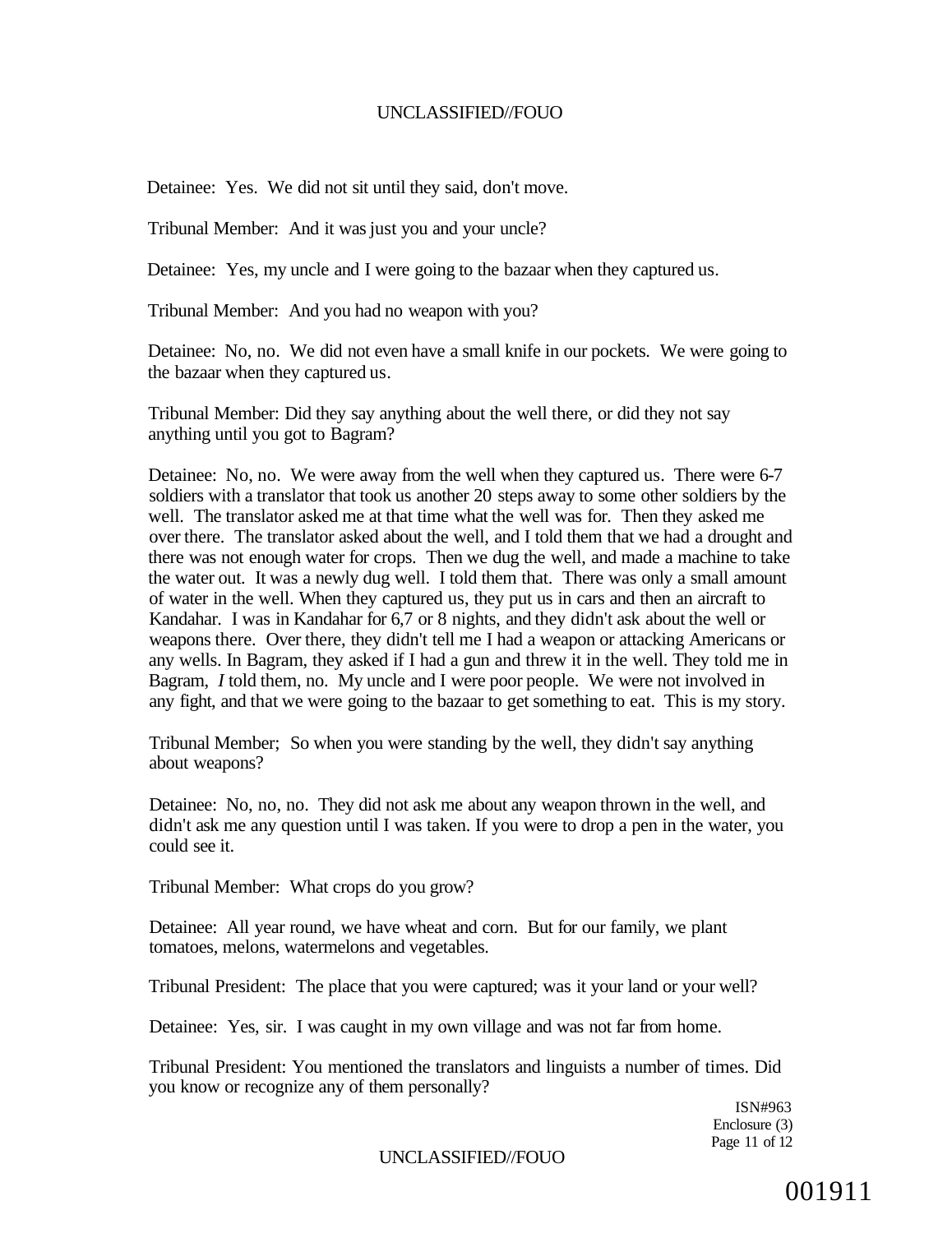Detainee: No, I didn't know any of the translators. But when they were translating I realized that they were translating for other individuals.

## *The Tribunal President then thanked the Detainee for his testimony, and asked if the Detainee had any more evidence for the Tribunal.*

Detainee: I have nothing else to say. I request from the Tribunal that I am a poor person, and that I had three witnesses that told you I was not involved in any kind of hostilities. My request is that you will find this out about me.

Tribunal President: We'll promise to do our best in reviewing all the information in our determination.

Detainee: Yes, sir. Please help to free me to go and feed my 6-7 orphans; to work hard and give them food. I don't know what they have to eat. This would be a good help from you.

*The Tribunal President thanked the Detainee for his testimony, and explained the rest of the Tribunal process. The Tribunal President then adjourned the open session.* 

# **AUTHENTICATION**

I certify the material contained in this transcript is a true and accurate summary of the testimony given during the proceedings.

Colonel, U.S. Air Force

Tribunal President

ISN# 963 Enclosure (3) Page 12 of 12

UNCLASSIFIED//FOUO

001912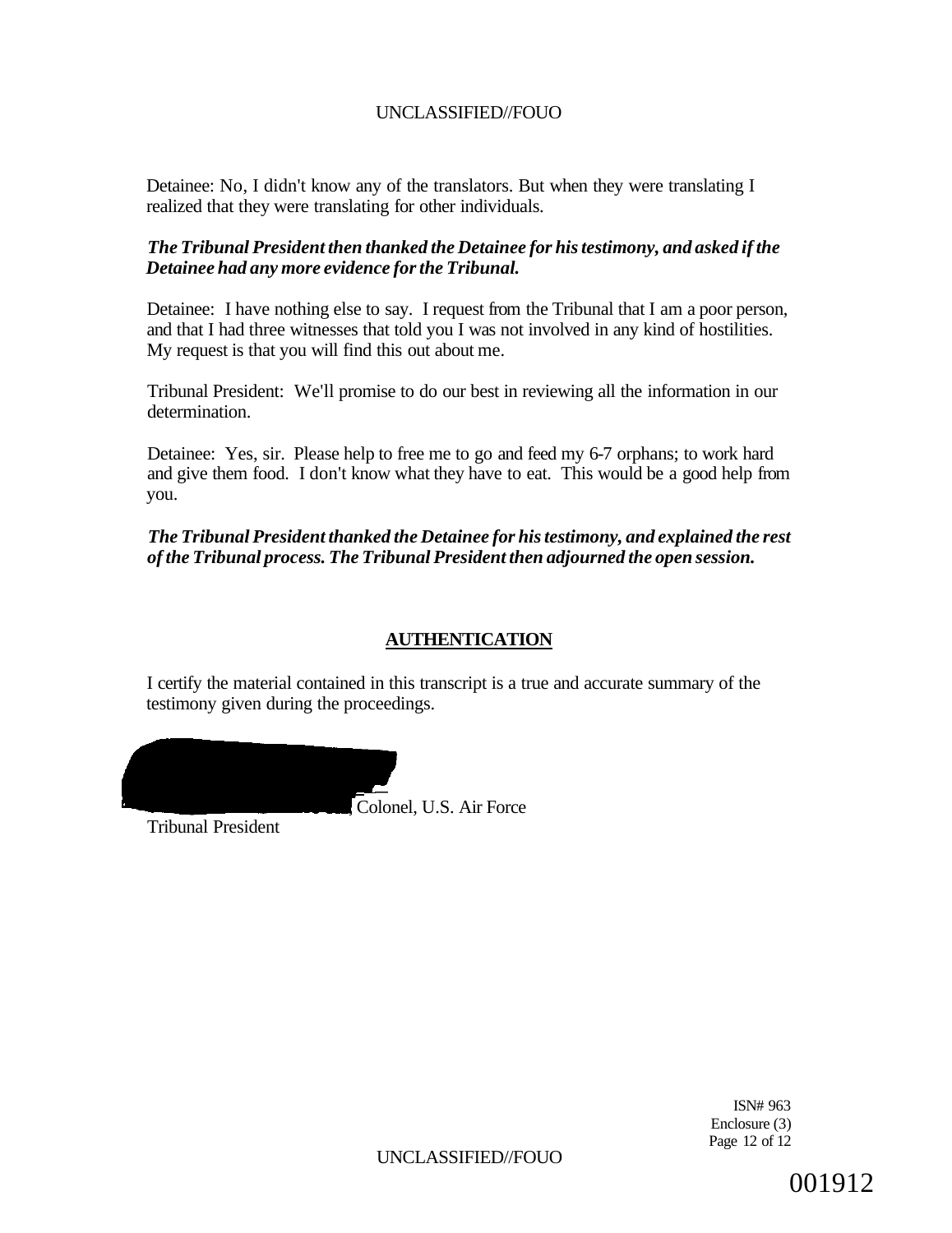### **Summarized Unsworn Detainee Statement**

*The Tribunal President read the hearing instructions to the detainee. The detainee confirmed that he understood the process and had no questions.* 

*The Recorder presented Exhibits R-1 andR-2 into evidence and gave a brief description of the contents of the Unclassified Summary of Evidence (Exhibit R-1).* 

*The Recorder confirmed that he had no further unclassified evidence or witnesses and requested a closed Tribunal session to present classified evidence.* 

### *Tribunal President stated that the detainee wants to participate and has requested one witness.*

Tribunal President: Mohammed Ahmed Salam, I understand that you had requested a witness for today. The witness' name is Amed Amhed Salam, your brother. Is that correct?

Detainee: Yes.

Tribunal President: The Personal Representative informed me of this request earlier. I determined that your request was relevant. More specifically, the witness would provide relevant testimony for this tribunal. I requested the United States government attempt to locate your brother by contacting the Yemen government. The United States did contact the Yemen government, on or about 9 November 2004, about a month ago. As of today's date, the Yemen government has not responded to our request for assistance. Without the cooperation of the Yemen government, as Tribunal President I am forced to find the witness is not reasonably available. Mohammed Ahmed Salam, you may now present any evidence to the tribunal.

Detainee: I will not present, but my Personal Representative will speak on my behalf. I will just speak. I hear from the other young men in the prison, that these courts are lies, not just, that's the reason I am here, but I don't believe that, I want to speak for myself. Is there any evidence here, I have heard that there's classified evidence. So if you can say it now during this session, it would be preferable.

Tribunal President: You do have the assistance of the Personal Representative and I understand that you have discussed your statements with him earlier. And I do understand that the Personal Representative will read that statement to us today. And I want to make sure that the statement that he's providing, about previous discussions you had with him, are your statements. And as we continue, and the Personal Representative provides that statement, we would appreciate that you would either affirm that is what you said or, if you have any additional information that would be very helpful to this tribunal.

Detainee: I trust in the Personal Representative.

Tribunal President: Understood. I would like to ask if you would like to make your statement under oath, understanding that the statement that we will be receiving is through your Personal Representative. (To the translator) Was that difficult? Should I restate that?

> ISN#689 Enclosure (3) Page 1 of 7

# 001913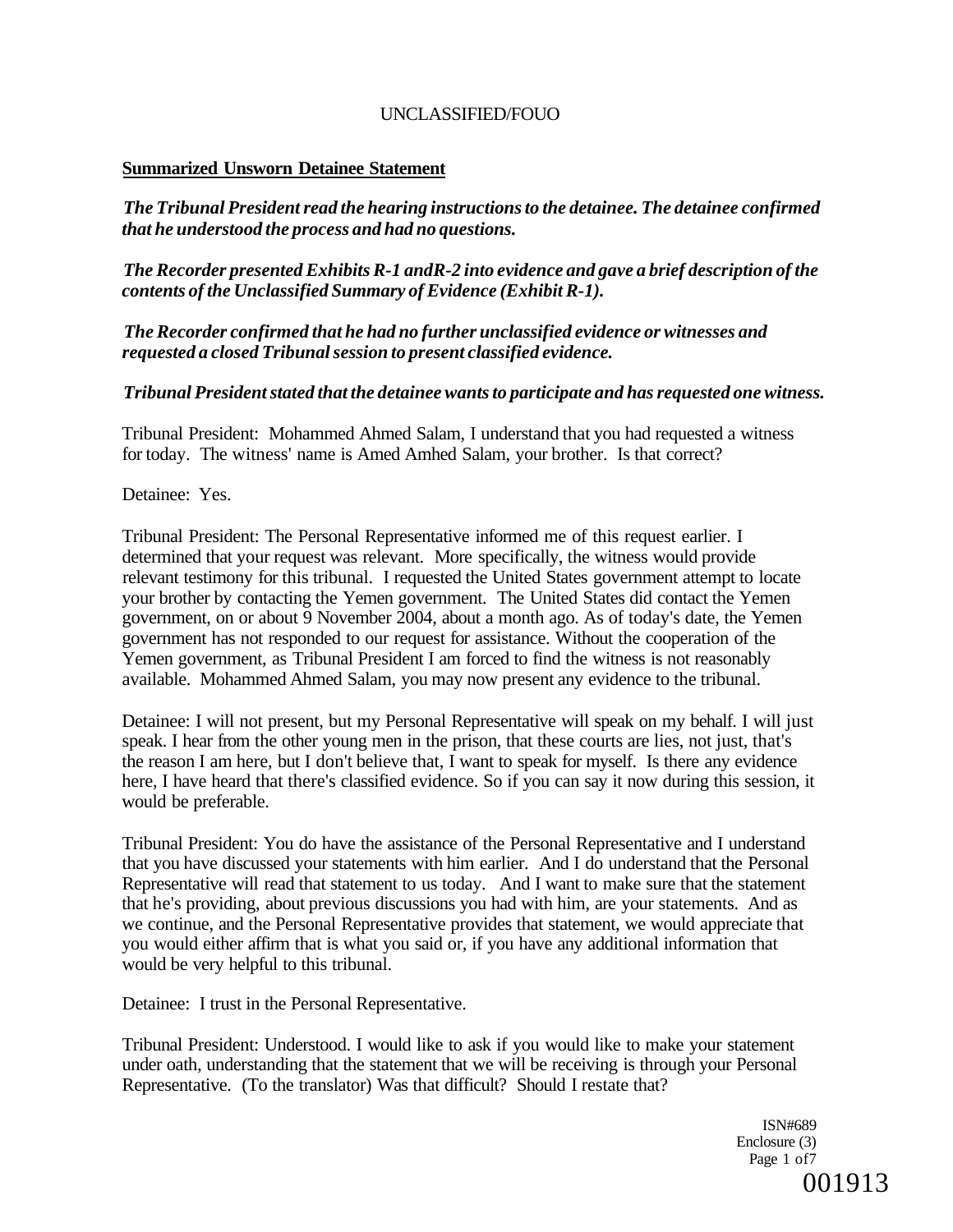Translator: Please.

Tribunal President: I would like to know if you would like to make your statement under oath. Would you like to make your statement under oath?

Detainee: Is he asking? There is no need for an oath.

Tribunal President: Just want to make sure you understand that you have the decision and the option to make your statement under oath to us today. An oath is a promise to tell the truth.

Detainee: I am telling the truth. If you are really going to say that I am innocent, to fmd that I'm innocent, then I will swear. If you are going to try me justly then I will take an oath right now.

Tribunal President: Recorder, please administer the appropriate oath.

### *The Detainee did take the Muslim oath.*

Tribunal President: Before you begin, Personal Representative, there's one remark I would like to make to the detainee. You heard us make a promise to you, and to the tribunal that we do our best earlier. The three of us here have not seen any of your files. We may see classified and other information later, as the recorder has asked. And remembering our promise, we will consider all that information and make a decision if you had been classified as an enemy combatant. Regarding our definition of an enemy combatant, you were informed of that earlier this year. Any information that you can provide us today, if you wish, is very helpful to us as we consider your statement and what we may see later.

Detainee: Is that it?

Tribunal President: Yes, I just wanted you to be aware why we are here, and what we're going to do.

Detainee: I would like to make something clear to you.

Tribunal President: Please.

Detainee: When I first came here, when I hear the words all the words you said, I was very pleased with it. And when I heard the oath it seems that you'd be fair and just in my case. But, when I heard that there's classified statements, I knew that you would not be just in my case. If there is any classified evidence or classified statements present, then present them now so that I may answer them. If there is any trial, in any place, they present all the evidence so that the accused has the opportunity to answer. Thank you.

Tribunal President: Let me clarify that this is not a trial where we are looking for guilt or innocence. We are not judges. This is an administrative hearing, and we are going to determine if administratively, the government has classified you as an enemy combatant. And the

> ISN#689 Enclosure (3) Page 2 of7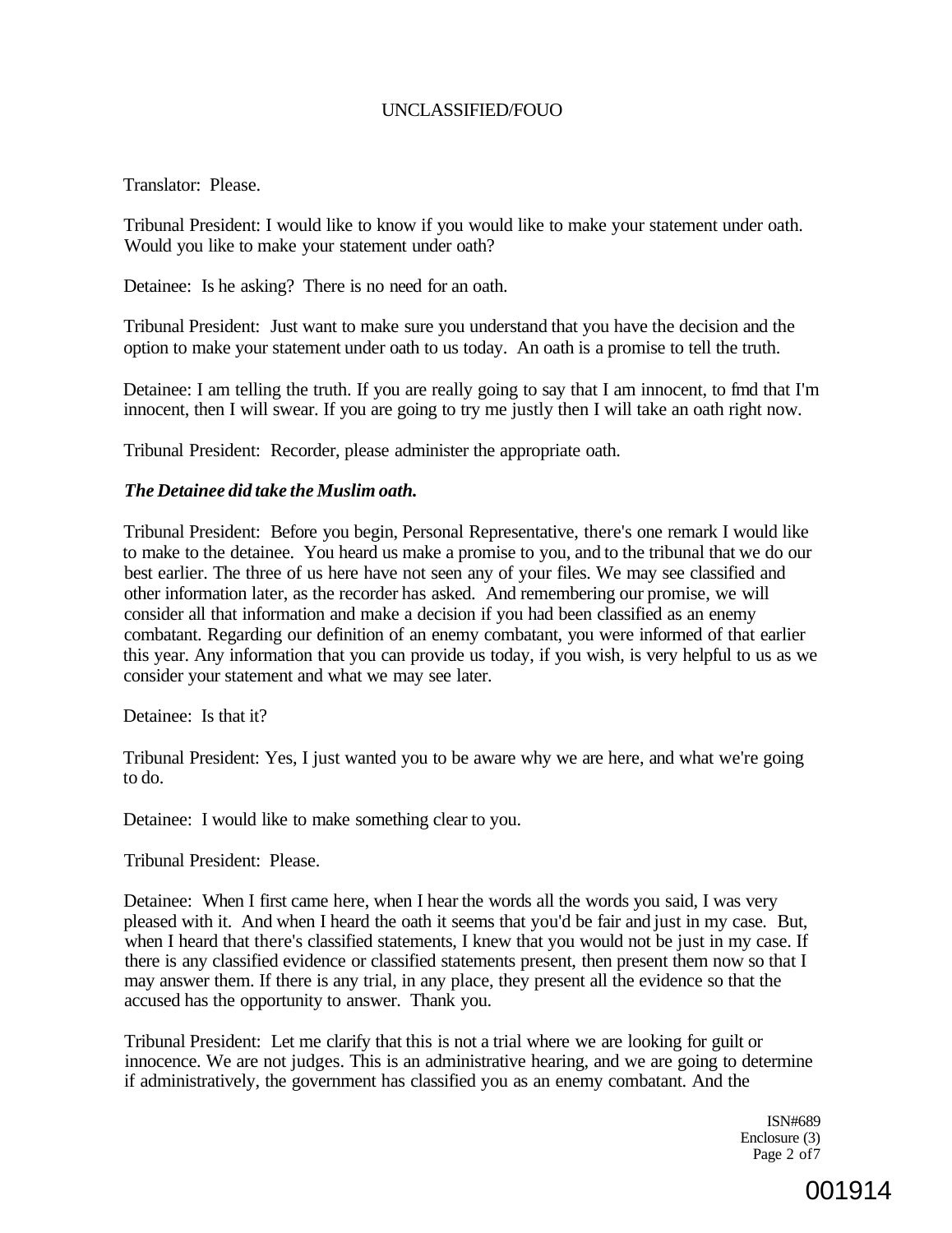classification of information is a government decision. We do not have the ability to change that decision to allow you to see some information. And as you heard our promise we will study all information and determine if the government has administratively classified you properly. I understand your comment regarding seeing all the information as an accused. We appreciate your understanding that this may look like a criminal justice proceeding, but it is not. What makes this different than all the other chances you've had to talk to government individuals... Here you have been told what we think classifies you as an enemy combatant. You are free to choose what you want to tell us, we can't compel you or force you to tell us anything, and it is your choice. It was your choice to come here today. So, as I said before, this is the first chance to tell us anything, you would like to tell us about why the government considers you an enemy combatant. Would you like your personal representative to proceed with your previous statements?

Detainee: Yes.

Tribunal President: Thank you.

### *The Personal Representative read the accusations to the detainee so that he could respond to the allegations. The allegations appear in italics, below.*

*3.a. The detainee is associated with forces that are engaged in hostilities against the United States and its coalition partners.* 

#### *3.a. 1. The detainee stated that he traveled from Yemen to Pakistan in May 2001.*

Personal Representative: (Reads from notes taken from previous interview with Detainee) He doesn't recall the exact date, but it was to get medical treatment. He had the correct passport and documents for his travel. If his brother were here, his brother would collaborate those facts.

#### *3.a.2. The Jama'at al-Tabligh organization paid for his travel to Pakistan.*

Personal Representative: (Reads from notes taken from previous interview with Detainee) This organization did not pay for his trip; a generous person paid for it. His brother would collaborate if he were here, that he was not involved with this organization.

### *3.a.3. Jama 'at al-Tabligh, a Pakistani-based-Islamic-missionary organization, is being used as a cover to mask travel and activities of terrorists, including members of al Qaida.*

Personal Representative: (Reads from notes taken from previous interview with Detainee) He has nothing to do with this organization. His brother knows that he never joined any organization whatsoever. His brother knows that he does not know terrorists, that he has never been in jail, and has the best reputation in Yemen. His brother also knows, that he doesn't like problems, and always stayed away from trouble.

> ISN#689 Enclosure (3) Page 3 of7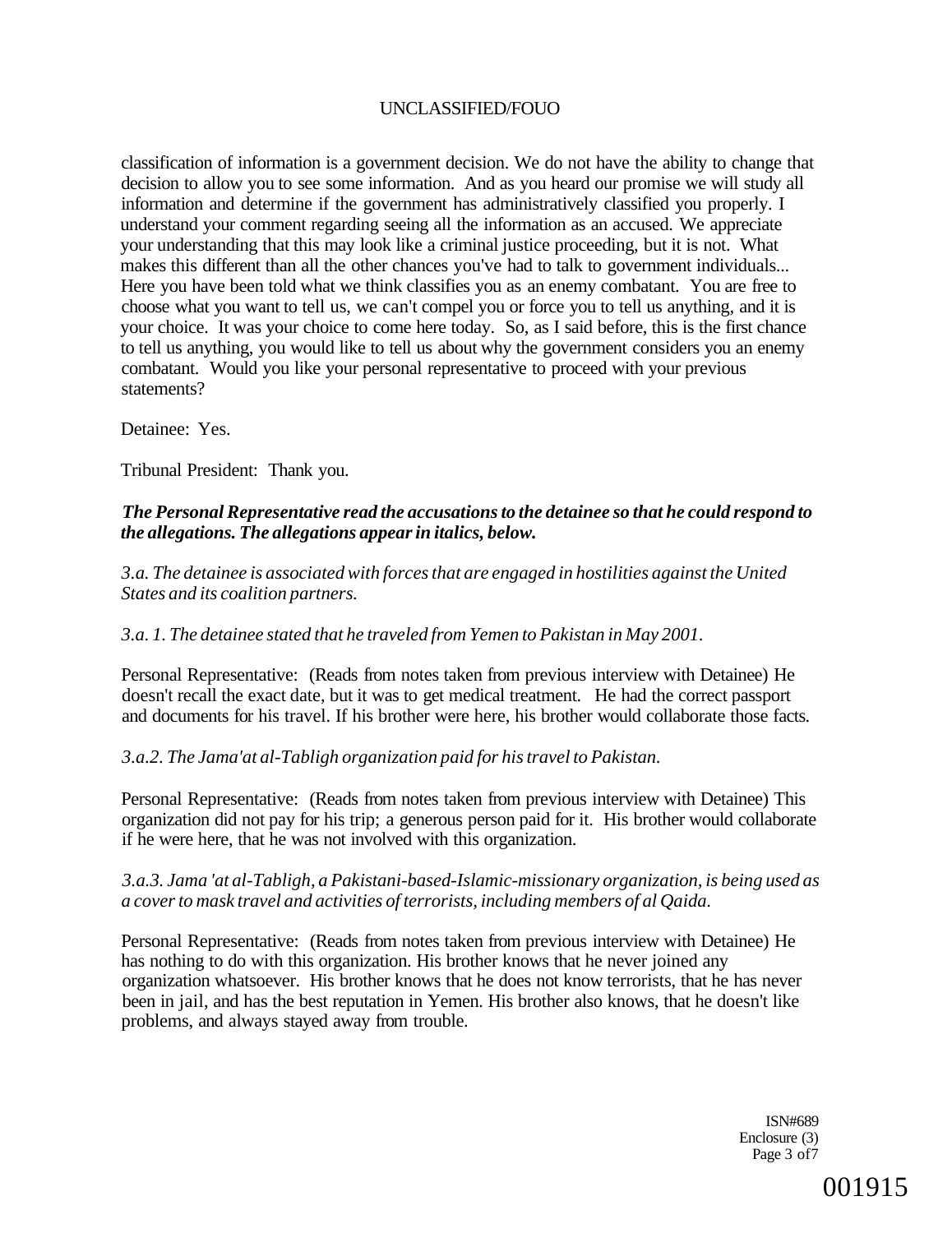## *Personal Representative stated the detainee addressed items 3.a.4. through 3.O.7. in the statement below.*

*3.a.4. The detainee stayed at the al Qaida "Nibras" guesthouse in the early summer of 2001. 3.a.5. The detainee stayed at the "Hasan " guesthouse in Kandahar, Afghanistan in late summer of 2001. 3.a.6. The "Hasan " guesthouse is where trainedMujahidin reside. 3.a. 7. The detainee was at al Farouq during the summer of 2001.* 

Personal Representative: (Reads from notes taken from previous interview with Detainee) About the statement concerning that he stayed in Nibras and Hasan guesthouses in Afghanistan, and Al Farouq, he will swear under oath that this unclassified summary of evidence is the first time he heard of staying at the guesthouses. He never went to those places. He never went to Afghanistan and has never been to al Farouq. In fact item one accuses him of going to Pakistan and item eight states that he was arrested in Pakistan, so how could he be in Afghanistan.

Detainee: I have proof to this, with what the Personal Representative just said. Regarding what you said about me being in Afghanistan, the last point, I would like you to go to everyone who is here in this prison, who has been to Afghanistan at that time, and ask them if they have ever seen me in Afghanistan. This is the proof.

### *3. a. 8. The detainee was arrested in Pakistan by Pakistani police during a house raid.*

Personal Representative: (Reads from notes taken from previous interview with Detainee) That is correct. But to this day he still does not know why he they arrested him. That is all.

Personal Representative asks detainee: Did you have any corrections to make or anything additional?

Detainee: No, that was very good, very good. Only the last point that I mentioned, I wasn't able to say that to you in the last meeting.

#### *The Personal Representative and the Recorder had no further questions.*

#### Tribunal Members' questions

Q. What medical treatment did you go to Pakistan for?

A. I went through a surgical procedure in Yemen to remove some skin from my nose. I was told that the operation was not a success and that new skin had grown instead, so I went to Pakistan.

Q. Will you give us the name of the generous person who paid for your travel? A. Really, I don't remember.

Q. Do you remember the date when you were picked up, arrested in Pakistan? Or how long were you in Pakistan before you were arrested?

> ISN#689 Enclosure (3) Page 4 of7 001918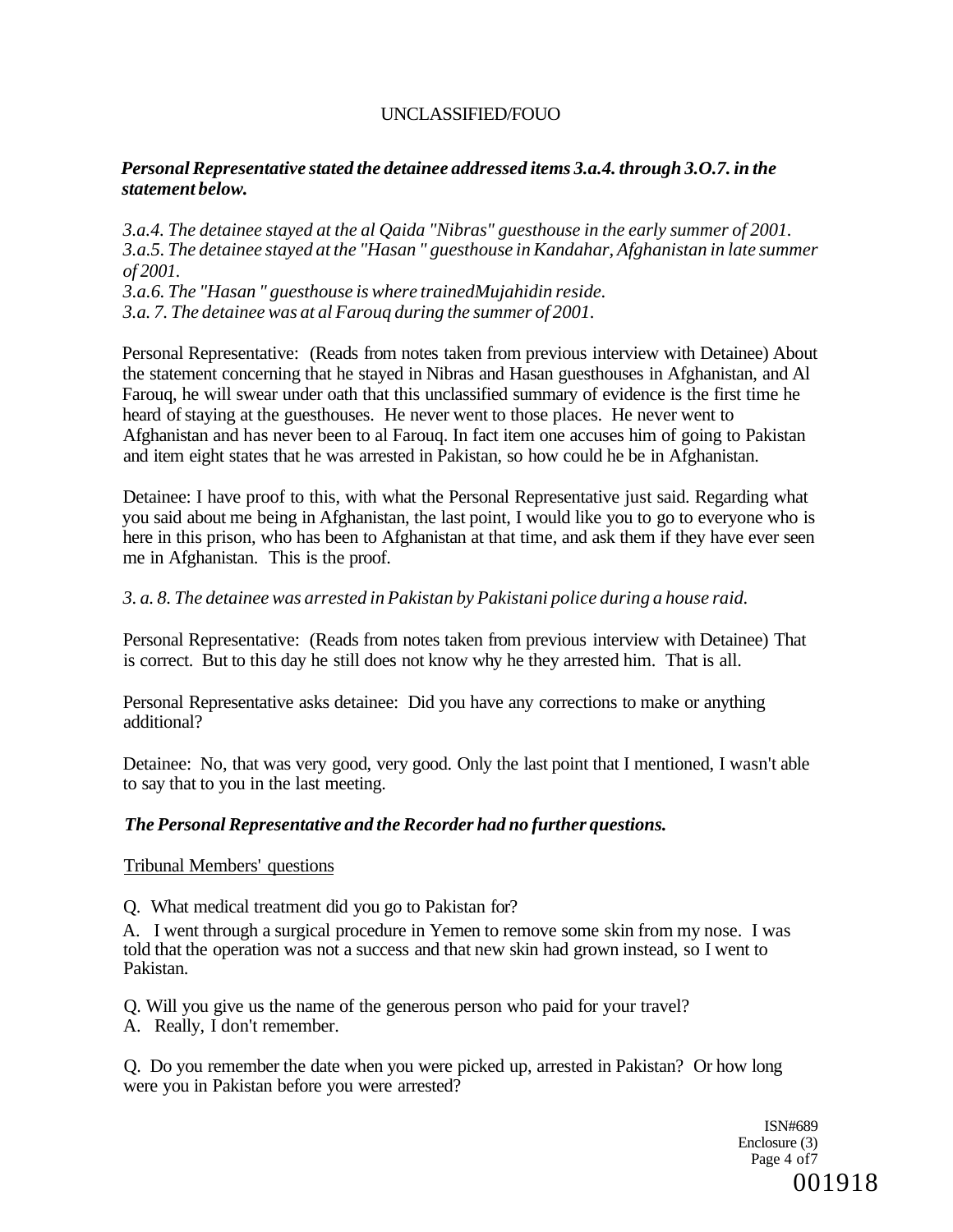- A. Maybe eight or nine months.
- Q. Why did you go for an operation and then stayed for eight or nine months?
- A. You have it in the interrogation.
- Q. Was anybody else at the house before you were arrested?

A. Yes.

- Q. Were they arrested too?
- A. Yes.
- Q. Are they here in prison, or did they get let go, do you know?
- A. Yes, they are in prison here.
- Q. Can you give us their names?
- A. No. You have everything in the file.

Tribunal Member: We don't know what the file says. The recorder chooses what we can see. We can't go look in a file and start peeking at what people may have said about you. Maybe I can guess what's in the file. There may be a statement from somebody who said, I saw him in Afghanistan. And, then, I have to decide. You said you weren't in Afghanistan, he said you were. I don't know your culture very well, but the reason why my fellow member asked you about who paid is because, in our culture people just don't step up and say, I'll pay for this trip for you.

Detainee: In our culture, in Islam, there is such a thing.

Tribunal Member: That is what I wanted to ask you, is that unusual for someone in your culture to pay, and you just explained that.

Detainee: Yes, this is something very normal. Indeed, it is an obligation for any Muslim who is rich to pay for someone who is poor. And, if I were going to mention the name, I can mention it, but I will not mention it.

Q.: Again, culture question. Is it common for people to go to Pakistan for medical treatment? A.: Very normal.

Q.: Are you married?  $A$ .: No.

Q.: How old are you?

A.: Possibly, now, maybe twenty-four.

Q. While you were in Pakistan for that eight months did you ever work? A. No.

> ISN#689 Enclosure (3) Page 5 of7 001917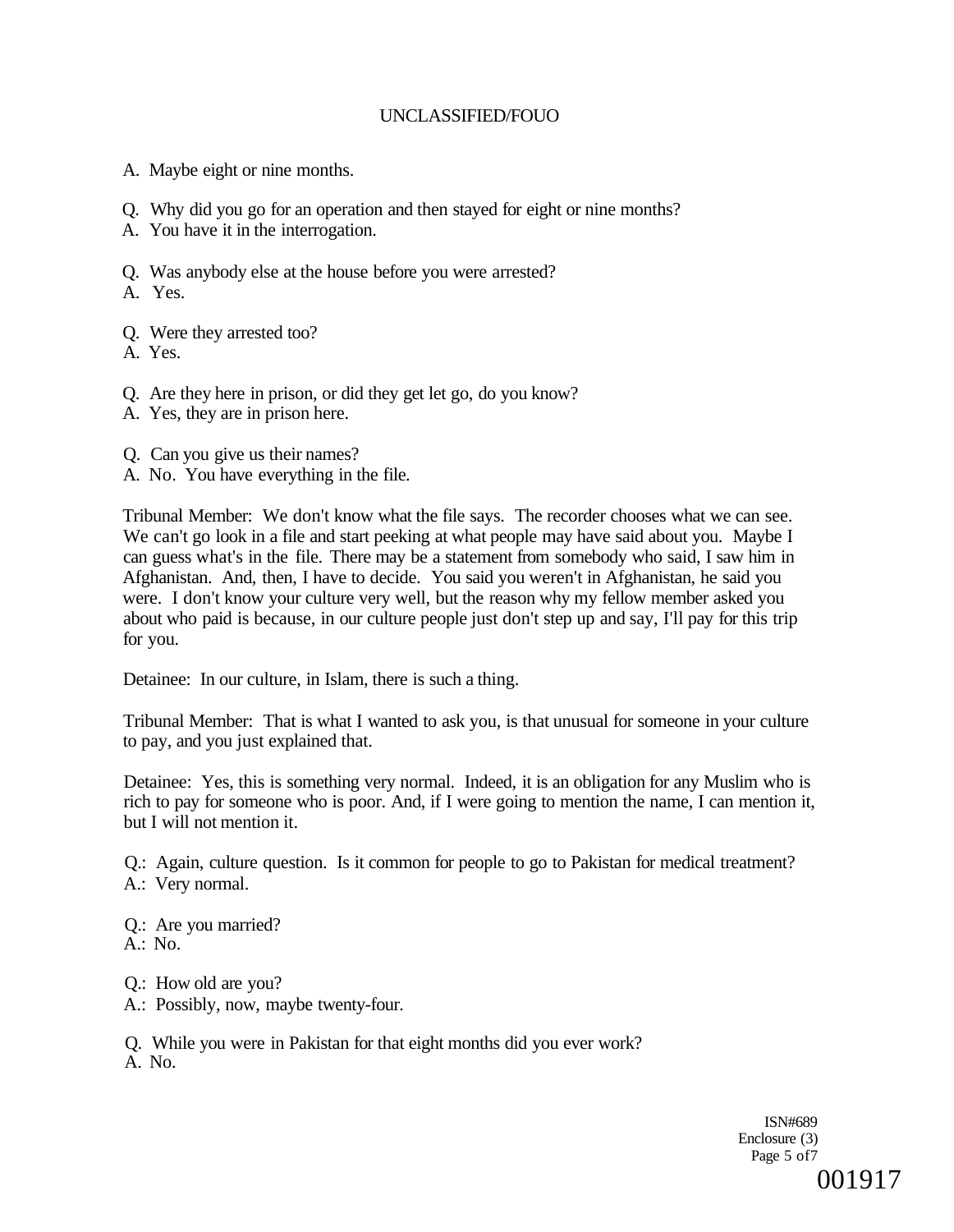- Q. During that eight-month period did you have a close friend that could verify that you were in Pakistan?
- A. Yes, there is.
- Q. Can you give me the name?
- A. His name is Abdul Rahamen. I don't remember his full name.
- Q. Are you a Mujahidin fighter?
- A. No.
- Q. Where did you receive the medical treatment in Pakistan?
- A. Karachi.
- Q. Do you remember the name of the medical clinic or hospital?
- A. No, I don't remember. If it was in Arabic I would've remembered, but I don't.
- Q. Where were you staying while you being treated, at the clinic or at in another place?
- A. In another place.
- Q. When you were arrested by the Pakistani police, did you have your passport and other papers?
- A. Yes.
- Q. Did you get your nose fixed or treated properly?
- A. I got the treatment but, I did not undergo the operation, until now, the skin is there.

*The Tribunal President confirms that the detainee had no further evidence or witnesses to present to the Tribunal. The Tribunal President explains the remainder of the Tribunal process to the detainee and the detainee has one question.* 

Detainee: I have a question. If there is classified evidence is to be presented, it should be presented in front of me, so I can see it, and make sure it is correct. Is that possible, or no?

Tribunal President: I understand your request, and it is not possible as it is not releasable to you. And I stated earlier that we do not have the authority to change that classification. Your Personal Representative has seen the information and will bring any information that we need to know about your possible improper classification, he will bring it our attention.

Detainee: Yes, but maybe this evidence is a lie.

Tribunal President: Yes, I understand your concern.

*Tribunal President contin ues on with the remainder of the process instructions and adjourns the tribunal* 

> ISN#689 Enclosure (3) Page 6 of7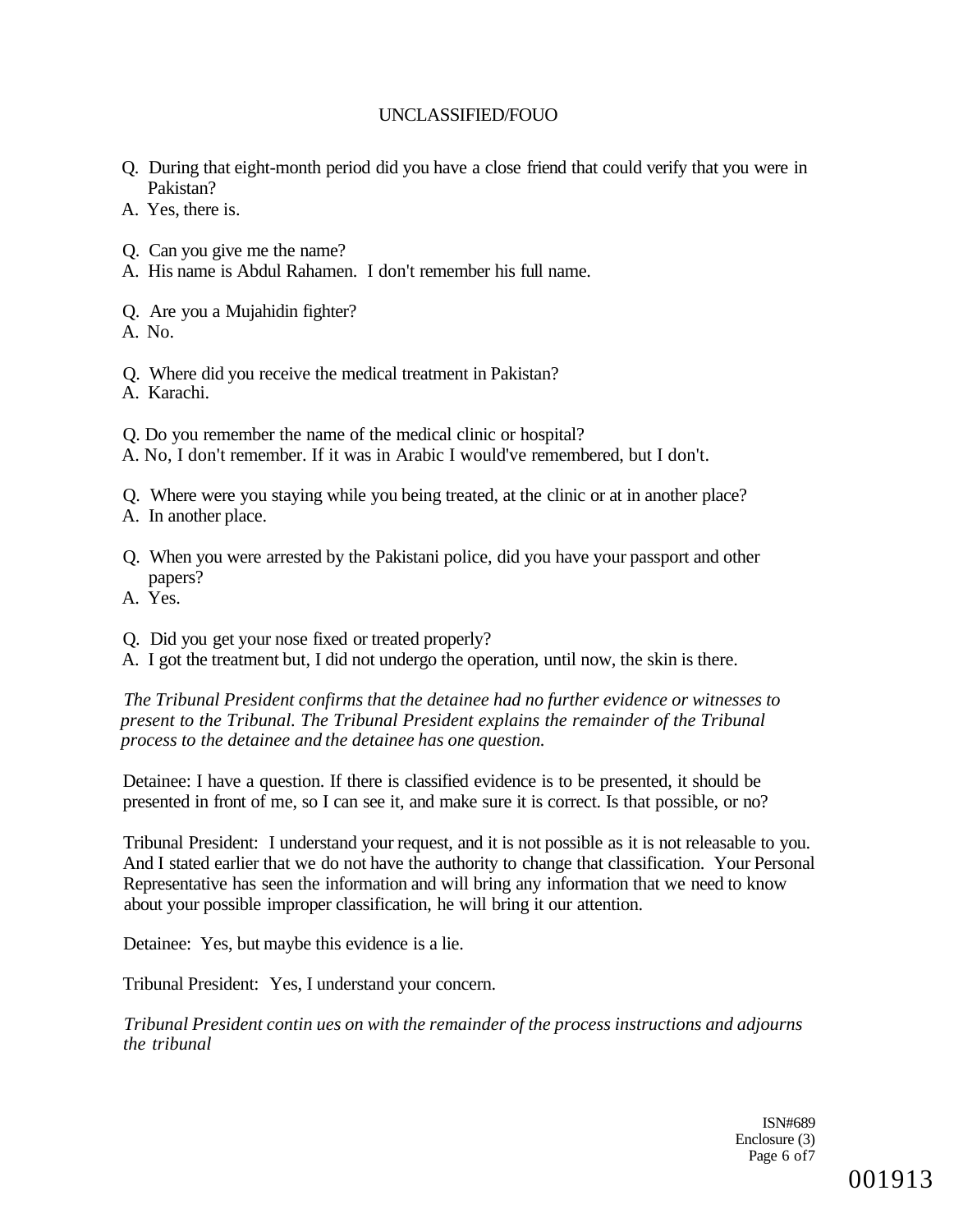# **AUTHENTICATION**

I certify the material contained in this transcript is a true and accurate summary of the testimony given during the proceedings.



Tribunal President

ISN#689 Enclosure (3) Page 7 of 7.<br>  $001919$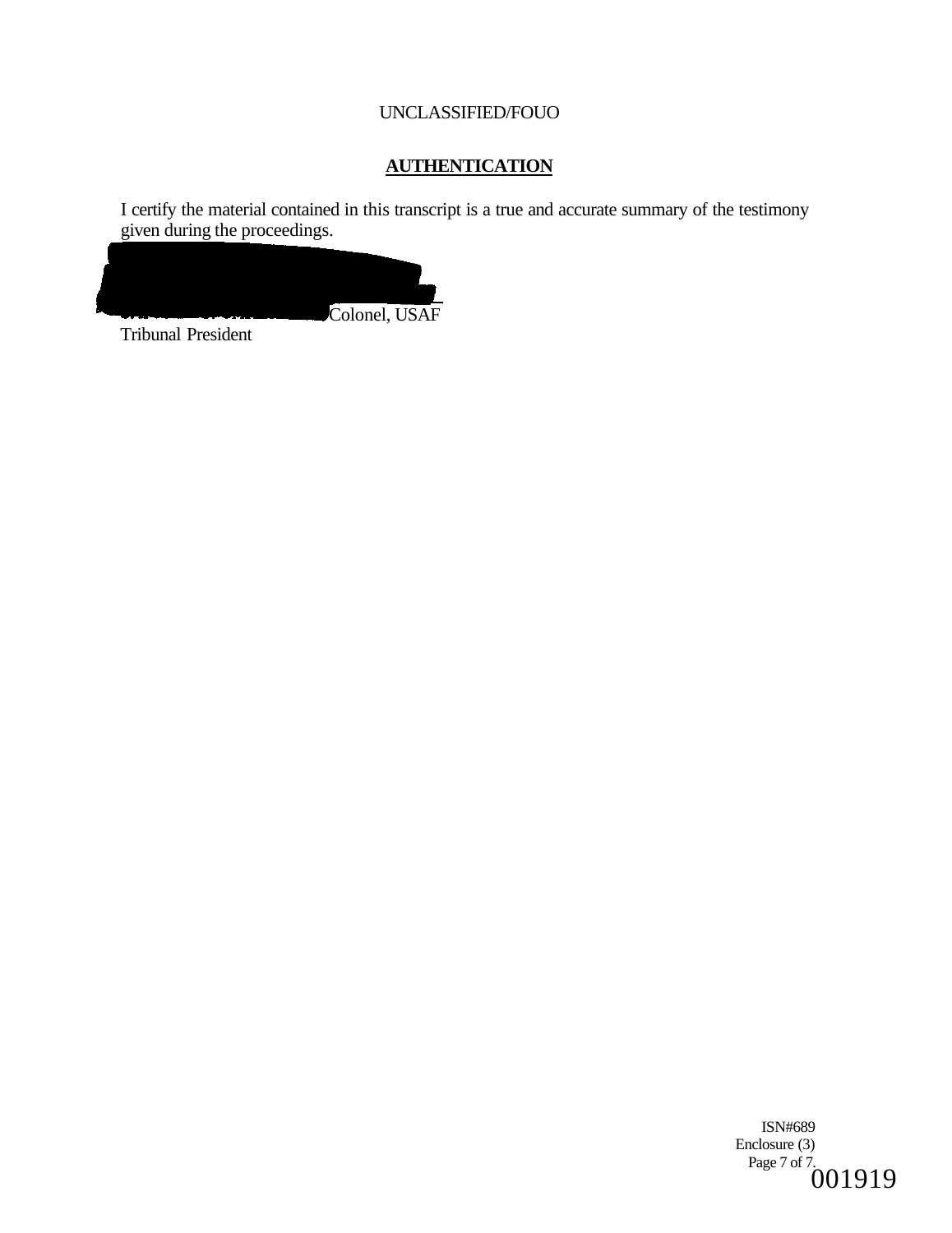#### **Summarized Sworn Detainee Statement**

When asked by the Tribunal President if the detainee understood the CSRT process, the Detainee answered, "Yes."

When asked by the Tribunal President if the detainee had any questions concerning the Tribunal process, the Detainee answered, "No."

[As the recorder was reading the unclassified summary the detainee interrupted.]

Detainee: Can I ask a question about what he just said?

Tribunal President: There will be a time shortly for you to provide answers to each.

Detainee: Are you going to read all the accusations first and then I can answer?

Tribunal President: Yes.

[After the Tribunal President spoke about the detainee's request for witnesses and mentioned their names, the detainee interrupted.]

Detainee: I requested some one else.

Tribunal Member: What was the name of the other person?

Detainee: One is Sabet and the other is Abdu Supur.

Tribunal President: I have his number is ISN 275. Do you understand him by his number?

Detainee: Yes.

Tribunal President: He may have another name.

Detainee: Yes. Okay I don't know his secret name.

Tribunal President: The other witness is ISN 289, is that who you asked for?

Detainee: Yes.

Tribunal President: Would you like to provide statements on the unclassified evidence first and then witnesses or would you like the witnesses to provide information first?

Detainee: I feel that I have been waiting; I don't want the witnesses to wait. But I have a question.

Tribunal President: That's fine.

ISN #219 Enclosure (3) Page 1 of 16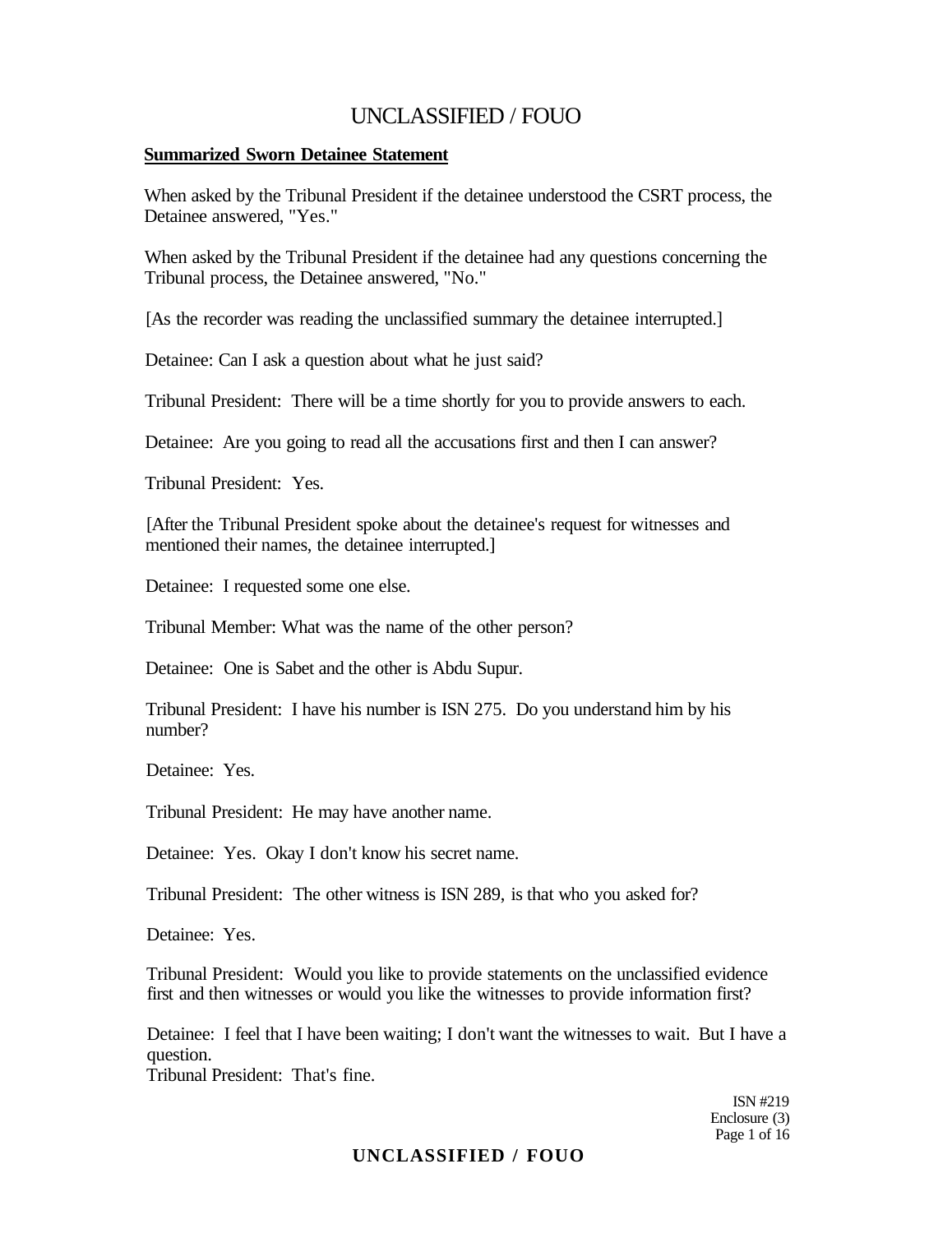Detainee: They accuse me of being an enemy combatant. I want you to explain this. Nothing I have said or my actions in the past do not make me an enemy combatant.

Tribunal President: The unclassified summary that was provided to you is the reason for your classification as an enemy combatant. You may want to provide statements or answers on each point.

Detainee: They claim that I am an enemy combatant but I was not captured in a combat zone. I was captured in Pakistan.

Tribunal President: Before you make any more statements, would like to make your statements under oath?

Detamee: Yes taking the oath is not a big deal. We have to tell the truth about everything.

Tribunal President: Recorder please administer the oath.

Tribunal President: Please repeat everything he says for your oath.

[After the Recorder began citing the oath to the Detainee, the detainee interrupted.]

Detainee: It is hard to memorize and say those things. I am not afraid to take the oath. I will take the oath. I believe in god. God is watching me and I am telling you the truth.

Tribunal President: That is fine with us.

Tribunal President: Again, it sounds like you would like to address all the unclassified evidence first. If you would like to proceed you may. Your Personal Representative may assist you.

Detainee: I will answer the first question myself.

Tribunal President: That is fine.

Personal Representative: I think the detainee thinks you are going to ask him questions now.

Tribunal President: Not questions, he may speak.

Personal Representative: But if I may, tell him that we discussed each point and I have his statement and I can read them out loud and then he can add more. Just as we talked about.

Detainee: We did not discuss much about the accusation of me as an enemy combatant.

ISN#219 Enclosure (3) Page 2 of 16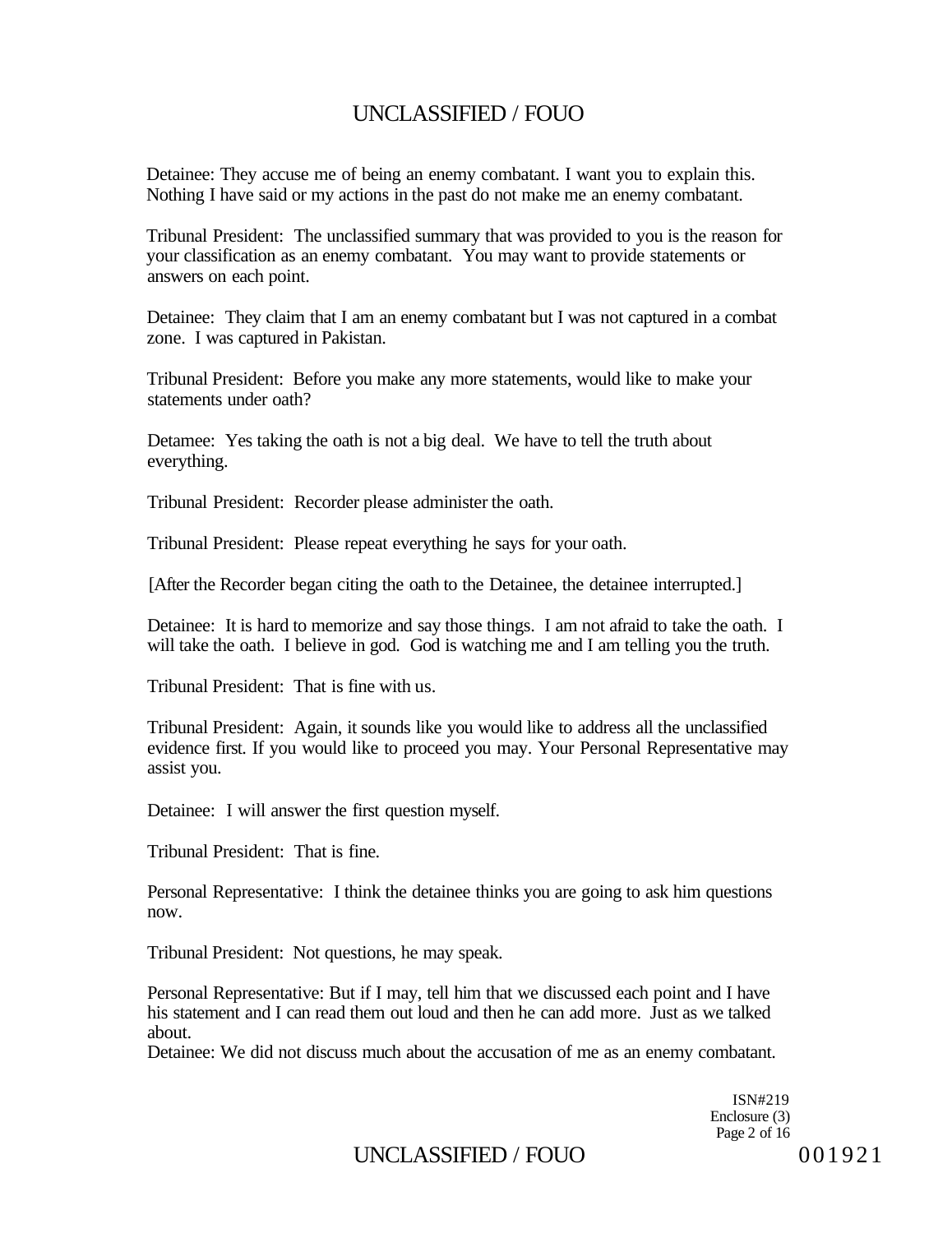Personal Representative: I believe he is stuck on this definition of an enemy combatant.

Tribunal President: I believe he is.

Tribunal Member: Why don't you just let him say what he wants to?

Tribunal President: Yes, you can describe why you don't think you are an enemy combatant.

Personal Representative: Would you like me to read him the definition of an enemy combatant again?

Detainee: The first one said that I belonged to the Islamic Movement.

Translator: Do you want me to explain the definition of an enemy combatant?

Tribunal President: First answer his question. His question was that he belonged to the East Turkestan Islamic Movement. Answer that question, which is yes that is what the government thinks.

Translator: He wants to know what the definition of an enemy combatant is; do you want me to read this to him?

Tribunal President: Actually I will provide that and you can translate.

[The Tribunal President read the definition of an enemy combatant]

Detainee: Do you have witnesses that say I supported Al-Qaida or the Taliban or say that I fought with the Al-Qaida against the U.S. or coalition forces?

Tribunal President: First piece of evidence. You were part of the East Turkestan Islamic Movement and that group was part of or tied to Al-Qaida:

Detainee: You say the Islamic Movement, which one are you talking about. I have no knowledge about those Islamic Movements. You are telling me they are tied to Al-Qaida.

Tribunal President: The government information says that you admitted to belonging to East Turkestan Islamic Movement.

Detainee: This is the first time I have ever heard of them. I was never asked during interrogations. I never told them I was a member.

Personal Representative: Do you want me to read what you told me about that point?

Detainee: Yes.

ISN#219 Enclosure (3) Page 3 of 16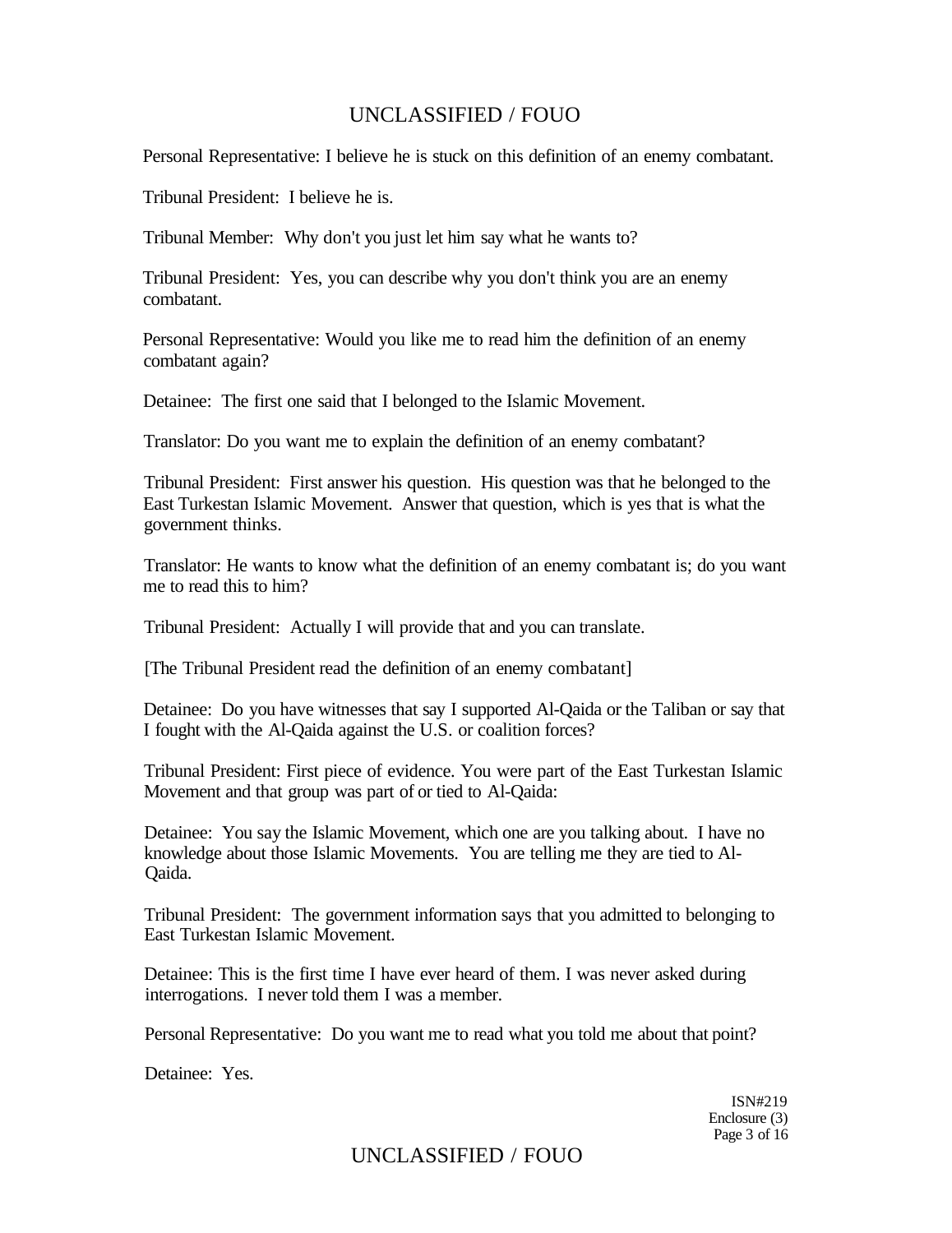Personal Representative: 3.a.l. (The detainee admits belonging to the East Turkestan Islamic Movement (ETIM).) I do not know about the ETIM. I am not a member of the ETIM. I left Uzbekistan were I was a businessman. I left because my business selling fabrics and animal skins went down and I had a lot of debt to pay. There was no opportunity to pay back my debts, so I left Uzbekistan and went to Afghanistan.

Personal Representative: Do you want to say more about this or move on to the next one?

Detainee: I have something to say. The East Turkestan Islamic Movement, I had never heard of them and I don't know them. Because I didn't check the organizations background, I don't really care what they do. I was a businessman and looking out for my own interest. That's why I met with them but I didn't care what they did.

Tribunal President: You met with them?

Detainee: Yes.

Personal Representative: In the next statement you talk about them and make this clear. Do you want me to read it to the Tribunal?

Detainee: In number two I didn't talk about that.

Personal Representative: Yes you do, you start to talk about the people.

Detainee: I have forgot. I am not finished with the first one.

Tribunal President: That is fine; tell us what you want about this first point.

Detainee: How can I be a member of an organization that I have never heard of? They accuse me of this. I have never heard of them or was I a member.

Tribunal President: That is why we are here. Do you have any other statements you would like to make on any of the unclassified evidence?

Detainee: Yes.

Tribunal President: What else would you like to tell us?

Personal Representative: Are you ready to move on to number two?

Tribunal President: And to help you remember what number two is I'll read it. The detainee participated in military operations against the coalition.

Detainee: I have a paper in my pocket can you take it out for me?

ISN#219 Enclosure (3) Page 4 of 16

## $\textbf{UNCLASSIFIED } / \textbf{FOUO}$  n  $\ldots$  *r*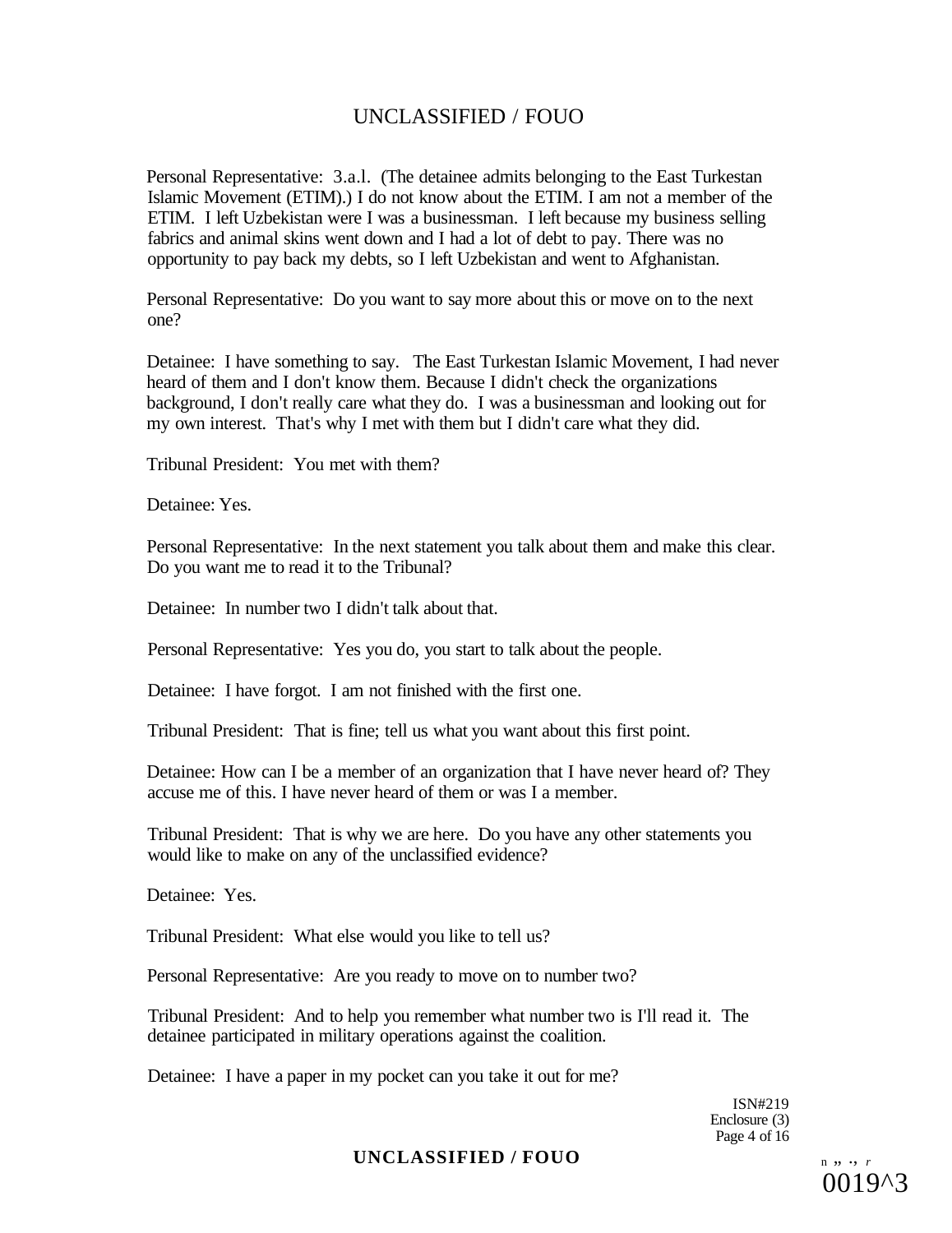Personal Representative: Sure.

Detainee: Can you read number two?

Personal Representative: I will read 3.a.2. first. (ETIM has ties to Al-Qaida and the Taliban.)

Detainee: Which one is b, the second one can you read it for me?

Tribunal President: Okay, he is asking for you to read b.

Personal Representative: Does he want me to skip two, because we spoke about two.

Tribunal President: He asked for b, read him b.

Tribunal President: Repeat your question please.

Detainee: I am confused now.

Tribunal Member: I have a suggestion. Everybody look at your papers. Cross off all the numbers and letters. Ask him if he wants to talk about "ETIM has ties to Al-Qaida and the Taliban" or has he said everything he wanted to say about that?

Detainee: I don't care that the East Turkestan Islamic Movement has ties to Al-Qaida or Taliban or America, it doesn't interest me.

Personal Representative: Now would you like me to repeat what you said in our meeting?

Detainee: Yes.

Personal Representative: 3.a.2. (ETIM has ties to Al-Qaida and the Taliban.) I met with some Uighur people in Afghanistan in Kabul. I was looking for some money to start a carpet or possibly an animal skins business. They told me I would have to work for them to earn a monthly salary. I went to the market to buy food products for the people and also clothing. I did not stay there long, I did not live with those people, I would get money from them, go get what they wanted and leave. I did not know what these people did. I didn't know if they were ETIM or associated with the Al-Qaida or Taliban. I only knew about the Taliban government from being in Afghanistan. But never heard of the Al-Qaida until I got here to Cuba.

Personal Representative: Do you want to say more about this or move on to the next one?

Detainee: I want to think about it.

ISN#219 Enclosure (3) Page 5 of 16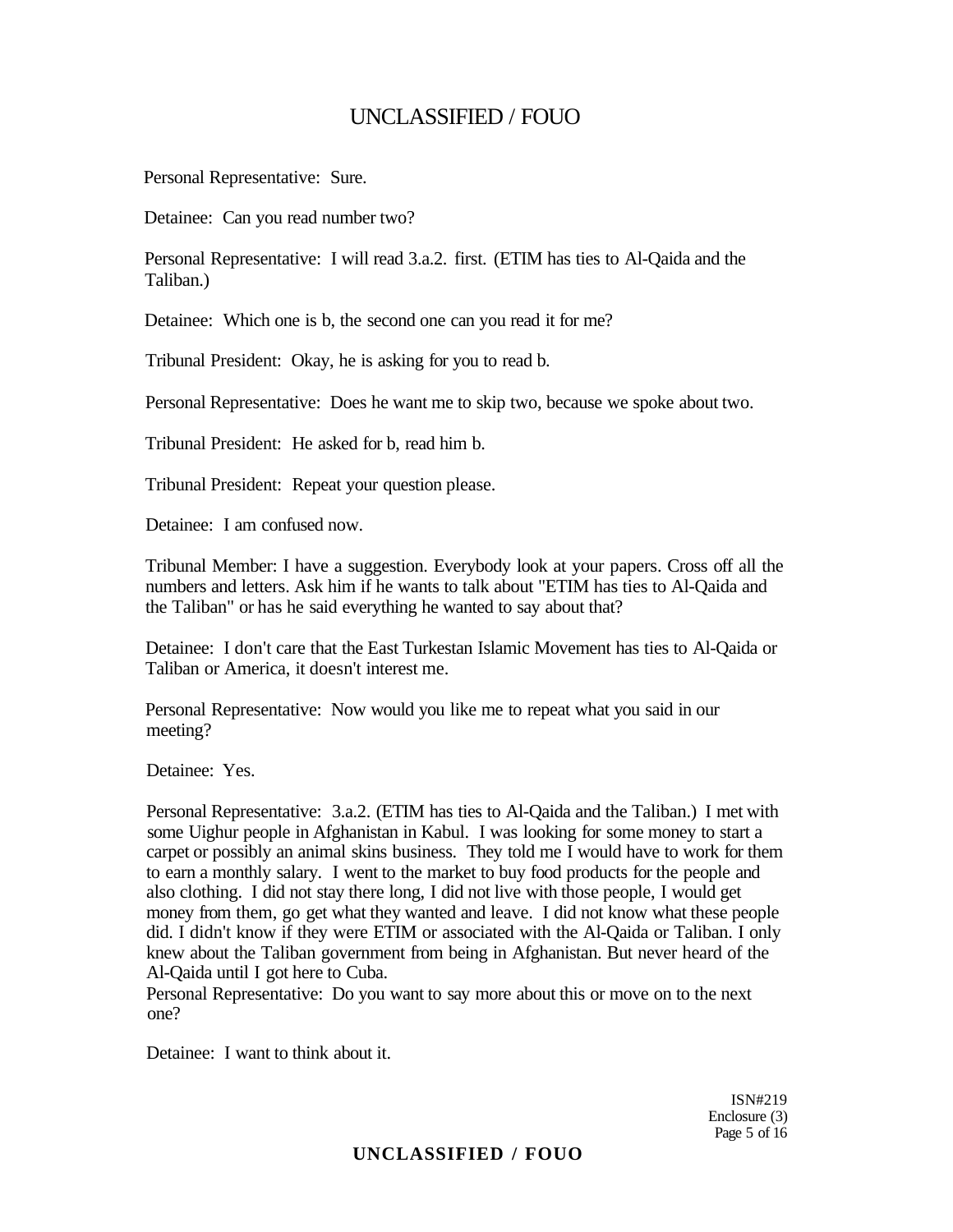Detainee: Are you all writing down everything?

Tribunal President: So we can remember what you say.

Detainee: Thank you.

Tribunal President: And we record so we can go back and help ourselves understand what you have told us.

Detainee: Thank you.

Detainee: I can't think of anything.

Personal Representative: I recommend that we continue on and address these accusations for the record.

Detainee: Can you wait a minute?

Detainee: We can go to the next one.

Personal Representative: 3.b. 1. (The detainee received training in an Al-Qaida sponsored camp two hours North or Northwest of Jalalabad, Afghanistan in 2001.) I was worrying about how to conduct business, making a living. I remember once or twice bringing food to Uighur people to a place outside of Jalalabad. I never stayed there long and never saw any military training.

Personal Representative: Do you want to say more about this or move on to the next one?

Detainee: Are they saying that I was training at the camp provided by Al-Qaida?

Tribunal President: That's what this information says you did. You were trained and I am interpreting it that you received military training in a camp.

Detainee: I didn't know this place. I just brought the food for them once or twice. I never trained there. If I wanted the training I would get it to fight against the Chinese Government. America has never hurt my family or my nationality, why would I train to go against the U.S. Government? I had no plan for my family or my nation to fight against Chinese Government. The only thing on my mind was the business. I had no . plan to train. Throughout history the American Government never hurt my country. We had heard about America but just the name. I never knew what they looked like. The first time I saw an American was in Kandahar in prison. They never did anything bad to me. How could I take training to go against those people?

Tribunal President: The next part is about travel.

ISN#219 Enclosure (3) Page 6 of 16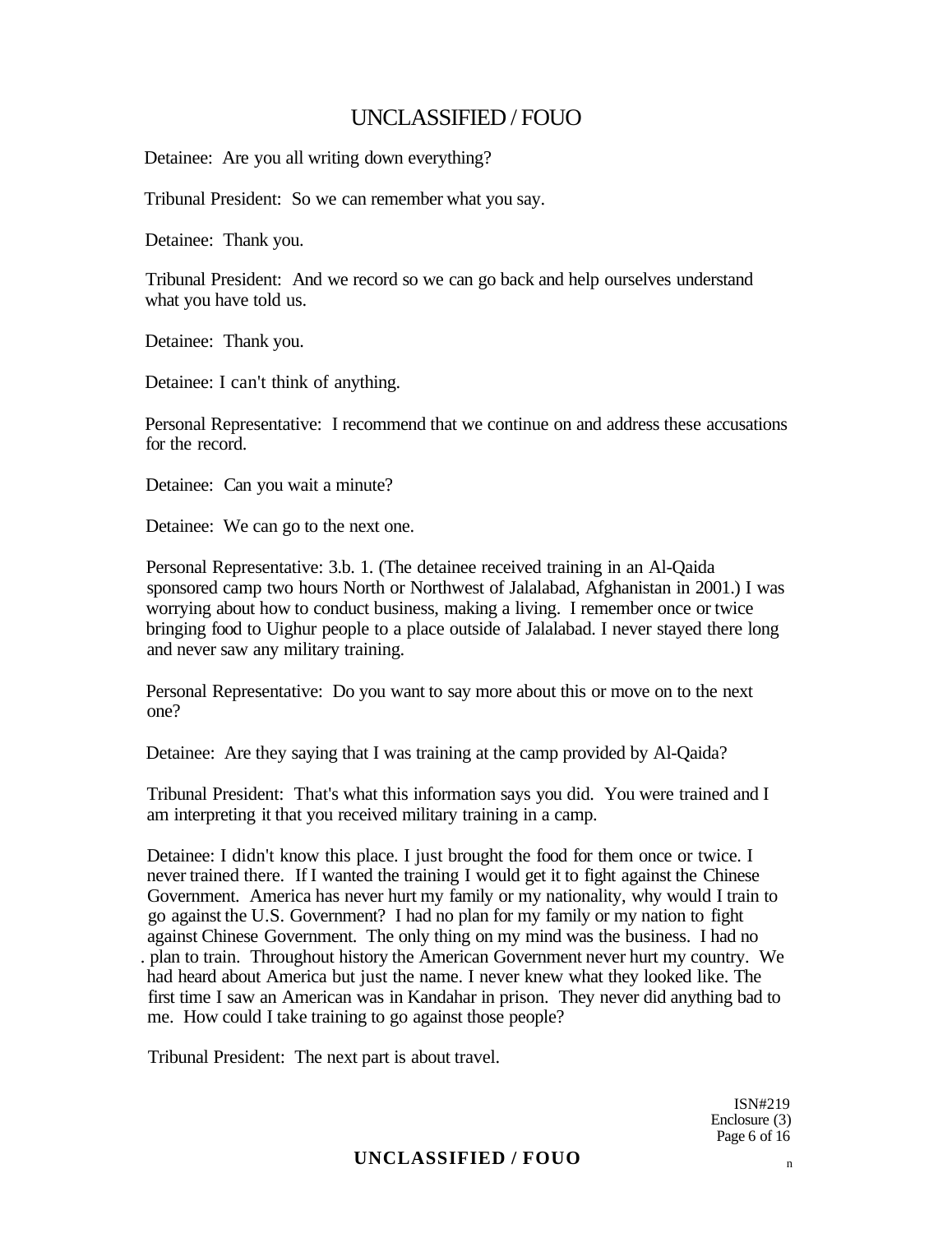Personal Representative: 3.b.2. (The detainee traveled to the mountain training camp in Tora Bora and fled when U.S. forces began bombing that location.) I was in Jalalabad when the fighting began. I felt I should go with the Uighur people to the mountains. A different place from where I was bringing food. It was not a training camp we stayed in old houses. The bombing began either before or after we arrived, then I left the mountains. I didn't know what Tora Bora was or meant. I left the mountains to go to Pakistan. I passed the border and the people treated me nice and fed me. They told me they would take me to the city. We left in the middle of the night and traveled to some place where there were different people. There was a big block door and I was told I would be interrogated. When they interrogated me I was afraid I would be sent back to Turkistan where I owed money. So 1 told them I was from Afghanistan. They took me to another place, a prison in Pakistan for fifteen days. Different people other than Pakistanis took my picture and asked me questions. They then took me to another cell with other Arabs and all of us were turned over to the Americans.

Personal Representative: Do you want to say more about this or move on to the next one?

Detainee: Are all the mountains in Afghanistan called Tora Bora?

Tribunal President: I don't know. I think Tora Bora is a place, not all mountains, a part of the mountains.

Detainee: If they call all the mountains in Afghanistan Tora Bora, I have no objections to that statement because I just walked through the mountains to Pakistan. If a specific mountain is called Tora Bora, then I didn't know this. Is all the mountains called Tora Bora or just part of the mountains?

Tribunal President: Traveling is not a concern of ours. Going to a military training camp in Afghanistan is a concern. And your previous statement was, you never went to a camp, is that correct?

Detainee: Yes.

Personal Representative: 3.b.3. (The detainee carried a weapon while guarding an Al-Qaida safe house in Jalalabad.)

Detainee: Do you have a witness or proof?

Tribunal President: Not now. Not during this session. All we know is this [referring to the Unclassified Summary of the Evidence].

Personal Representative: He said this point is not true. He never carried a weapon or guarded a house in Jalalabad. I was trying to do business in Jalalabad. I never guarded a house or received weapons training.

> ISN#219 Enclosure (3) Page 7 of 16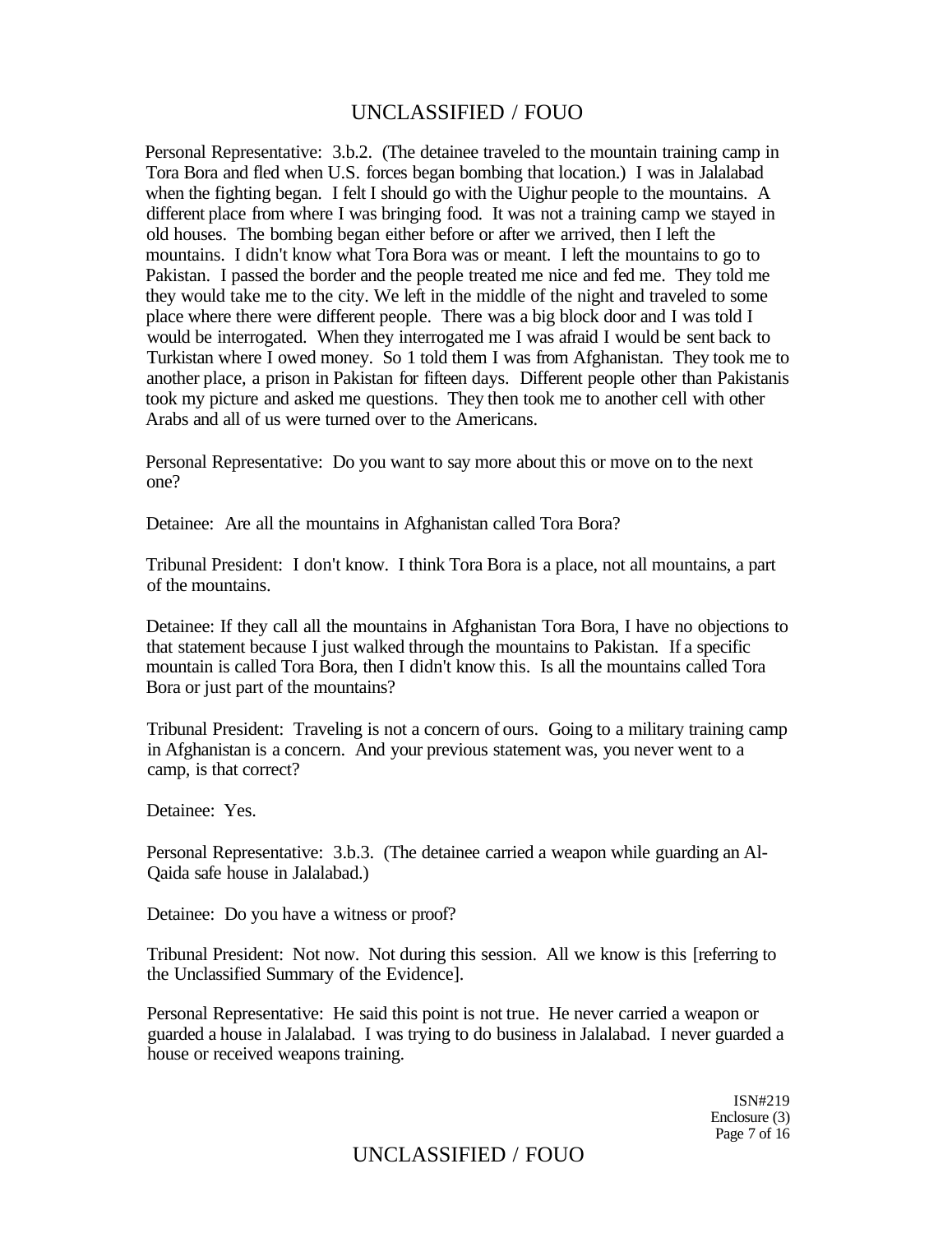Detainee: Shouldn't a guard be fully trained and know how to use the weapons?

Tribunal president: That would make sense to us.

Detainee: I was just a businessman, how could I be qualified as a guard? If I wanted to be a guard or guarding a house, I would want to know who is in there. I didn't guard any house.

Tribunal President: Does the Personal Representative have any additional information?

Personal Representative: Sir that is all he covered with me.

Tribunal Member: Your Personal Representative told us a lot of information. Was it accurate and do you want us to consider it?

Detainee: Yes.

Detainee: About the first accusation were they accused me of being an enemy combatant. What kind of evidence do you have?

Tribunal President: I would like you to review your notes to see if we have answered all your questions so far.

Detainee: When you accuse me as an enemy combatant. Do you have any evidence? And I have a question for you?

Tribunal President: We have provided you all the evidence that we can at this time. We are here to look at all the evidence and determine that. You have all the information you may see now. We will see more information later but you are not permitted to see it. Do you understand?

Detainee: Why can't I be at that session?

Tribunal President: Because of our national security and our authority does not permit us to provide that to you.

Detainee: If this is a court, I should be able to defend myself. I am innocent.

Tribunal President: This is not a criminal court. This is an administrative government review. We are independent, we are checking to ensure the information supports the government's decision that you are an enemy combatant. That is our job. Have you concluded or finished providing us the information you wanted on the unclassified summary?

Detainee: There is something I would like to talk about.

ISN#219 Enclosure (3) Page 8 of 16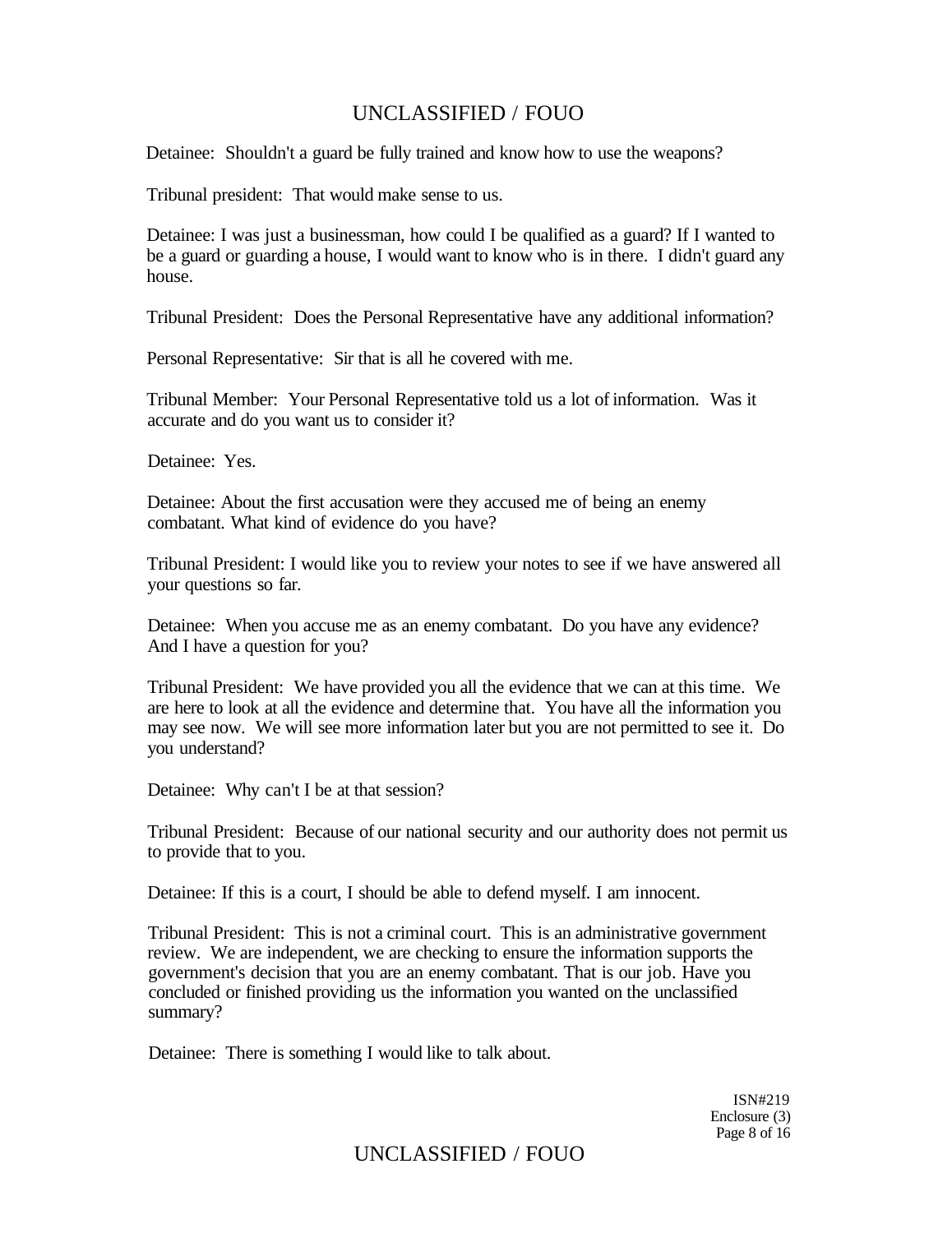Tribunal President: Okay. I would like to remind you that you have called two witnesses to support what you told us before.

Detainee: You accused me of being an enemy combatant. Did you get me from a combat zone or from another country, Pakistan?

Tribunal President: It doesn't matter in our definition. Location of the capture is not part of our definition.

Detainee: There should be a connection between location and capture.

Tribunal Member: To help you understand a little bit more. Before we walked in here today we didn't know anything about your case. The government says that you are an enemy combatant. We think you are going to say you are not an enemy combatant. The Recorder gives us evidence and you give us evidence. We will look at all the evidence and decide whether you should be an enemy combatant or not. We might look at the evidence and say you were caught in Pakistan and therefore you may not be an enemy combatant. Or me might say that you are an enemy combatant. We don't know yet because we haven't looked at all the evidence. So, the best thing you can do this morning is tell us why you feel you are not an enemy combatant. And then we will look at everything and make a decision.

Detainee: I am asking this because did you catch me in a combat zone or in Pakistan. I am defending myself.

Tribunal President: We will consider that.

Detainee: You didn't catch me in a combat zone in Afghanistan. When I was captured I didn't have any weapons or any medal or wood that could be used as a weapon.

Tribunal President: We will consider that.

Detainee: When you captured me I didn't have any identification as a soldier. The Pakistan soldiers captured me and turned me over to you. American soldiers did not capture me, Pakistani soldiers did. I do not have a plan to fight against the U.S. or your coalition forces. The reason I left Afghanistan has nothing to do with the U.S. You said I admitted that I was a member of the East Turkestan Islamic Movement. I have never been a member of any organization. The Uighur people I met were not members of the East Turkestan Islamic Movement. There were only a few of them and I never heard them talk about being a part of any organization. I would have refused to be a part of the organization because I have a lot of debts to pay.

You say that I participated in operations against the U.S. and their coalition forces. I was just a small businessman. How could I have done this? America never hurt me, why would I join against them. If I wanted military training it would have been to fight the

> ISN#219 Enclosure (3) Page 9 of 16

# UNCLASSIFIED / FOUO 0019^8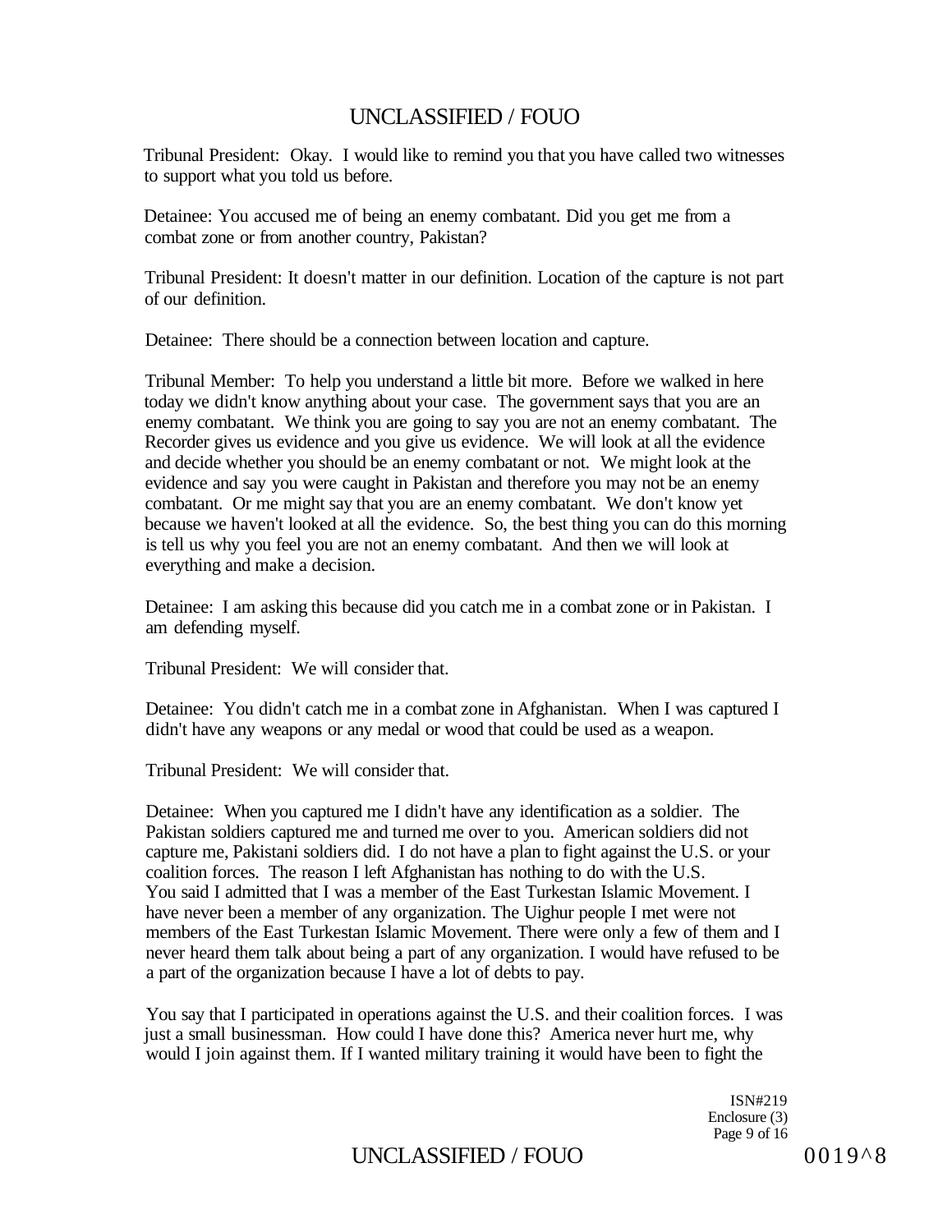Chinese Government. There have never been problems between the Americans and the Uighurs we support America.

You say that I was guarding an Al-Qaida house. What is AI-Qaida? Are they a government? I had never heard of them until I was interrogated. I didn't guard their house I am not qualified. I have never been trained. I don't have the same culture, as Al-Qaida and I don't come from their country. They are strangers to me; I wouldn't guard their house.

They say I went to the Tora Bora Mountains to a camp and left when the bombing started. It is true I went to some mountains but I didn't know what they were called. The place I went to was called Urhurl. The Uighurs stayed there. I only heard the name Tora Bora from you,

Tribunal President: Does that conclude your statement?

Detainee: Probably.

Tribunal President: Personal Representative do you have any questions for the Detainee?

Personal Representative: No sir.

Tribunal President: Recorder do you have any questions for the Detainee?

Recorder: No sir.

Tribunal President: Does the board have any questions for the Detainee?

Tribunal Members: We would like to hear what the witnesses have to say first.

Tribunal President: At this time we will take a short recess to bring in the first witness, number 275 first.

[GTMO Detainee #275 was brought into the Tribunal Room]

Tribunal President: Before we begin the witness is asked to affirm that what he says will be the truth, would you take an oath that you will tell the truth?

Witness 275: The information I am given will apply to his case?

Tribunal President: Yes.

Witness 275: What kind of issues?

Tribunal President: The questions will be asked shortly. Will you promise to tell the truth if we ask you a question?

> ISN#219 Enclosure (3) Page 10 of 16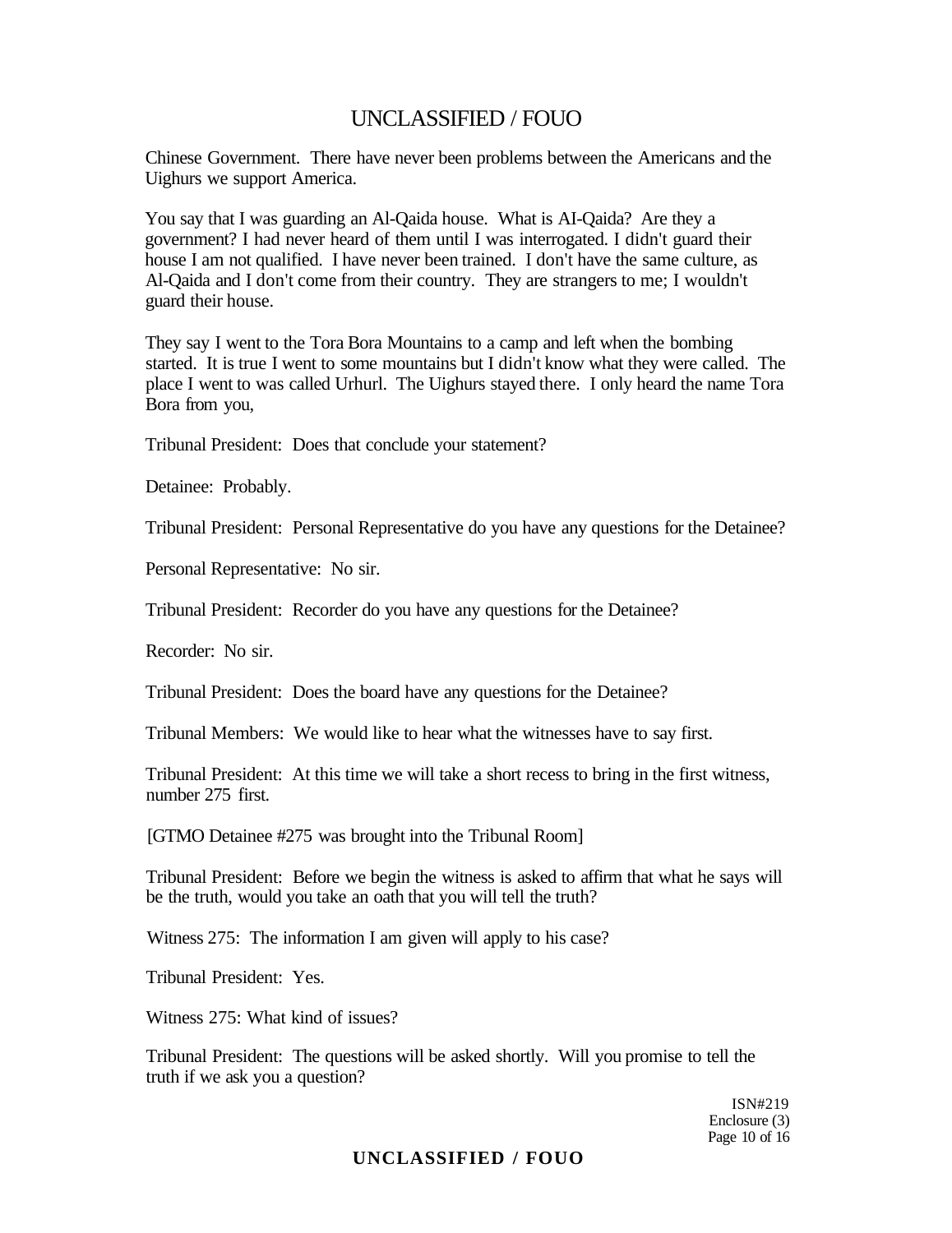Witness 275: Yes.

Tribunal President: Personal Representative, why has the Detainee asked for this witness?

Personal Representative: The Detainee asked for this witness so that he could give a statement that he was not a fighter and that he brought food to the Uighur people.

Witness 275: Yes, I will testify that he was only delivering food.

Tribunal President: Anything else Personal Representative?

Personal Representative: Yes sir when I met with the witness he gave me a statement. Can I ask the witness if I can read it aloud and he can confirm that he said that?

Witness 275: Will he read it for me and then I can verify that it is true or not?

Tribunal President: That is correct.

Witness 275: Yes.

Personal Representative: The witness said he met 219 in a hospital in Jalalabad. They introduced him to me because he was Uighur. He brought me food and brought me to the bathroom and anything I needed when I was sick. Before my hospitalization I did not know him nor I had never seen him.

Personal Representative: Would he like to add more to this statement?

Witness 275: If you ask me questions about his case I will answer. Then if you give me permission I will talk about our cases.

Tribunal President: At this time we are only concerned with 219.

Witness 275: Okay

Tribunal President: Any further comments Personal Representative?

Personal Representative: No sir.

Witness 275: If I don't get permission for that then I have no more.

Tribunal President: Okay. I now want to ask the Detainee if he has any questions for the witness:

Detainee: No.

ISN#219 Enclosure (3) Page 11 of 16

# UNCLASSIFIED / FOUO

001930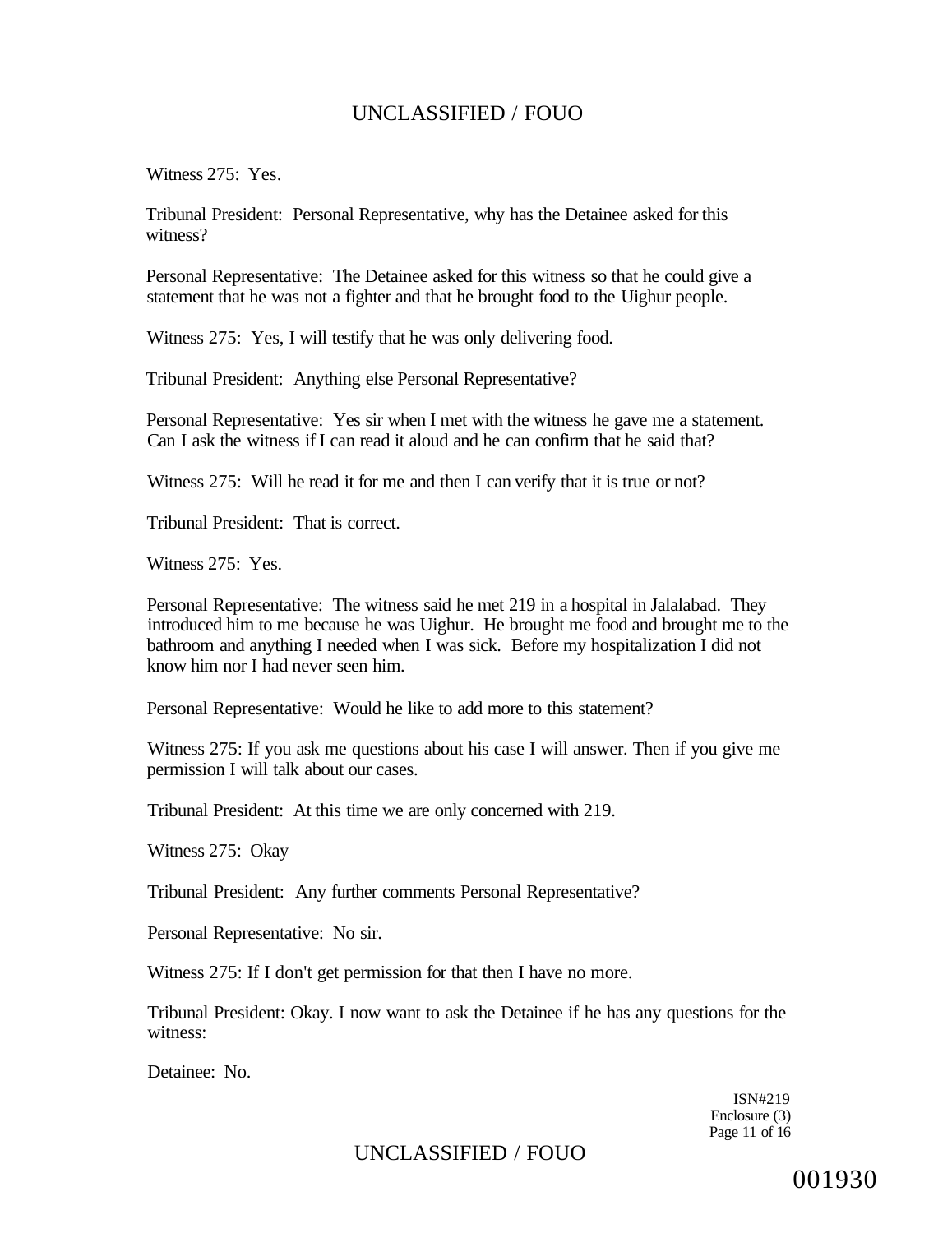Tribunal President: Recorder do you have any questions for the witness?

Recorder: No sir.

Tribunal President: Does the Tribunal have any questions for the witness?

#### **Summarized Answers in Response to Questions by the Tribunal Members**

- Q. Just so I have this straight, you were sick and the detainee was working at the hospital helping you?
- A. He was not an employee for the hospital.
- Q. Okay. I was confused about who was sick.
- A. I was sick.
- Q. Was the time you were in the hospital the only time you had contact with the Detainee?
- A. Yes.
- Q. You never saw him again until you were here?
- A. Until we were captured.

Translator: I would like to explain your question to him.

Tribunal Member: Yes.

- A. We left the hospital together and came here together also.
- Q. When were you in the hospital? Was it before or after you were detained?
- A. Before I was detained.
- Q. How long were you in the hospital with the help from the Detainee?
- A. About a month.
- Q. Did you travel to the mountains together?
- A. Yes.
- Q. And then into Pakistan?

ISN#219 Enclosure (3) Page 12 of 16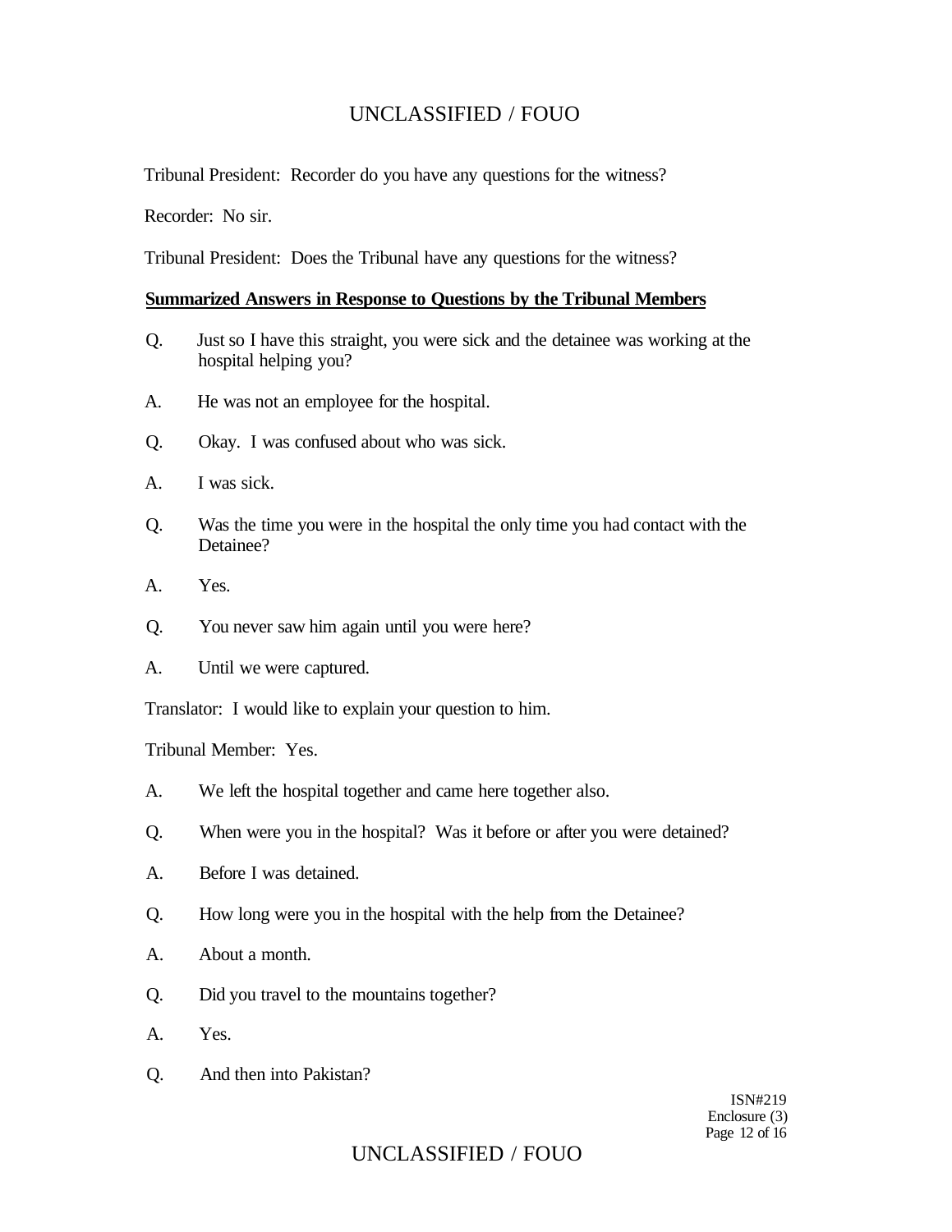- A. Yes.
- Q. And then you were captured together in Pakistan?
- A. Yes, at the same time.
- Q. When you were traveling through the mountains on your way to Pakistan, can you tell me what you were doing? Were you just getting away from the fighting or caring for others? What were you doing?
- A. We just walked together to Pakistan.

Tribunal President: We will take a short recess to bring *in* the next witness.

[GTMO Detainee#289 was brought into the Tribunal Room]

Tribunal President: I would like to enter for the record that this witness is known as 289. Is that correct?

Witness 289: Yes.

Tribunal President: I want to confirm with the Detainee that this is the correct witness that he requested.

Detainee: Yes.

Tribunal President: I want to ask the witness if he will take an oath that he will tell the truth?

Witness 289: What do you want me to take an oath about?

Tribunal President: The Detainee wants you to provide testimony or a statement to support his claim.

Witness 289: I will listen and if it is necessary for me to take an oath I will take it.

Tribunal President: We do require you to promise to tell the truth.

Witness 289: I will tell the truth.

Tribunal President: Personal Representative asks the witness the questions.

Personal Representative: The Detainee asked for this witness so that he could give a statement that he was not a fighter and that he brought food to the Uighur people.

> ISN#219 Enclosure (3) Page 13 of 16

# UNCLASSIFIED / FOUO

0U1932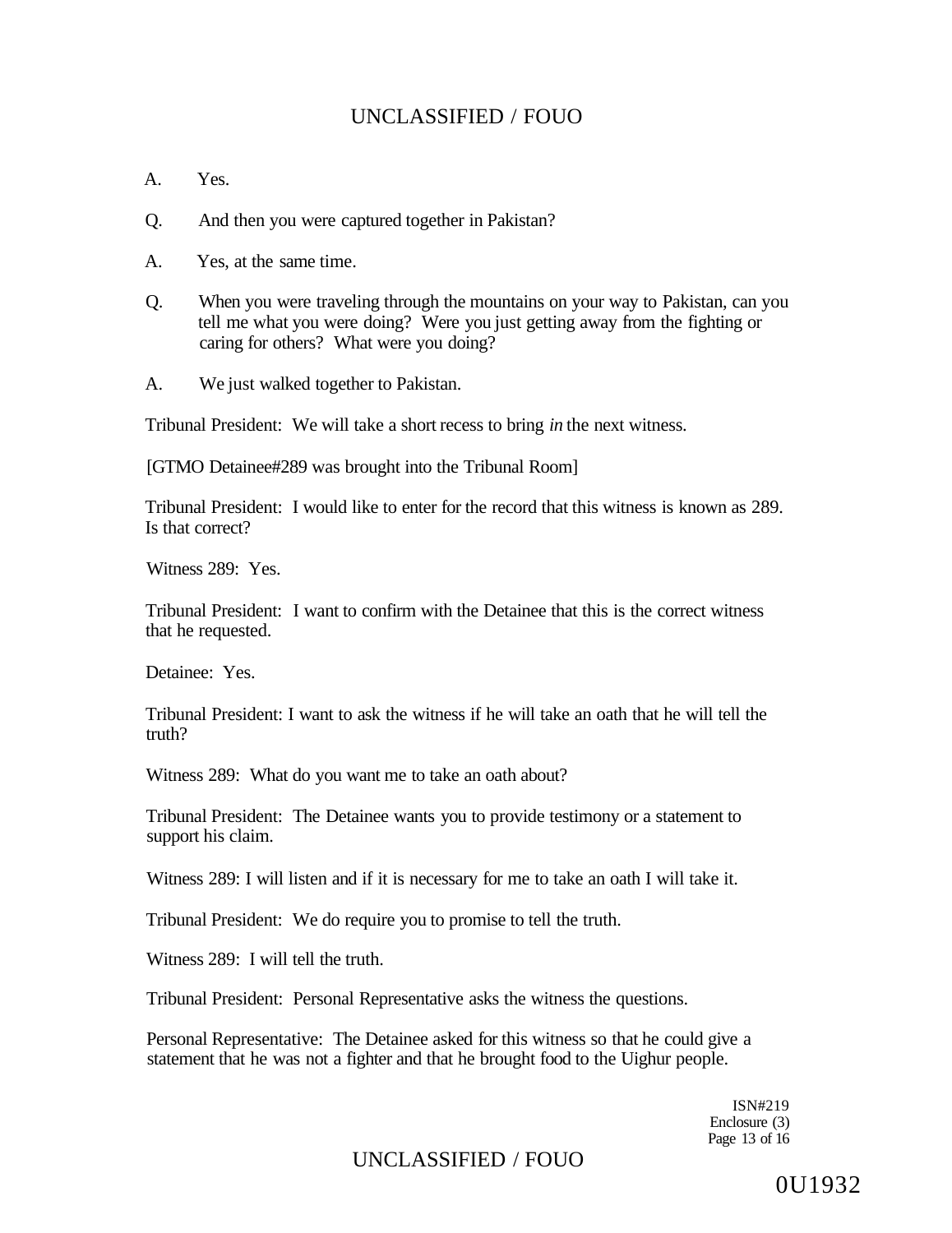Witness 289: Yes.

Personal Representative: During our meeting the witness did not want to give a specific statement to me but said he would be prepared to answer questions.

Witness 289: That is correct I told him I would answer the questions.

Tribunal President: Detainee do you have any questions for the witness?

Detainee: No.

Tribunal President: Recorder do you have any questions for the witness?

Recorder: No sir.

Tribunal President: Does the Tribunal have any questions for the witness?

#### **Summarized Answers in Response to Questions by the Tribunal Members**

- Q. Where did you meet the Detainee?
- A. He brought food twice to the place where the Uighur people were staying.
- Q. Was this in Afghanistan?
- A. Yes.

Q. Was this a Uighur camp or village? What sort of piace were they staying?

- A. The area belonged to some village. It is like a farm area.
- Q. Were those two times the only times you saw Detainee 219?
- A. Yes.

Did you ever see him with a weapon?

A **No.** 

A.

Q He only had food when you saw him?

Yes, food.

- Q Did you travel with the Detainee to the mountains?
- A. When?

ISN#219 Enclosure (3) Page 14 of 16

# UNCLASSIFIED / FOUO

001933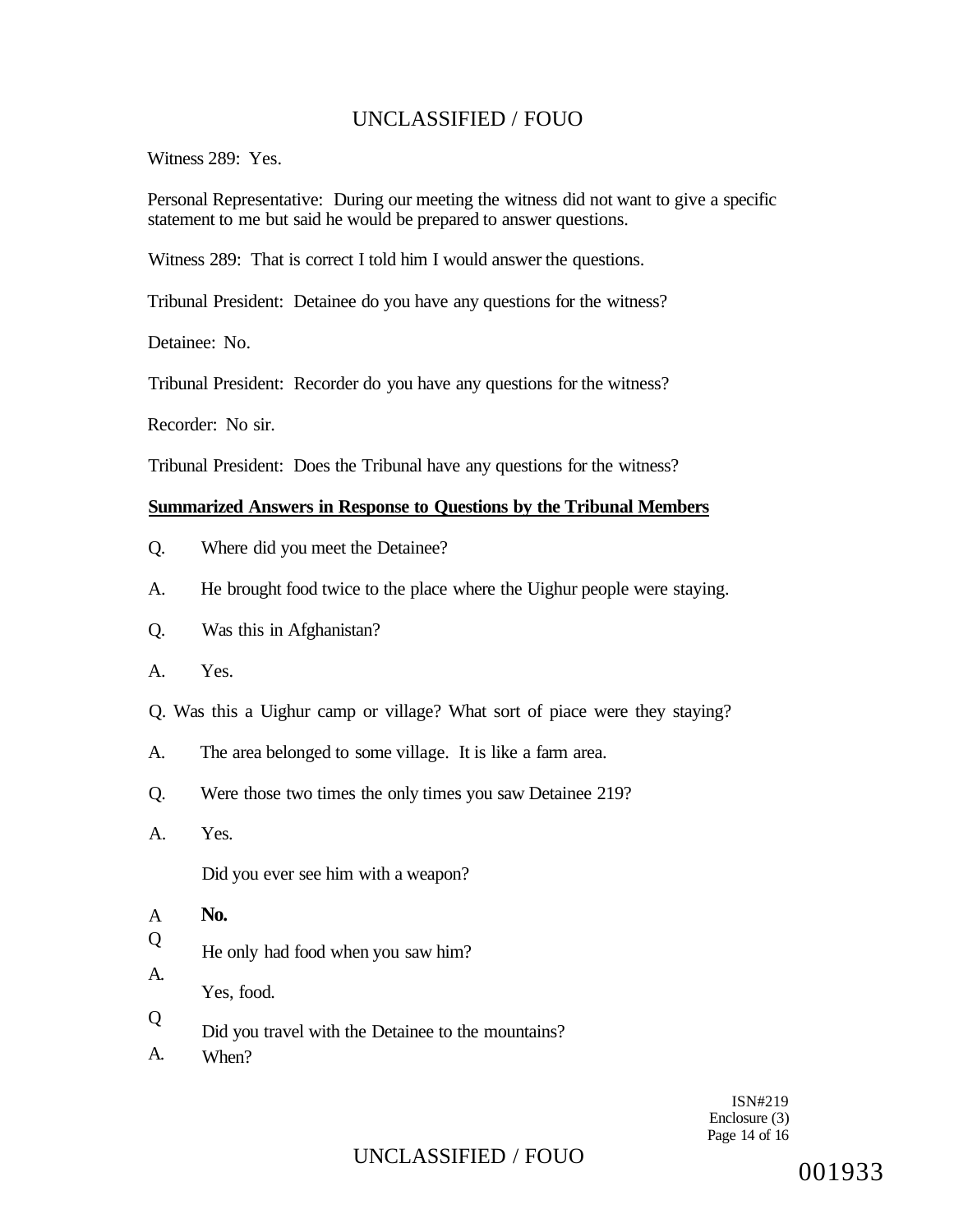- Q. Anytime?
- A. When we went to Pakistan we walked through mountains.
- Q. So you were arrested together in Pakistan?
- A. Yes.

Tribunal President: We are recessed to have the witness removed.

Tribunal President: Personal Representative do you have any question for the Detainee?

Personal Representative: No sir.

Tribunal President: Recorder do you have any questions for the Detainee?

Recorder: No sir.

Tribunal President: Does the board have any questions for the Detainee?

## **Summarized Answers in Response to Questions by the Tribunal Members**

Q. Do you know what job the two witnesses did while in Afghanistan?

- A. No, I don't know.
- Q. Did you ever see either witness with a weapon?
- A. No.

Tribunal President: Do you have any other evidence to present to this Tribunal?

Detainee: If it were permitted I would have called my family and requested them to be witnesses.

Tribunal President: I permit witnesses to this Tribunal that have information concerning this evidence. So if your family was with you in Afghanistan I would have permitted it.

Detainee: The reason I asked my family to be witnesses was because they could have proved I was a businessman and have a lot of debts. My parents are probably suffering now because of my debts.

Tribunal President: I appreciate your reasons for leaving your country but this Tribunal is concerned about a different matter.

> ISN#219 Enclosure (3) Page 15 of 16

# **UNCLASSIFIED / FOUO**

GU1934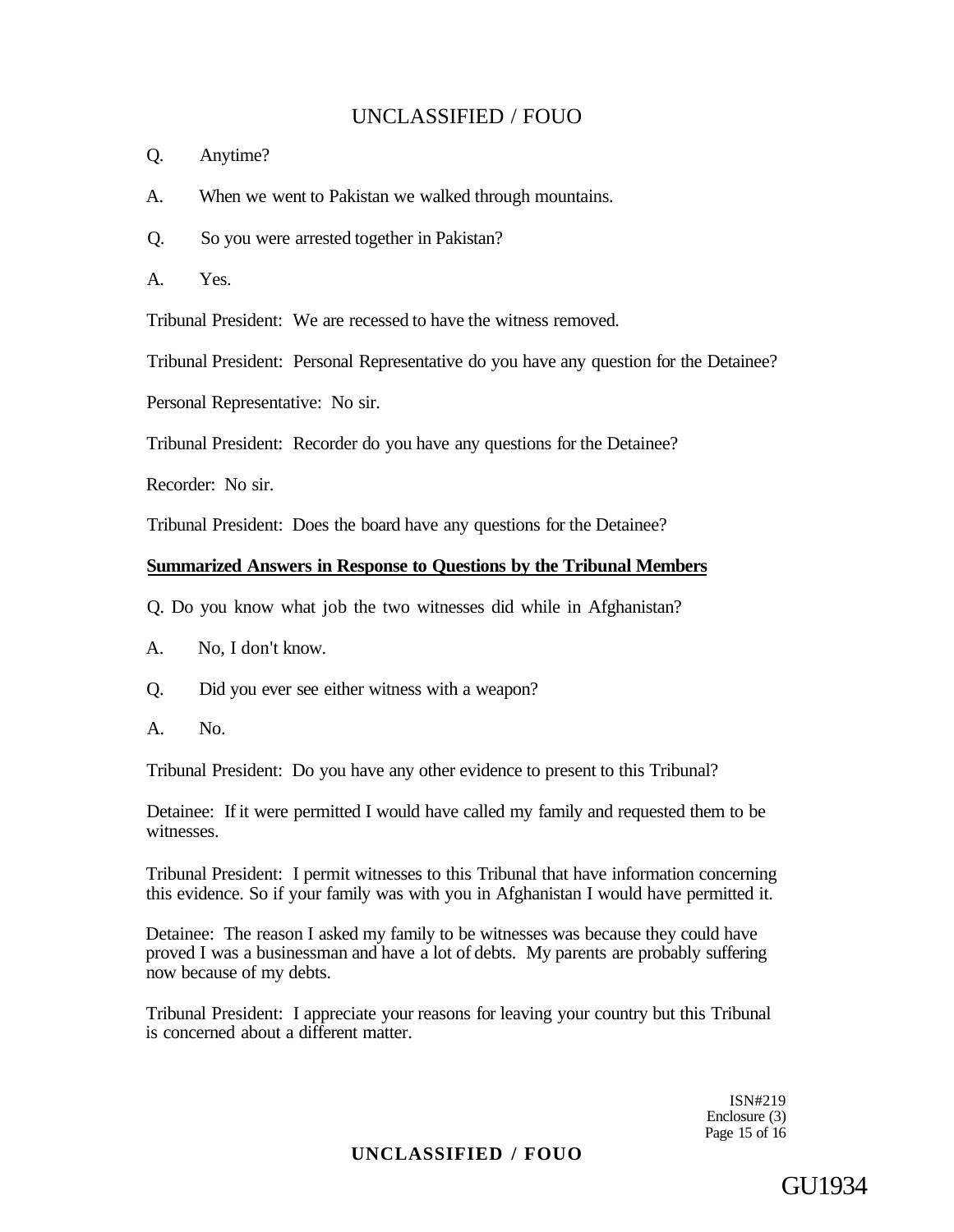Detainee: Every issue is different. But everything starts with the end and is always connected. My parents know why they sent me out. Did they send me to fight or to do business, they know why.

Tribunal President: We will consider that.

[While the Tribunal President was reading the decision instructions the Detainee commented.]

Detainee: I do not want to go back to my country.

Tribunal President: We understand that. Arrangements will be made to find a place where you can go safely if you are determined not to be an enemy combatant.

Detainee: If they say I am an enemy combatant will they look at my case further?

Tribunal President: Yes. I have more instructions to provide.

Detainee: How can you determine me to be a threat?

Tribunal President: That is a question for the next board.

### **AUTHENTICATION**

**I** certify the material contained in this transcript is a true and accurate summary of the testimony given during the proceedings.



**Tribunal President**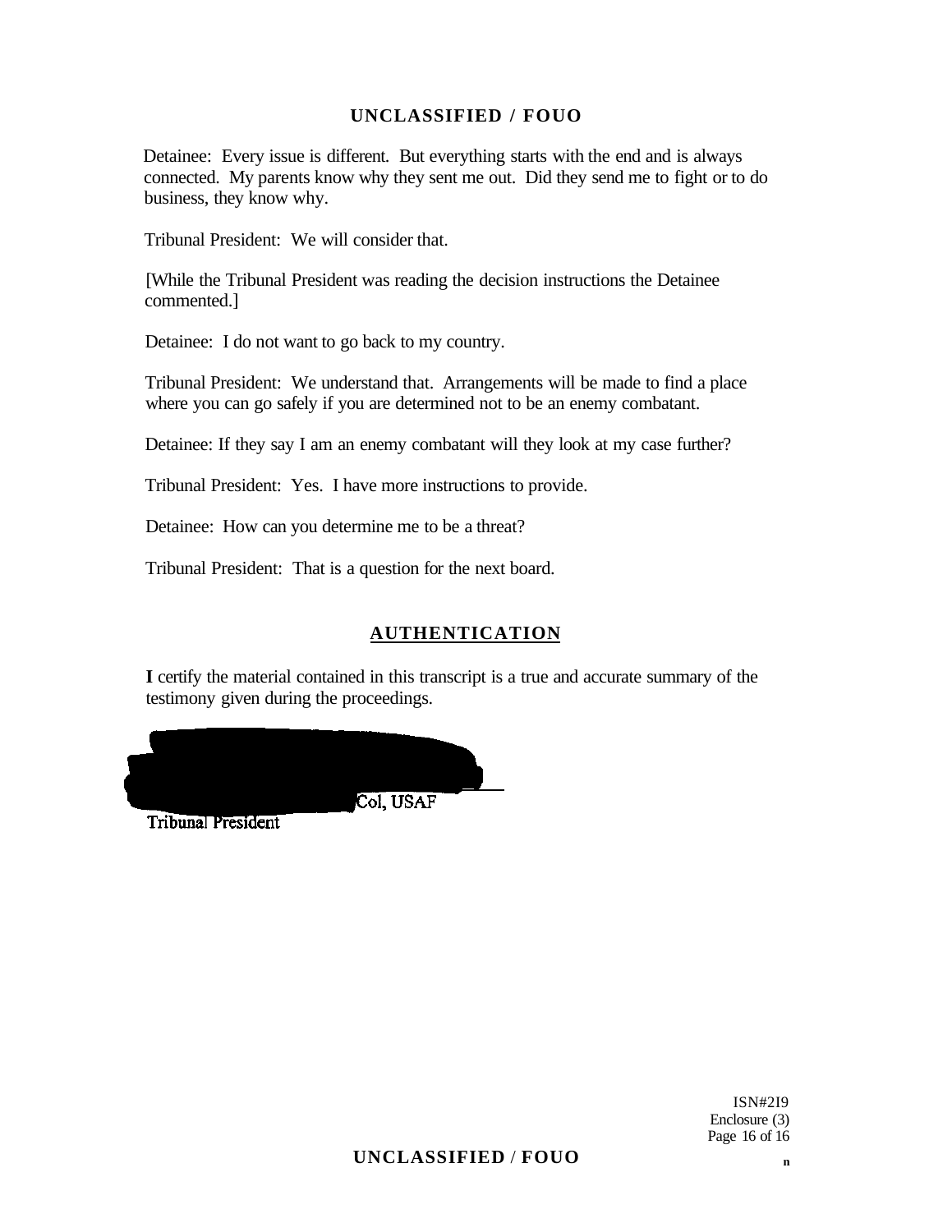#### **Summarized Sworn Detainee Statement**

*The Tribunal President read the Heating Instructions to the Detainee, and confirmed that he understood the Tribunal process,* 

*The Recorder read the pertinent text from the Unclassified Summary of Evidence (Exhibit R-1) to the Tribunal* 

*The Tribunal President addressed ike Detainee Election Form (Exhibit D-A), and informed the Detainee that his witnesses would be available for the Tribunal, The Tribunal President also addressed a comment made by the Detainee to the Personal Representative which is documented on the Detainee Election Form:* 

Tribunal President: It states that during an interrogation, the Detainee was told if he swore an oath on the Koran, and provided a statement, he'd be set free. (Addressing the Detainee) This is a separate hearing, and any promises, or statements made by an interrogator previously, is different when it comes to taking an oath. That is to say the oath we are offering today, which is your choice to take, is a promise to tell the truth; this would be very helpful to us in understanding your statement.

Detainee; I would like to take the oath, because I told the truth before, and I will tell the truth today.

#### *The Detainee was then administered the Muslim oath by the Recorder,*

### *At this time, the Personal Representative would read the Detainee's responses to the allegations garnered from a previous interview. In addition, the Detainee was permitted the opportunity to respond with additional information as he wished. The Tribunal President encouraged the Detainee to make a statement at this time.*

Detainee: Nazim, an elder, a tribe elder, asked all the elders in the village to get together to fight against the Taliban. He told us he talked to Pacha Khan, and that he wanted cooperation from all the villagers. 1 went to four other villages close to our village and told them he (Nazim) wanted us to be together against the Taliban. At that time, the Taliban government fell down because America came and there was no fight. After a couple days, they bombarded my house. I was at the funeral after some of my family was killed, and Nazim came to me and gave me 30,000 rupees to help rebuild my house, and told me he would try to get money to help me from Pacha Khan. He said when the Americans came in the future, he would try to get more help from them, too. When they bombed my house, there was no fight in the Khost area yet. After a month, I was in my house in my village when the Americans came and captured us. We got captured in my own house; me, my brother and my son. They also captured one of my own villagers in his house. When they came to arrest us, nobody fired on them, or fired on anyone, there was no fight. We never heard any gunshots; they just came to arrest us and we went with them. In my house, I had no kind of radio, and they did not capture us with any such thing in my house. My only request is today is that they destroyed my house, and whatever I did was against the Taliban; Nazim wanted us to get together against them, and there were no Americans in the area

#### UNCLASSIFIED//FOUO 1SN# 458

Enclosure (3) Page 1 of 6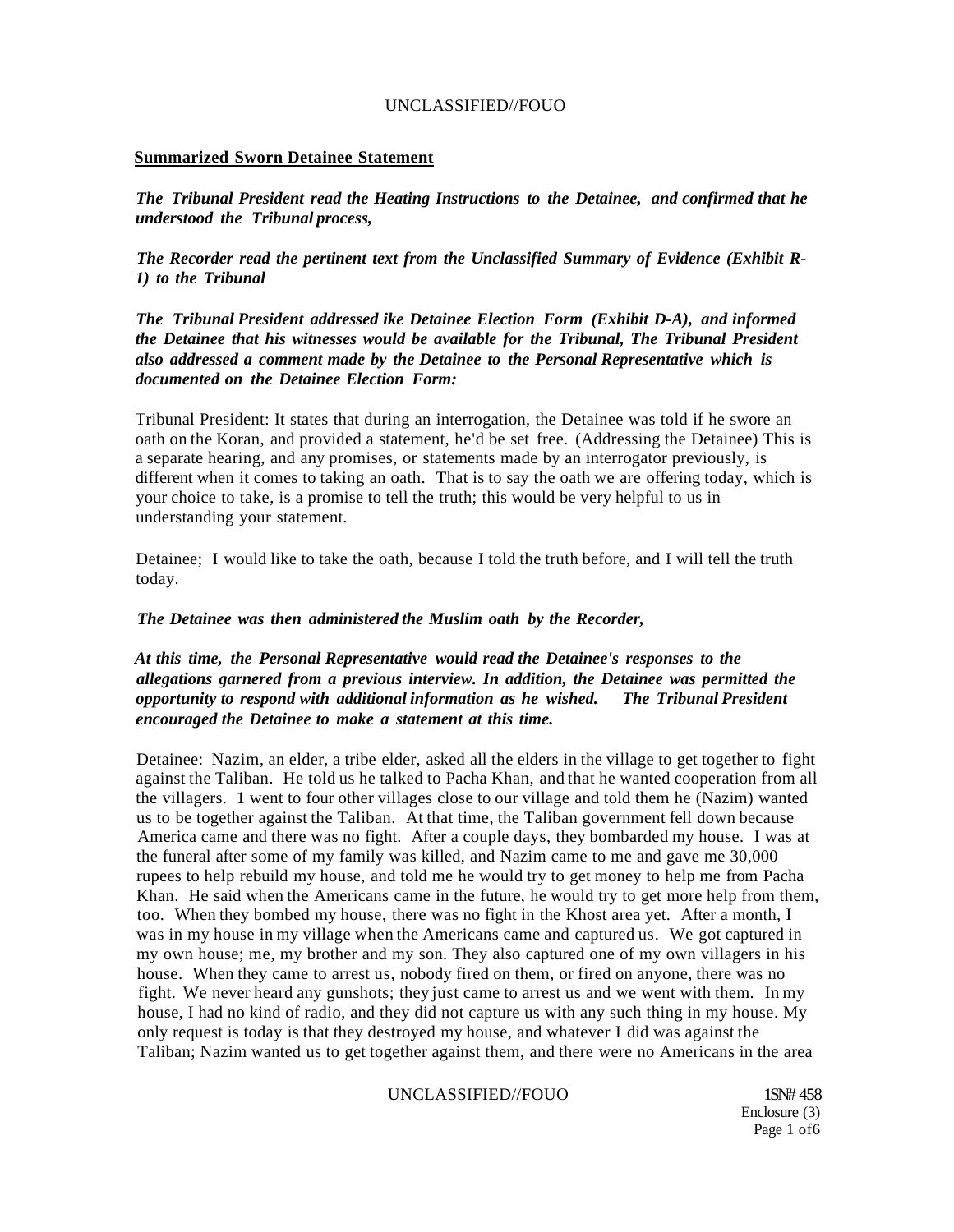at the time; my only question is what did I do wrong against the Americans? They captured me, destroyed my house and destroyed my iiamily. I'm sure that you will answer to God one day also, and there will be justice. I will answer each allegation if you want me to answer, and answer questions if you want me to.

Tribunal President: We will have questions for you later.

Personal Representative: Sir, I could go ahead and ask my questions now; and that would fill in some of the holes.

Tribunal President: (to the Personal Representative) If you could, please allow the Detainee to answer all the allegations first.

Personal Representative: The only accusation that he did not address was that Pacha Khan was a renegade commander; he had stated earlier that he didn't know what his actions were to be responsible for.

Detainee: I don't know him personally or ever worked with him; I've only heard of him, now I've been in the prison three years. He worked for the government, and I should not be responsible for that It's been a month less than three years in the prison. His brother was a minister for the government, and Pacha Khan was a governor of Khost at that time. Nazim gave me 30,000 rupees to help my family from the governor; I never got any money directly from him and never met him personally. After three years, and if he's doing something bad now, why should I be responsible for that? I never saw him.

Personal Representative: One other thing, about the radio, or hand-held receiver,

Detainee: I answered before, none of ray family has any such radio, and I have no knowledge of what they are talking about.

Personal Representative: He's covered all the points, sir.

Tribunal President: Does that conclude your statement?

Detainee: Yes.

*The Tribunal President thanked the Detainee for his statement, and allowed the Personal Representative to ask questions at this time.* 

Personal Representative Questions to Detainee

- Q: You stated you, your brother and son had no radio; what about the fourth person captured that same evening?
- A: I have no knowledge of him being captured with a radio; they can ask him, but I have no knowledge. He was living in the same village with me, but he was captured in his own house.

UNCLASSIFIED//FOUO ISN# 458

Enclosure (3) **Page 2 of6** 

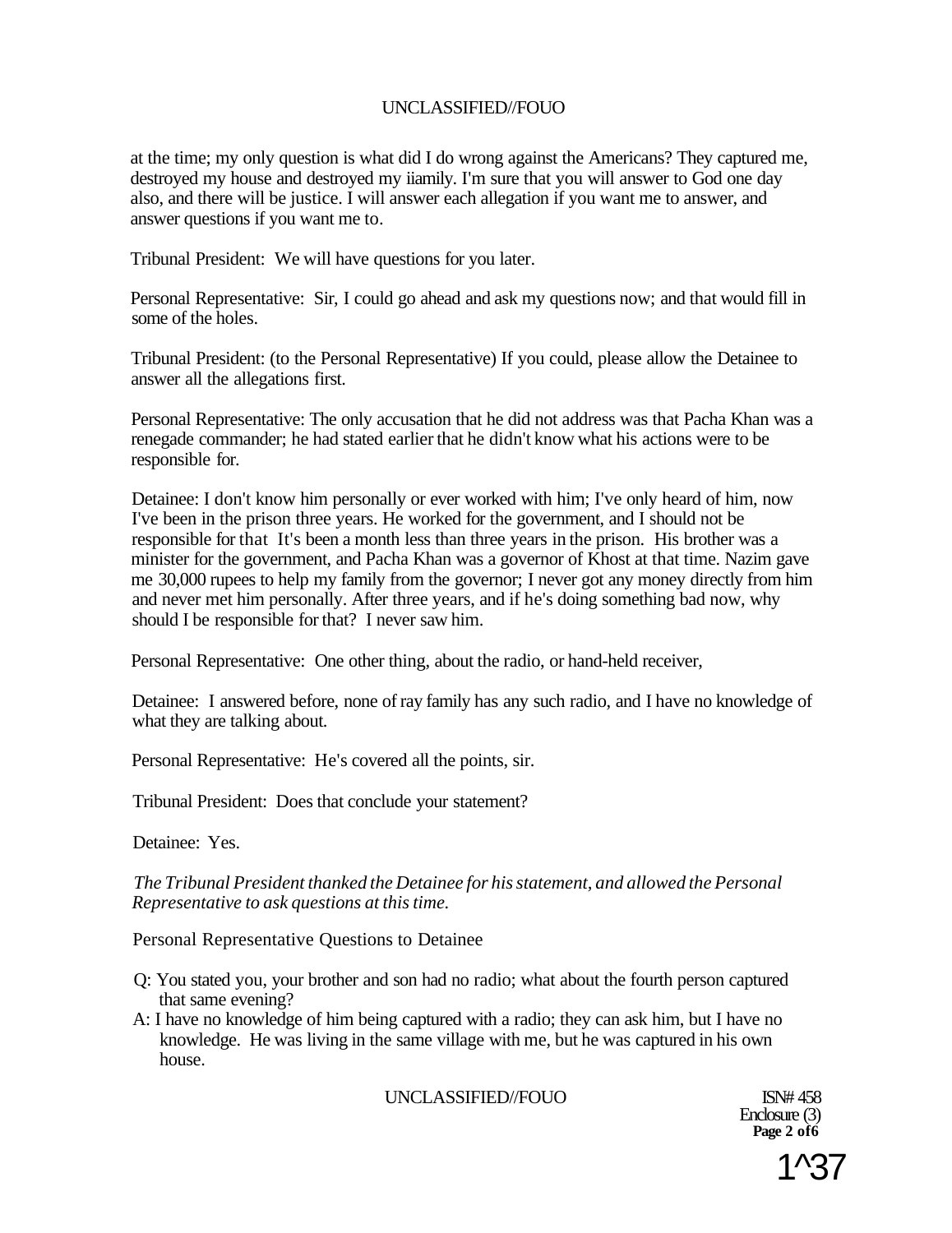- Q: Do you know what Pacha Khan's job was while you were helping Nazim gather people to fight the Taliban?
- A: That time with the Taliban, he was in Pakistan; during the last days of the Taliban, Nazim said to get together to fight with him against the Taliban.

### *The Recorder did not have any questions\**

Trihnnal Member Oueatirwis tn Detains

- Q: What occupation did you have? Were you a farmer?
- A: Yes, I was a farmer and I had my own land.
- Q: Do you have any background in electronics or radios?
- A: No. I've never been to school, and I don't know how to read and write. We had a farm and animals.
- Q: What about your son or brother? Were they trained in the use of electronics?
- A: No; they have no knowledge of anything like that. You can ask them also when they are here.
- Q: Do you know of any reason anyone would turn you in?
- A: I don't have any knowledge of who gave this information, but in Afghanistan, that's what people are doing. They are causing problems for people they don't like. After the bombardment, I was captured so quickly, I didn't have the time to find out who gave the information to them.
- Q: What were you raising on your farm?
- A: Wheat and corn.

Q: Your associate, your fiiend captured in his home at the same time, what was his occupation? A: He was a laborer; before that he was in Saudi Arabia being a laborer over there.

- Q: Have you had any experience in military operations; have you ever been a fighter against the Soviets or had any military training?
- A: I never had any knowledge or training; during the time of the Taliban, I went to Pakistan as a refugee, and I never fought against the Russians.
- Q: How long had you lived in Afghanistan before the bombing?
- A: I didn't count the years, but when there was no fighting in Afghanistan, we came back from Pakistan.
- Q: Were you in the house when it was bombed?
- A: Yes.

Tribunal President; Do you have any other evidence to present to this Tribunal?

UNCLASSIFIED//FOUO ISN# 458

Enclosure (3) Page 3 of 6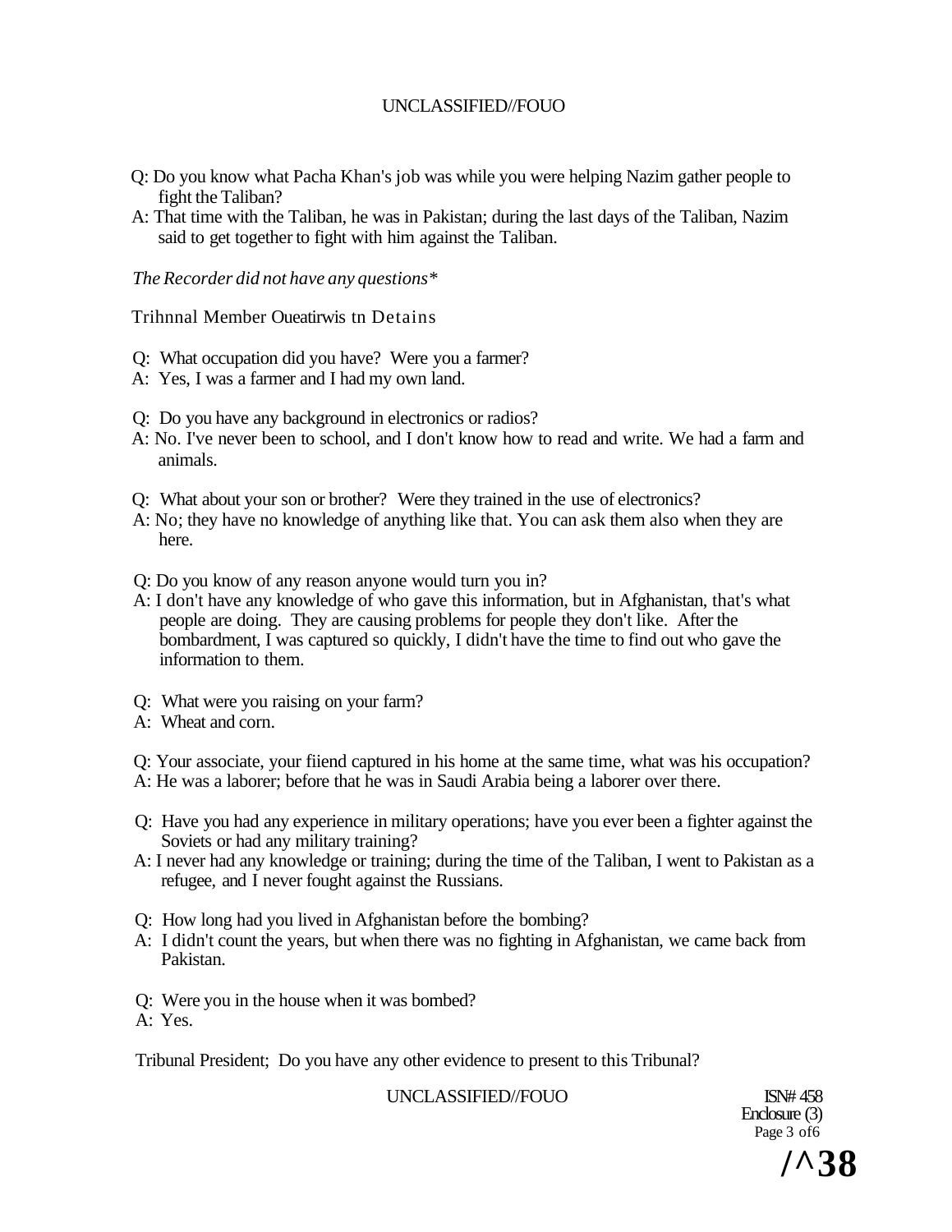Detainee: No, I don't have anything else; you can ask the Witness questions.

*At this time, the Tribunal took a short recess to permit the first Witness to be brought into the hearing. After reconvening, the Tribunal President confirmed the identity of the Witness and that he was the Witness the Detainee requested. The Witness then took the Muslim oath. The Detainee stated he wished the Personal Representative to ask questions on his behalf.* 

Personal Representative Questions to Witness

- Q: Did your brother know Pacha Khan?
- A: He heard of his name, but never met with him.
- Q: Were you in your brother's house when it was bombed?
- A: No, I wasn't in the house at the time it was bombed.
- Q: At the time of your capture, you were in your brother's house?
- A: Yes; we were all captured together.
- Q: Did you see a hand-held radio in the house?
- A: No; we did not have anything with us when we were captured.
- Q: Did the fourth person captured in your village have a radio in his house that you were aware of?
- A: No; I don't know if they captured anything with him in his own house.
- Q: Do you know why the American forces would bomb your brother's house?
- A: No; we didn't know why, but Americans should know why they bombed our house.
- Q: Did your brother have any enemies that would make false statements about him?
- A: We did not have any knowledge of such person, but I'm sure that in the country people are doing bad things because of personal differences.
- Q: You had stated your brother was assisting the tribal elder in gathering people to fight against the Taliban; is that a true statement?
- A: Yes, sir. The village elder asked my brother to go to areas around our village to ask more people to get together against the Taliban.
- Q: When did he gather these people?
- A: The Taliban was still in government, but it was their last days, so people were trying, at that time, to get together against them.
- Q: At that time, was Pacha Khan for or against the U.S. forces?
- A: He was with the Americans, and everybody was trying to help the Americans at that time against the Taliban.

UNCLASSIFIED//FOUO ISN# 458

Enclosure (3) Page 4 of*6* 

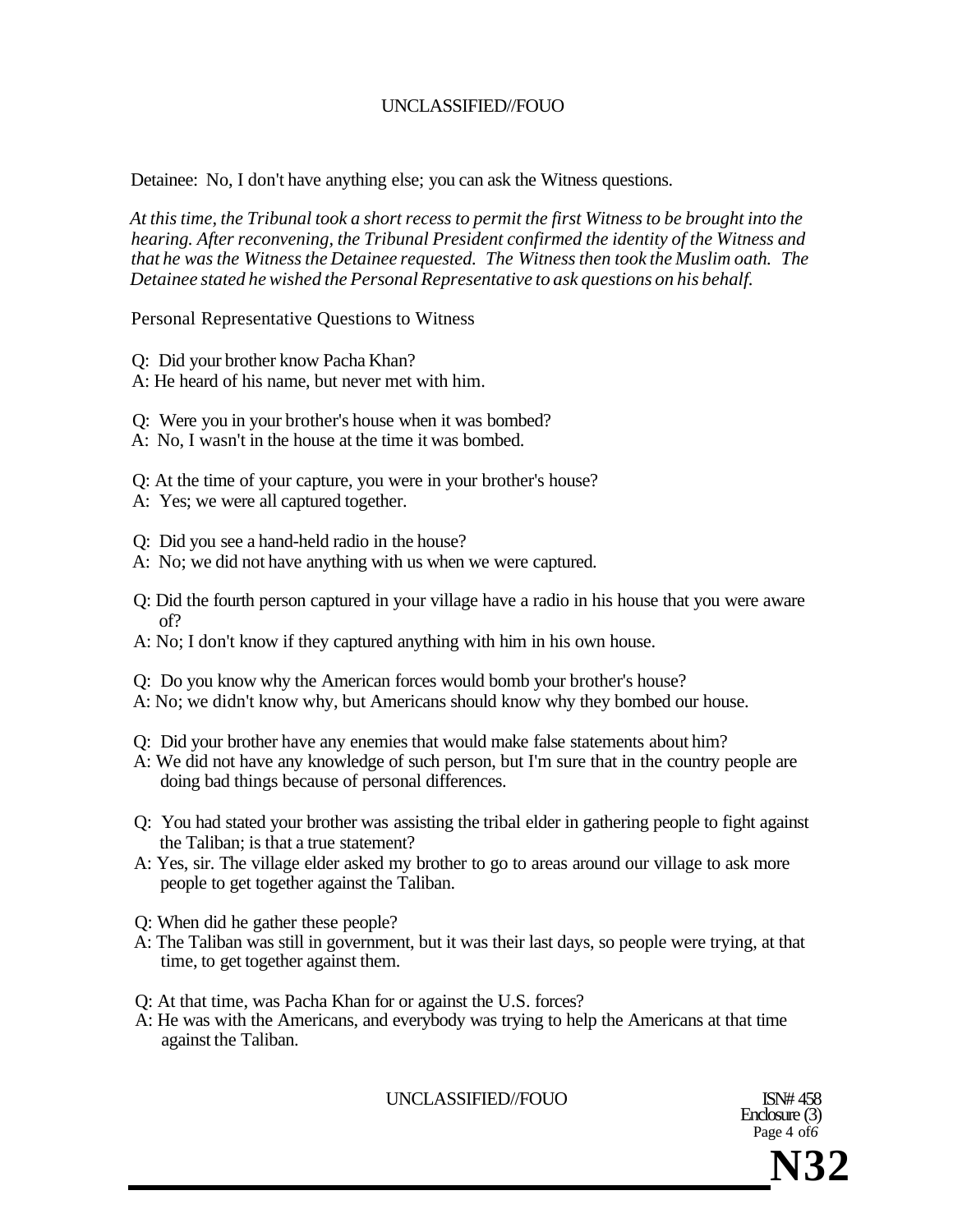*The Tribunal President confirmed the Detainee had no questions ofthejirst Witness, but the Detainee addressed the Tribunal with one question at this time.* 

Detainee: Did you ask him (the Witness) about all the allegations against me? Did he have knowledge all the evidence against me, so he could bear witness?

Tribunal President: The Witness did not receive the Unclassified Summary about you, but the Personal Representative did address all the major points in his questions of the Witness.

Detainee: OK.

Trihnnal Members' Questions to Witness

- Q: How many village elders are in your village?
- A: There are 6 elders that represent our tribe to outside people or to the government.
- Q: Was there any elder in particular that asked for aid in overthrowing the Taliban?
- A: Yes, sir. Nazim asked my brother to go and bring more people from other villages to get together against the Taliban.
- Q: What was your occupation?
- A: I'm a farmer on my own land.
- Q: I think your brother was concerned we didn't ask you all the questions; did you have any training in electronics?
- A: No way; me and my brother didn't have any kind of education. We both can't read and write. I ask other people favors to read letters from home for me; but no, I received no training on electronics.
- Q: As for as the bombing, the Personal Representative made the statement it was Americans that bombed your house; are you certain it was Americans that bombed your house?
- A: It was midnight when they bombed from the air; we didn't know who the target was.
- Q: Were there any casualties; was anyone killed?
- A: Yes, sir. Our own family members, and my brother's wife was killed. I wasn't at the house that day, but when I came the next day, there were casualties in our family in the bombing.
- Q: Do you live in the house with your brother?
- A: In the same house, yes.
- Q: Where were you the night the house was bombed?
- A: InGuardez.
- Q: When you were arrested with your brother and his son, were there any weapons or any fighting used during that arrest?

UNCLASSIFIED//FOUO ISN# 458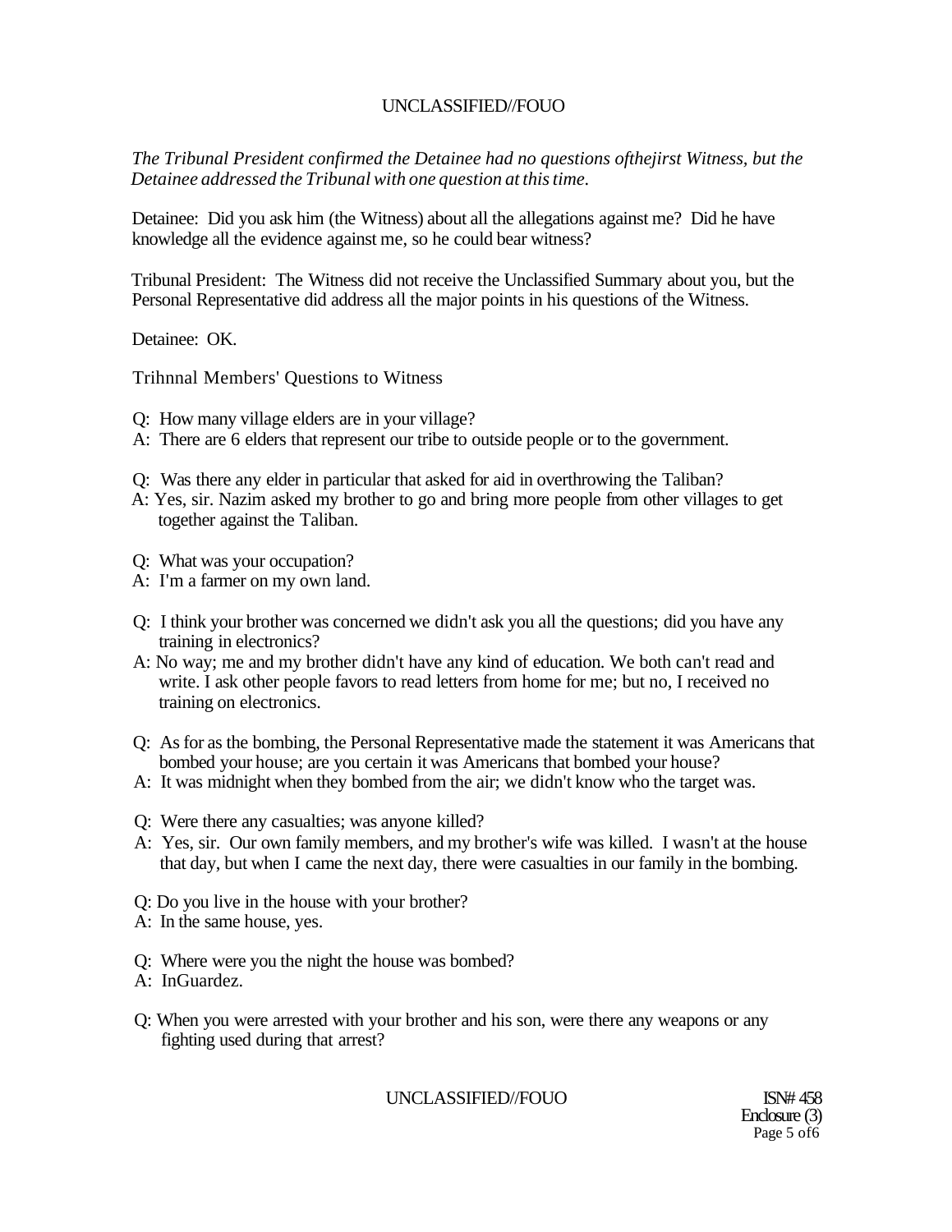- A: No; nobody fired any shots, and we had no weapons when we were captured. If we had no weapons in the house, then how can we fire on them? There were not any gunshots, and they just captured us.
- Q: One other question; do you know who gave your brother 30,000 rupees to rebuild his home?
- A: Nazim, the elder from our tribe in the village. He brought that to my brother, so we don't know where he got it, whether it was from Pacha Khan or the Americans. He gave it to our brother and said it was to rebuild our house, and said he would try to bring more help in the future.
- Q: After the Taliban, who was the governor of your area? A: Pacha Khan.

Tribunal Panel Member: (Directed to the Detainee) The Witness said your wife was killed in the bombing; were you not in the same room with your wife?

Detainee: I was in the same room, and the total people in **the** house was around 30-40; some were killed and some were injured. I was one that was injured. There are eight rooms in our house, and people were in each room, and six rooms were ruined and two were okay. Some got killed and some survived.

Tribunal President: That concludes this portion of the hearingwith the Witness. Onbehalfof the Tribunal, I would like to thank you for your assistance today. Our questions today addressed your family's loss, **and** we do have sympathy for this occasion.

Detainee: Thank you for that. There is nothing in my heart against the Americans, because it may have been a mistake. Some of my family was killed, but some are still in our country. I request justice from you, and that we can go home and support and take care of our family.

Tribunal President: We understand, and we will continue to review all the information while making our determination on whether you are an enemy combatant.

*The Tribunal President ordered a recess to remove the Witness, After reconvening, the Tribunal President confirmed the Detainee had no additional information for the Tribunal, and thanked the Detainee for his testimony and participation\* The Tribunal President then explained the remainder of the Tribunal process, and adjourned the open session.* 

## **AUTHENTICATION**

1 certify the material contained in this transcript is a true and accurate summary of the testimony given during the proceedings.

Tribunal President

~-grjlonet, USAF

UNCLASSIFIED//FOUO 1SN# 458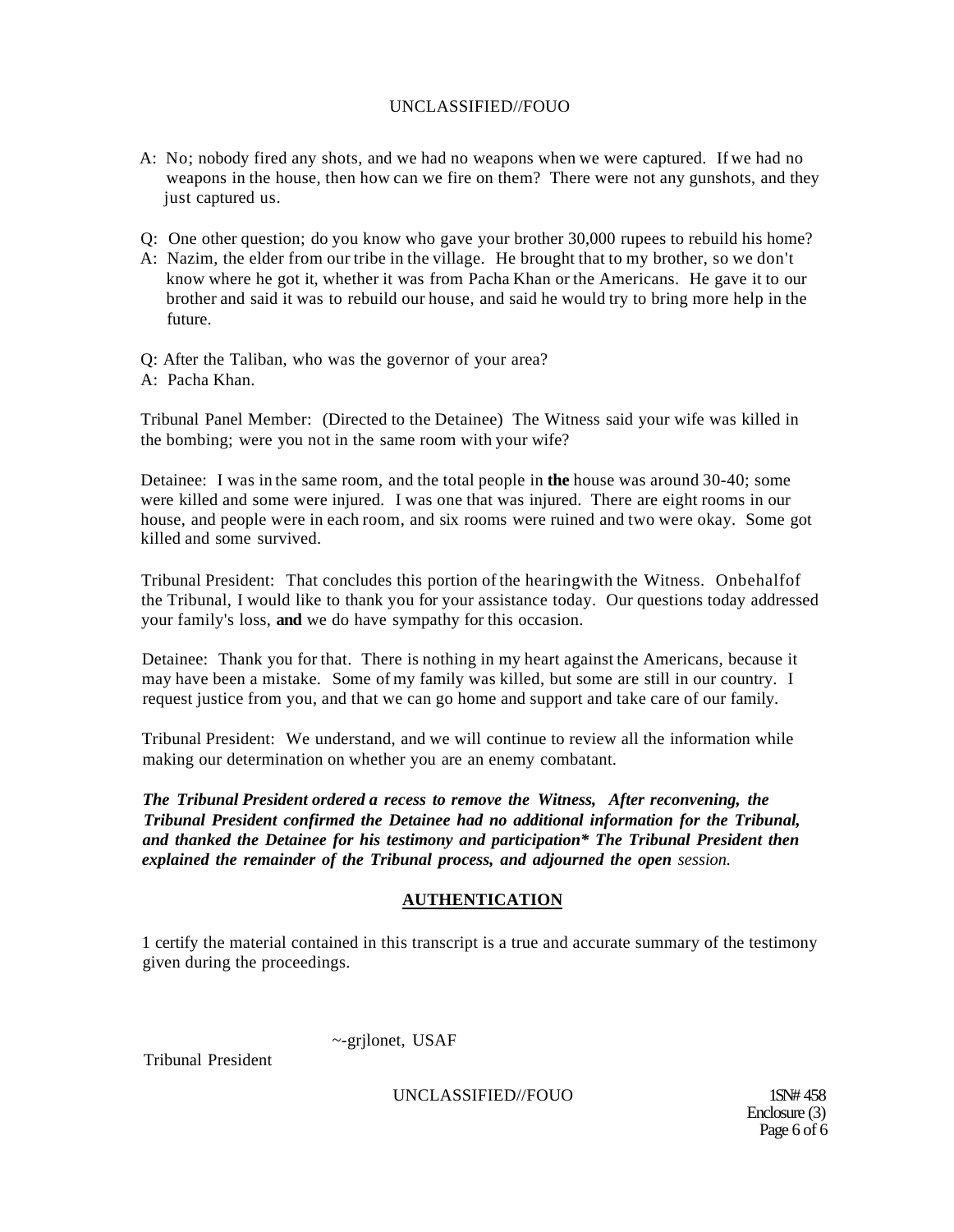#### **Summarized Unsworn Detainee Statement**

*The Tribunal President read the hearing instructions to the detainee. The detainee confirmed that he understood th e process and had no questions,* 

*The Recorder presented Exhibits R-l andR-2 into evidence and gave a brief description of the contents of the Unclassified Summary of Evidence (Exhibit R-l).* 

*The Recorder confirmed that he had no further unclassified evidence or witnesses and requested a closed Tribunal session to present classified evidence.* 

*The Recorder administered the Muslim oath to the detainee.* 

*The Personal Representative read the allegations to the detainee so that he could respond to them one at a time. The Personal Represent also provided comments from notes taken during his previous meetings with the detainee. The allegations appear in italics, below.* 

*1. The detainee was captured at a checkpoint in the same type vehicle and clothing that •was witnessed leaving the site of [an] ambush against U.S. forces.* 

Detainee: Ofcourse I have clothes. Ofcourse every one has clothes. I was not naked. I don't know about any attack. I just went from my home to go to the city to buy some groceries and some stuff for my house.

Personal Representative: I will also add the detainee told me the type of clothing he was wearing, a Lot of people wear it in Afghanistan.

Detainee: Yes.

Personal Representative: That jacket you were wearing, you've had for a number of years?

Detainee: Yes.

Personal Representative: And when you went to/were captured at the checkpoint, you told me that, "why would you go back to the enemy if you were just firing at the enemy?"

Detainee: I ask the Tribunal, if anybody that you fight with, or your enemy you dispute with, and you do something, and you go back to them. If this is true I, accept any decision of yours. You put yourself in my shoes. Just think to yourself, if you have a fight with a person, do you go to them right away?

Personal Representative: I would like to help clarify the contents of our meeting, in that the piece of evidence says he was captured at this checkpoint.

## UNCLASSIFIED/FOUO ISN#961

Enclosure (3) Page 1 of 7

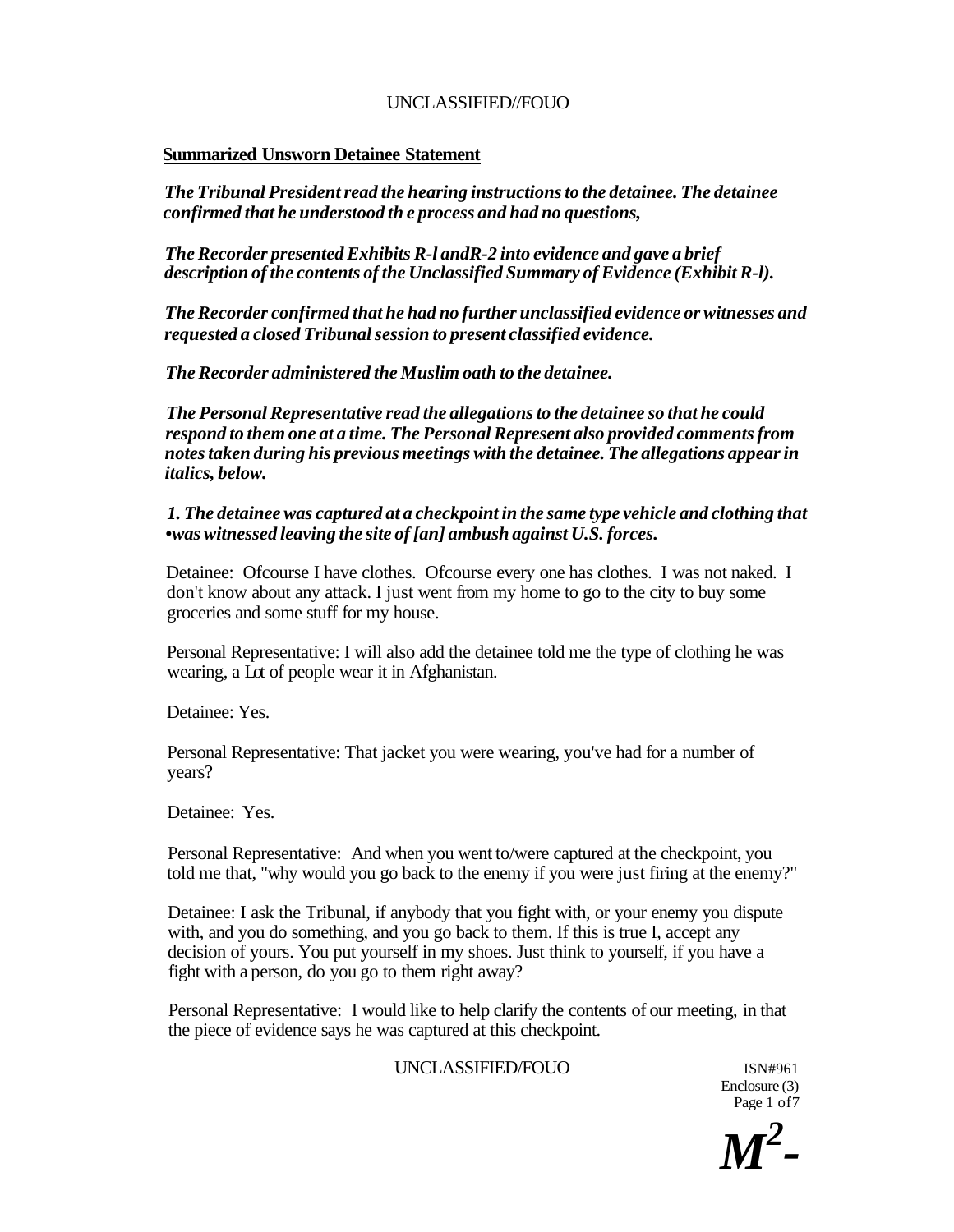Detainee: Nothing was with me. I just went to buy some groceries and something for my family.

Personal Representative: The point to help clarify, he stated he was driving voluntarily to go to the city to pick up items and he purposely went through that checkpoint. Which is why he is asking the Tribunal if he were shooting at the forces, why would he then try to go through the checkpoint voluntarily?

Detainee: If I did this thing, I would never go through the checkpoint.

Personal Representative: You told me no one in the car had any guns.

Detainee: Yes.

Personal Representative: There was a taxicab.

Detainee: It was bigger than a taxicab, minivan.

Personal Representative: They originally arrested everybody, but you don't know where the other people went.

Detainee: Yes. Anybody that went to this checkpoint from North, South, East, West. They arrested everybody.

Personal Representative: You were going through the checkpoint and ordered to go to the city of Dara, Afghanistaa

Detainee: Yes. Before I entered the city, at the checkpoint they arrested me, because I want to, tomorrow was Eid - the end of the holy month - the end of Ramadan -1 go to buy some groceries, clothes, some candy for my family.

Personal Representative: That was the essence of my notes in relation to item 1.

*2. The detainee suffered hearing loss when captured, which was caused by firing weapons.* 

Detainee: I never lost my hearing. If my hearing was, maybe I have problem. I never asked someone a second or third time. My hearing is perfect. You guys have a doctor. You can see my hearing is normal. I have never taken any medicine, never one tablet. If I did, that would be a problem. You can send me to the doctor to see I have no problem.

Personal Representative: I would like to emphasize that number one, the detainee did say he didn't suffer any hearing loss.

UNCLASSIFIED/FOUO ISN# 961

Enclosure (3) Page 2 of 7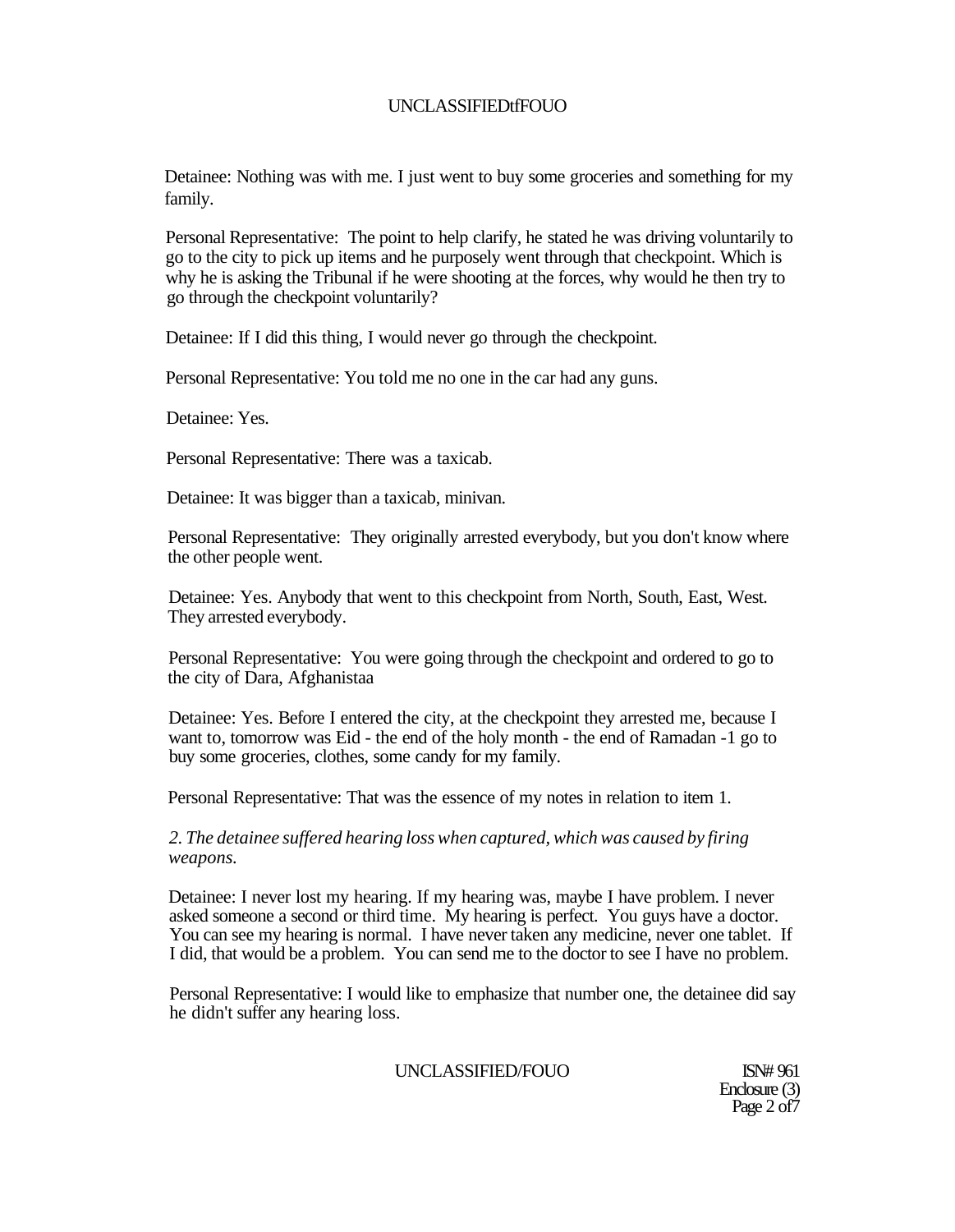## UNCLASSIF1ED//F0U0

## Detainee: Yes.

Personal Representative: Number two, it says when the detainee was captured he was

only sitting in the car when they went to the checkpoint.

Detainee: Yes, there was no purpose to resist We were going to the city.

*3. The detainee stated he used Klash-n-krors (sic) against US. personnel* 

Detainee: That is not true. That is nonsense. One person cannot use one weapon to lose hearing. One person will have to use heavy weapons to lose hearing. How can a person lose hearing from one weapon?

Personal Representative: Another note from our meeting. You told me you were a

farmer.

Detainee: Yes.

Personal Representative: What else did you do after the Taliban fell? Detainee: Two months before I got captured, I bought a used car to do something for my kids.

Tribunal President: Would you like to say anything else?

Detainee: Yes. I would like to ask you about this allegation. Through your mind and your knowledge, is this true or not? It is impossible to have a dispute with some people, or some group, and go directly to them empty handed, to arrest you.

Tribunal President: Is there anything else?

Detainee: I ask again, please use your knowledge and your professional judgment Think about it. If you think I did this, I am guilty. I accept your decision. If not, I'm here for the past two years away from my family. Please help me.

Tribunal President: The Tribunal will review all of the information provided to it, including the Unclassified Summary of Evidence, your responses and comments to the allegations, and also classified information, before we make our decision. We took an oath to use our best judgment and common sense, and we will make a decision based on that.

Detainee: Is possible to let me know when I will be released or if I will stay behind bars?

Tribunal President: There will be a military officer who will come to you and give you the decision after it is approved in Washington, D.C. I'll further explain the process to you in just a moment. Does that conclude your statement?

## UNCLASSIFIED/FOUO ISN# 961

Enclosure (3) Page 3 of 7

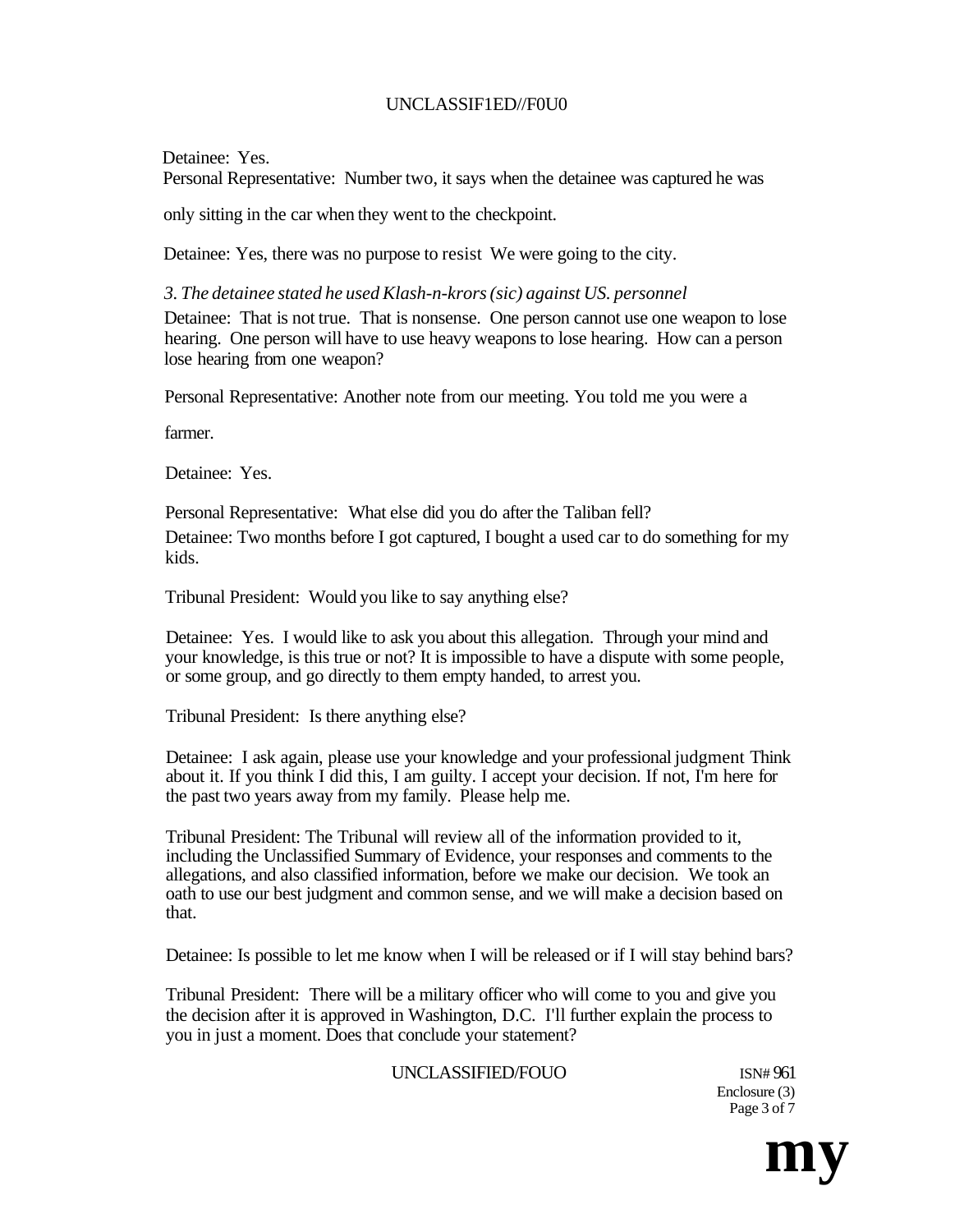Detainee: The same thing I told you before. Use your knowledge and your professional judgment. If you believe I am guilty of this allegation, from the bottom of my heart, I accept that.

*The Tribunal President asks the Personal Representative and the Recorder if they have any additional questions for the detainee. The Personal Representative and the Recorder have no further questions.* 

#### Tribunal Members' questions

Q. Where are you from?

A. Afghanistan.

Q, What city or what area were you in when you were captured?

A. Baghran District, the village name Kalanjoi, province Helmand.

Q. The clothes that you were wearing are just regular Afghani clothes? Nothing special? A. Normal clothes. I have had the same ones for 10 years.

Q. During that time of year, all Afghani men wear the same clothes?

A. Yes, that is during the wintertime when it is cold.

Q. When you were going to the city to buy the items, did you hear the attack? Did you hear nearby there might have been an attack? A. No, I never heard from a person or gunfire.

Q. Have you had any military training?

A. Never.

Q, You said you were a farmer. What crop did you grow?

A. Wheat and Corn.

Q. Who else were you detained with?

A. This was just a bus to take people to one place. I only know one person on the whole bus.

Q. Were you traveling with that person, or was he someone you just knew? A. No, he was in the middle of the bus. I just saw him there.

Q. What year were you arrested?

A. I am not sure. I am not that educated. Twenty-two to twenty-three months ago, I was arrested.

Q. Was it the same year the U.S. came to Afghanistan?

UNCLASSIFIED/FOUO ISN# 961

Enclosure (3) Page 4 of 7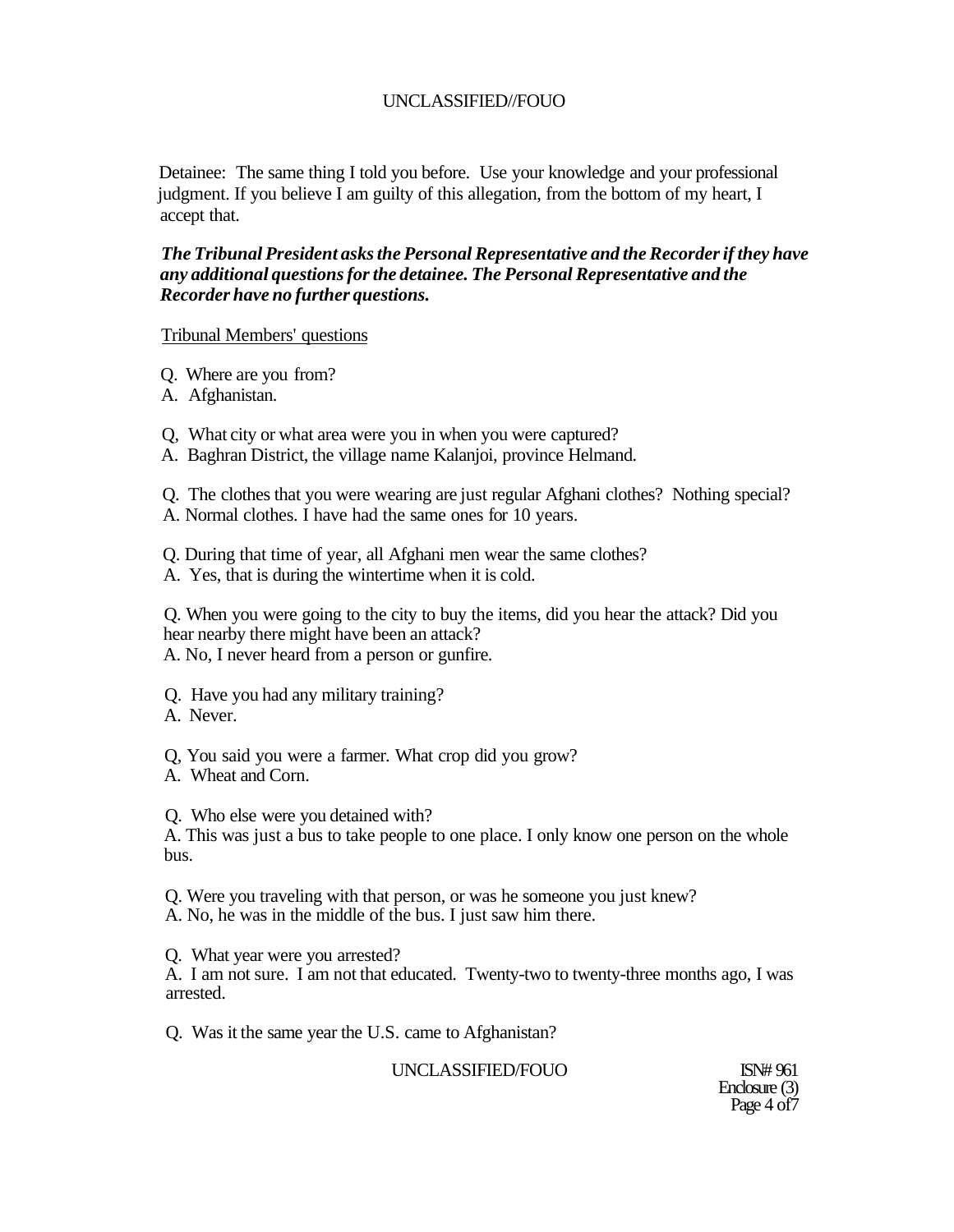- A. No, after that, about one year later.
- Q. Do you own any weapons?
- A. No.
- Q. Did anybody ever give you a Kalashnikov?
- A. No. Nobody ever gave me one.
- Q. Have you ever used a Kalashnikov? A. No.
- Q. The other people in the minivan, were they arrested?
- A. Yes, we all got arrested. They took them, so I don't know where they are.
- Q. All men were arrested?
- A. Yes.
- Q. Do you know if any of them were Taliban?
- A. I don't know. I don't think any of them were Taliban.
- Q. Did any people in the van have weapons? A. No.
- Detainee: In Afghanistan, a lot of Afghanis, now they capture people and sell them to the Americans. Maybe that is what happened to me.

## Tribunal President's questions.

- Q. Who arrested you? Who captured you?
- A. This place was American and also some Afghanis, special Afghanis from central Afghanistan. We call them Hazora. They look like oriental people. Different tribe and different language. Also different religion.
- Q. They were not Muslim?
- A. They are Muslim, but they are Shiites. They claim Muslim, they just practice it differently. I refuse to call it Islam.
- Q. Can you repeat the name of the Afghan men? A. Jumandar.
- Q. Jumandar? Are they soldiers or fighters?
- A. No, he was the old guy I knew on the bus. He was poor and went begging for food or money from house to house.

# UNCLASSIFIED/FOUO ISN# 961

Enclosure (3) Page 5 of7

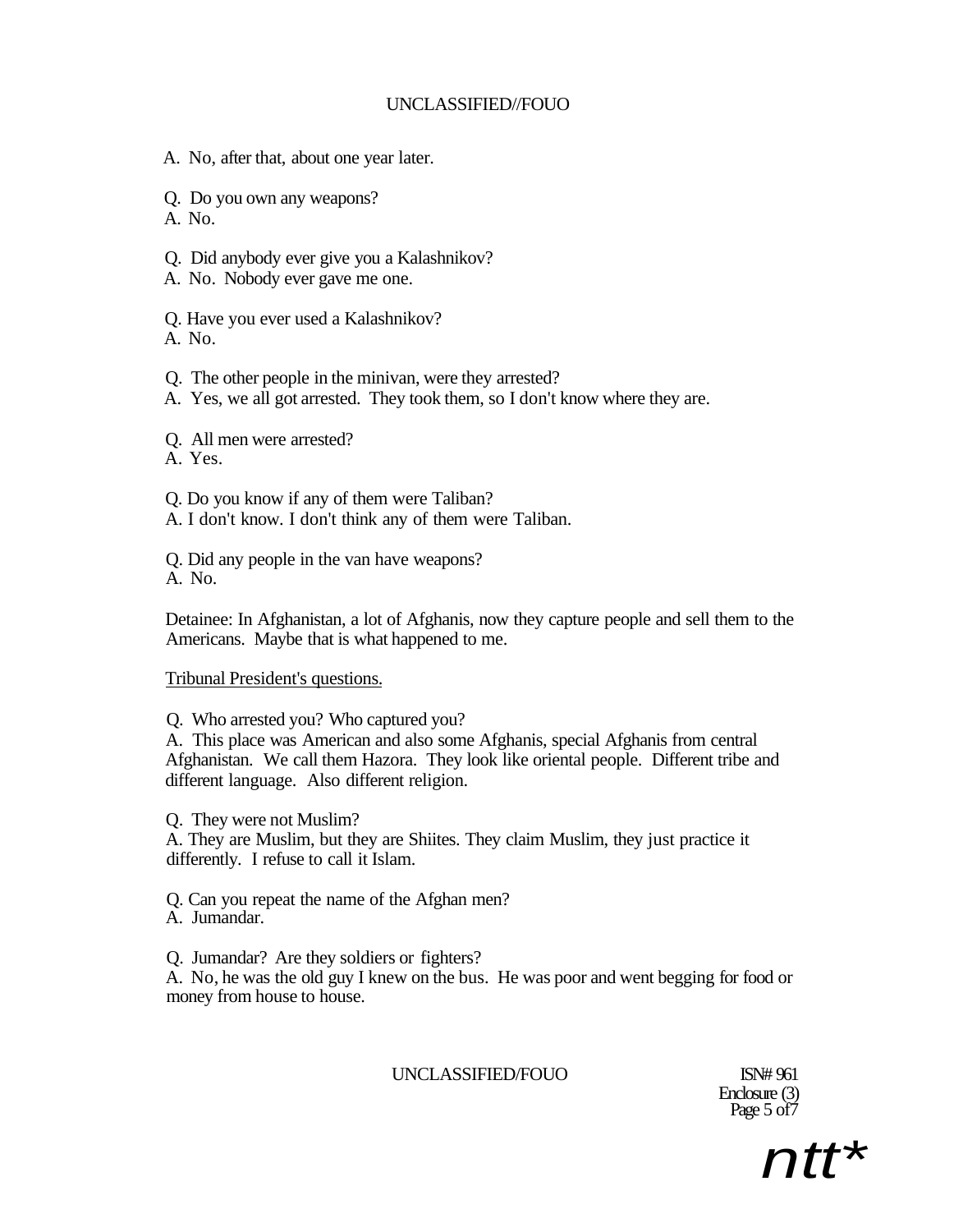## UNCLASSIF1ED//F0U0

Personal Representative: Let me clarify Jumandar was the old man that was walking in the street and then sat in the bus he was the old man the detainee knew.

Tribunal President: Ok.

Q. The Americans were solders? A. Yes.

Q. The Afghan Hazora were assisting the Americans to arrest people on the bus? A. I don't remember them. They were with them. They were from every side of the car. They arrested us and they put us in a backyard or somewhere with 60 people. Each car coming to there, everyone was arrested.

Q. This was at the checkpoint?

A. Yes. I don't call them checkpoints. It was just in the middle of nowhere.

Q. Were they stopping every car that was passing this area in the middle of the street? A. Yes, every car, they stopped them.

Q. Abdul, are you a member of the Taliban or Al Qaida? A. No.

Q. Do you associate with anybody that is Taliban or Al Qaida? A. No.

Q. Have you ever fought against the Northern Alliance or the coalition partners? A. I never, ever shot anybody. I never fought with anybody. I never even offered my house to go join some fight, I never worked for any government, nor has the government give me one bit of food.

Personal Representative: I would like to get some clarification regarding the bus. Were all seven people, did all seven people get on the bus at the same time?

Detainee: No. There were five people before me when I entered the bus. The driver was still driving and in the middle of the way, the old guy, Jumandar, he was walking when he got on.

Personal Representative: The point of emphasis is that the other people were on the bus prior to you getting on it.

Detainee: Yes.

Personal Representative: Did they have the similar color and type of clothing that you wore?

UNCLASSEFIED/FOUO ISN# 961

Enclosure (3) Page 6 of?

nil